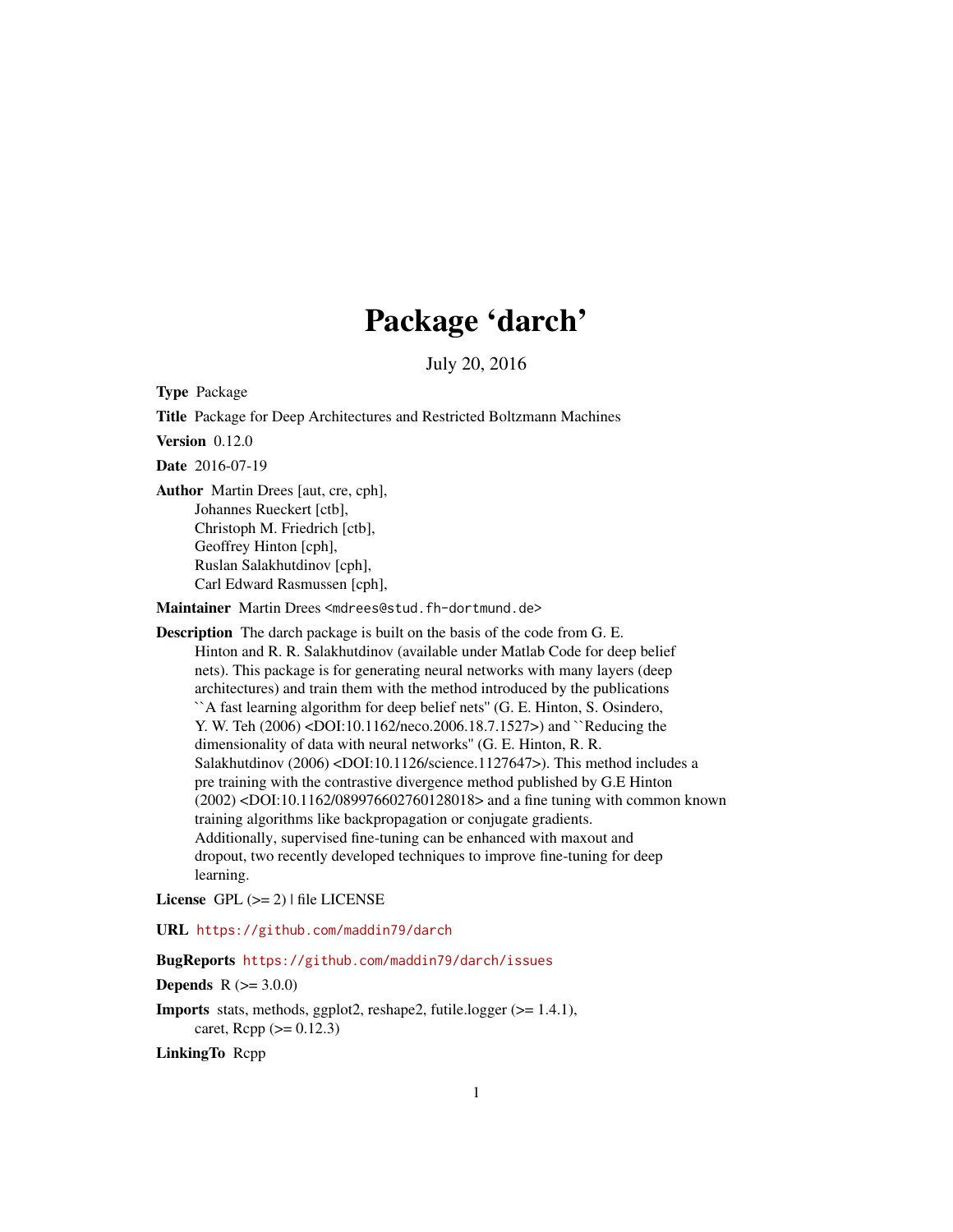| 1.8.3.9000                | Suggests foreach, doRNG, NeuralNetTools, gputools, test that, plyr (>=    |
|---------------------------|---------------------------------------------------------------------------|
|                           | <b>Collate</b> 'ReppExports.R' 'autosave.R' 'net.Class.R' 'darch.Class.R' |
|                           | "backpropagation.R' "benchmark.R' "bootstrap.R' 'caret.R'                 |
|                           | 'compat.R' 'config.R' 'darch.Add.R' 'darch.Getter.R'                      |
|                           | 'dataset.R' 'darch.Learn.R' 'darch.R' 'darch.Setter.R'                    |
|                           | 'darchUnitFunctions.R' 'dropout.R' 'errorFunctions.R'                     |
|                           | 'rbm.Class.R' 'generateRBMs.R' 'generateWeightsFunctions.R'               |
|                           | 'loadDArch.R' 'log.R' 'makeStartEndPoints.R' 'minimize.R'                 |
|                           | 'minimizeAutoencoder.R' 'minimizeClassifier.R' 'mnist.R'                  |
|                           | 'momentum.R' 'net.Getter.R' 'newDArch.R' 'params.R' 'plot.R'              |
|                           | 'predict.R' 'print.R' 'rbm.Learn.R' 'rbm.Reset.R'                         |
|                           | 'rbmUnitFunctions.R' 'rbmUpdate.R' 'rpropagation.R'                       |
|                           | 'runDArch.R' 'saveDArch.R' 'test.R' 'util.R'                              |
| 'weightUpdateFunctions.R' |                                                                           |
|                           |                                                                           |

RoxygenNote 5.0.1

NeedsCompilation yes

Repository CRAN

Date/Publication 2016-07-20 00:33:10

## R topics documented:

| $\mathbf{3}$                                                                                                  |
|---------------------------------------------------------------------------------------------------------------|
| $\boldsymbol{\Delta}$                                                                                         |
| 5                                                                                                             |
| 13                                                                                                            |
| 14                                                                                                            |
| darchTest<br>-15                                                                                              |
| exponential Linear Unit $\ldots \ldots \ldots \ldots \ldots \ldots \ldots \ldots \ldots \ldots \ldots \ldots$ |
| 17                                                                                                            |
|                                                                                                               |
|                                                                                                               |
| 20                                                                                                            |
| 21                                                                                                            |
|                                                                                                               |
|                                                                                                               |
| 23                                                                                                            |
| 25                                                                                                            |
|                                                                                                               |
| 27                                                                                                            |
| 29                                                                                                            |
| 30                                                                                                            |
| 31                                                                                                            |
| 32                                                                                                            |
| 32                                                                                                            |
| -33                                                                                                           |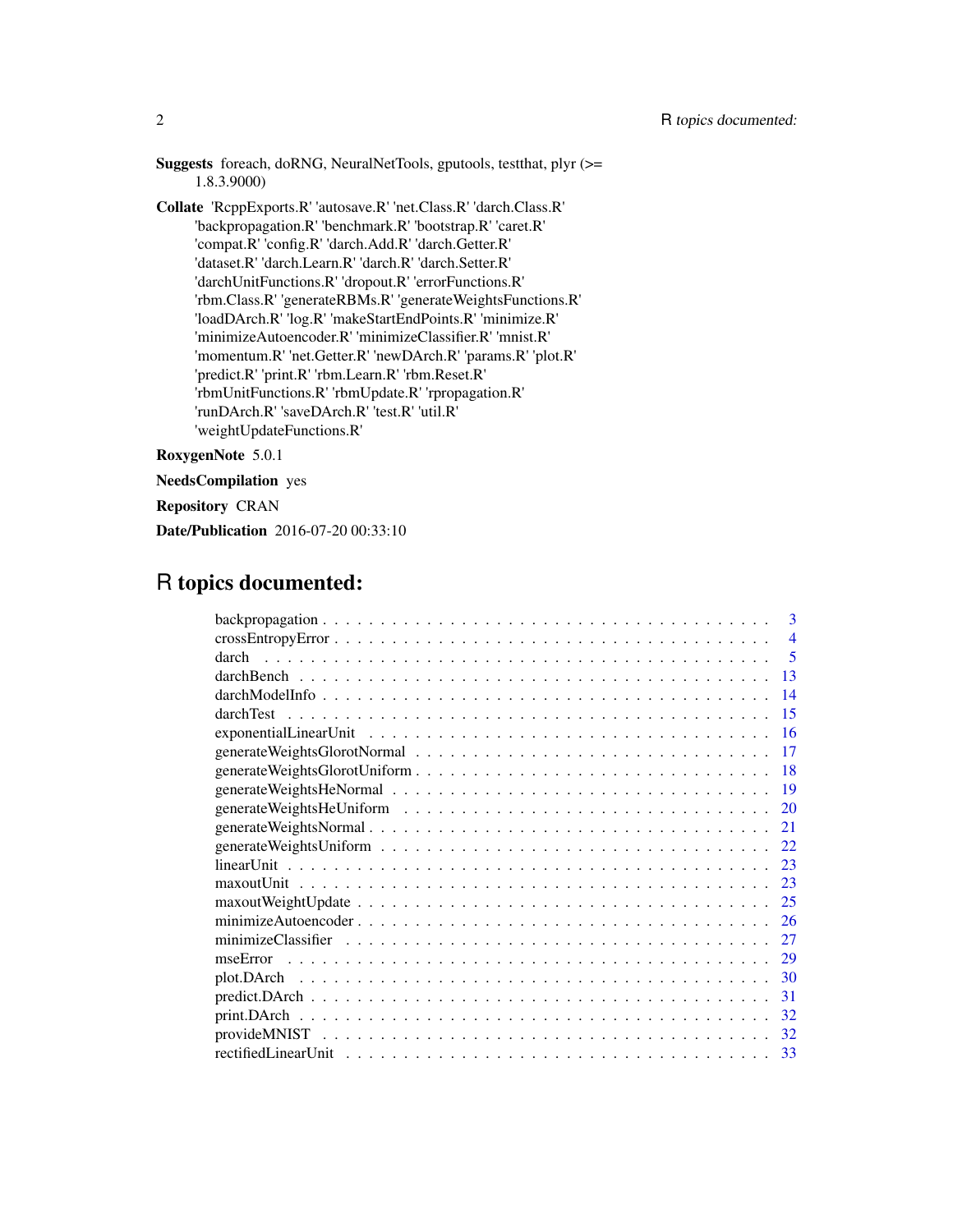## <span id="page-2-0"></span>backpropagation 3

| Index |  |
|-------|--|
|       |  |
|       |  |
|       |  |
|       |  |
|       |  |
|       |  |
|       |  |

<span id="page-2-1"></span>backpropagation *Backpropagation learning function*

## Description

This function provides the backpropagation algorithm for deep architectures.

#### Usage

```
backpropagation(darch, trainData, targetData,
 bp.learnRate = getParameter(".bp.learnRate", rep(1, times =
 length(darch@layers))),
 bp.learnRateScale = getParameter(".bp.learnRateScale"),
 nesterovMomentum = getParameter(".darch.nesterovMomentum"),
 dropout = getParameter(".darch.dropout", rep(0, times = length(darch@layers)
 + 1), darch), dropConnect = getParameter(".darch.dropout.dropConnect"),
 matMult = getParameter(".matMult"), debugMode = getParameter(".debug", F),
  ...)
```
#### Arguments

| darch             | An instance of the class DArch.                                                                                                                                |  |
|-------------------|----------------------------------------------------------------------------------------------------------------------------------------------------------------|--|
| trainData         | The training data (inputs).                                                                                                                                    |  |
| targetData        | The target data (outputs).                                                                                                                                     |  |
| bp.learnRate      | Learning rates for backpropagation, length is either one or the same as the num-<br>ber of weight matrices when using different learning rates for each layer. |  |
| bp.learnRateScale |                                                                                                                                                                |  |
|                   | The learn rate is multiplied by this value after each epoch.                                                                                                   |  |
| nesterovMomentum  |                                                                                                                                                                |  |
|                   | See darch.nesterovMomentum parameter of darch.                                                                                                                 |  |
| dropout           | See darch. dropout parameter of darch.                                                                                                                         |  |
| dropConnect       | See darch.dropout.dropConnect parameter of darch.                                                                                                              |  |
| matMult           | Matrix multiplication function, internal parameter.                                                                                                            |  |
| debugMode         | Whether debug mode is enabled, internal parameter.                                                                                                             |  |
| .                 | Further parameters.                                                                                                                                            |  |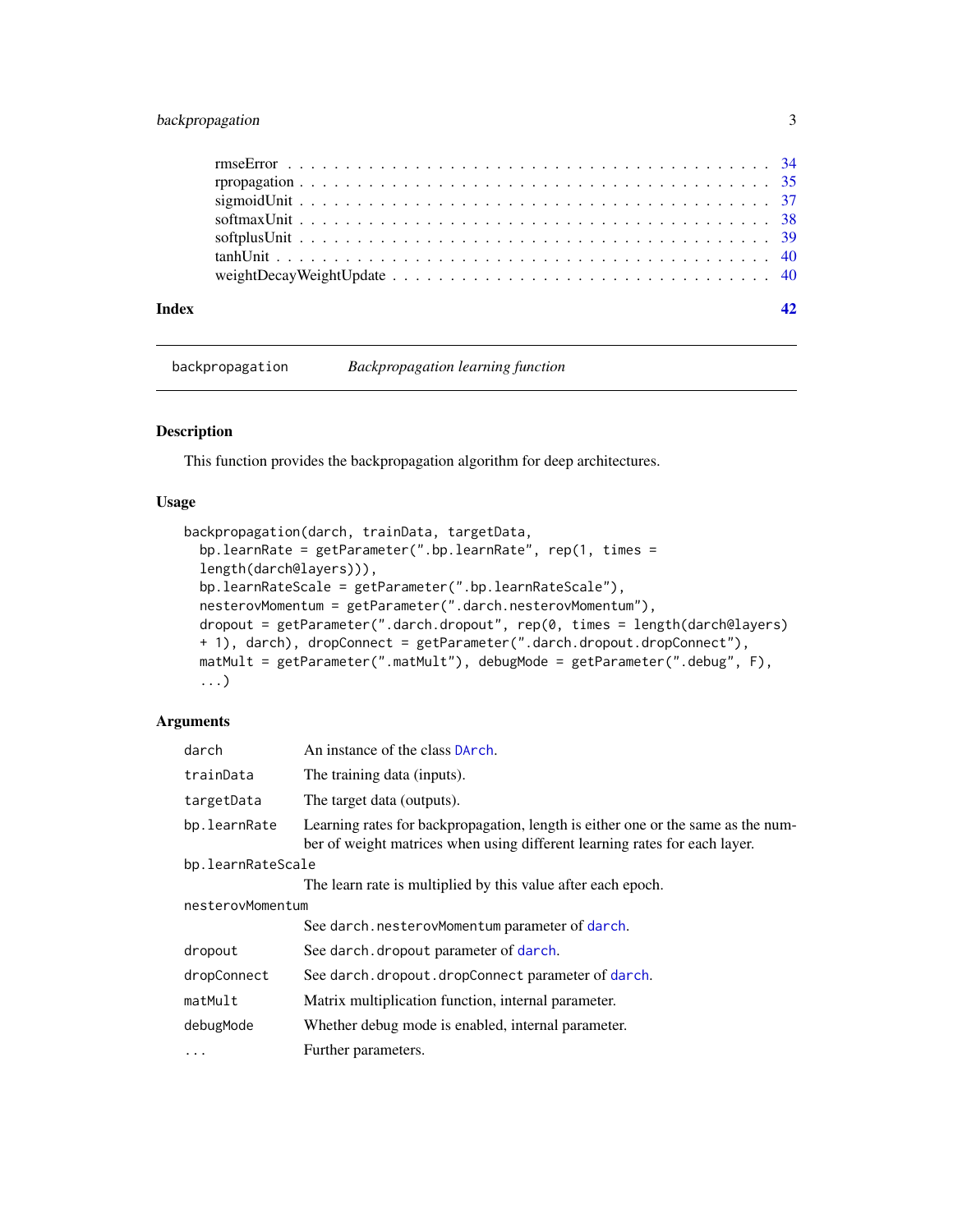## Details

The only backpropagation-specific, user-relevant parameters are bp. learnRate and bp. learnRateScale; they can be passed to the [darch](#page-4-1) function when enabling backpropagation as the fine-tuning function. bp.learnRate defines the backpropagation learning rate and can either be specified as a single scalar or as a vector with one entry for each weight matrix, allowing for per-layer learning rates. bp. learnRateScale is a single scalar which contains a scaling factor for the learning rate(s) which will be applied after each epoch.

Backpropagation supports dropout and uses the weight update function as defined via the darch.weightUpdateFunction parameter of [darch](#page-4-1).

## Value

The trained deep architecture

## References

Rumelhart, D., G. E. Hinton, R. J. Williams, Learning representations by backpropagating errors, Nature 323, S. 533-536, DOI: 10.1038/323533a0, 1986.

#### See Also

#### [darch](#page-4-1)

Other fine-tuning functions: [minimizeAutoencoder](#page-25-1), [minimizeClassifier](#page-26-1), [rpropagation](#page-34-1)

## Examples

```
## Not run:
data(iris)
model <- darch(Species ~ ., iris, darch.fineTuneFunction = "backpropagation")
```
## End(Not run)

<span id="page-3-1"></span>crossEntropyError *Cross entropy error function*

#### Description

The function calculates the cross entropy error from the original and estimate parameters.

#### Usage

```
crossEntropyError(original, estimate)
```
## Arguments

| original | The original data matrix.   |
|----------|-----------------------------|
| estimate | The calculated data matrix. |

<span id="page-3-0"></span>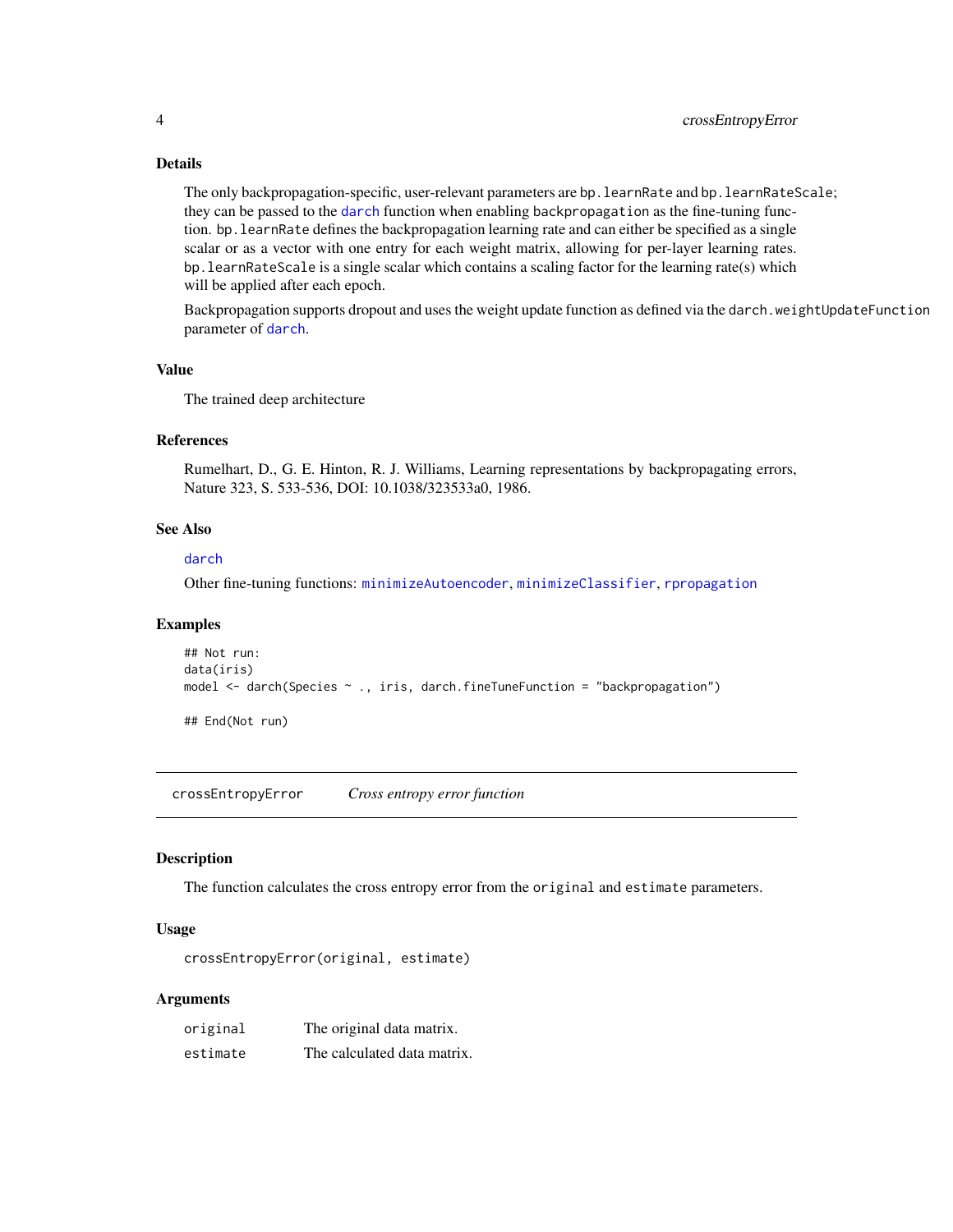#### <span id="page-4-0"></span>darch 5 and 5 and 5 and 5 and 5 and 5 and 5 and 5 and 5 and 5 and 5 and 5 and 5 and 5 and 5 and 5 and 5 and 5

#### Details

This function can be used for the [darch](#page-4-1).errorFunction parameter of the darch function, but is only a valid error function if used in combination with the [softmaxUnit](#page-37-1) activation function! It is not a valid value for the parameter rbm.errorFunction.

#### Value

A list with the name of the error function in the first entry and the error value in the second entry.

## References

Rubinstein, R.Y., Kroese, D.P. (2004). The Cross-Entropy Method: A Unified Approach to Combinatorial Optimization, Monte-Carlo Simulation, and Machine Learning, Springer-Verlag, New York.

## See Also

Other error functions: [mseError](#page-28-1), [rmseError](#page-33-1)

#### Examples

```
## Not run:
data(iris)
model <- darch(Species ~ ., iris, darch.errorFunction = "crossEntropyError")
## End(Not run)
```
<span id="page-4-1"></span>

darch *Fit a deep neural network*

#### <span id="page-4-2"></span>Description

Fit a deep neural network with optional pre-training and one of various fine-tuning algorithms.

#### Usage

```
darch(x, \ldots)## Default S3 method:
darch(x, y, layers = 10, ..., autosave = F,autosave.epochs = round(darch.numEpochs/20),
  autosave.dir = "./darch.autosave", autosave.trim = F, bp.learnRate = 1,
  bp.learnRateScale = 1, bootstrap = F, bootstrap.unique = T,
  bootstrap.num = 0, cg.length = 2, cg.switchLayers = 1, darch = NULL,
  darch.batchSize = 1, darch.dither = F, darch.dropout = 0,
  darch.dropout.dropConnect = F, darch.dropout.momentMatching = 0,
  darch.dropout.oneMaskPerEpoch = F, darch.elu.alpha = 1,
  darch.errorFunction = if (darch.isClass) crossEntropyError else mseError,
```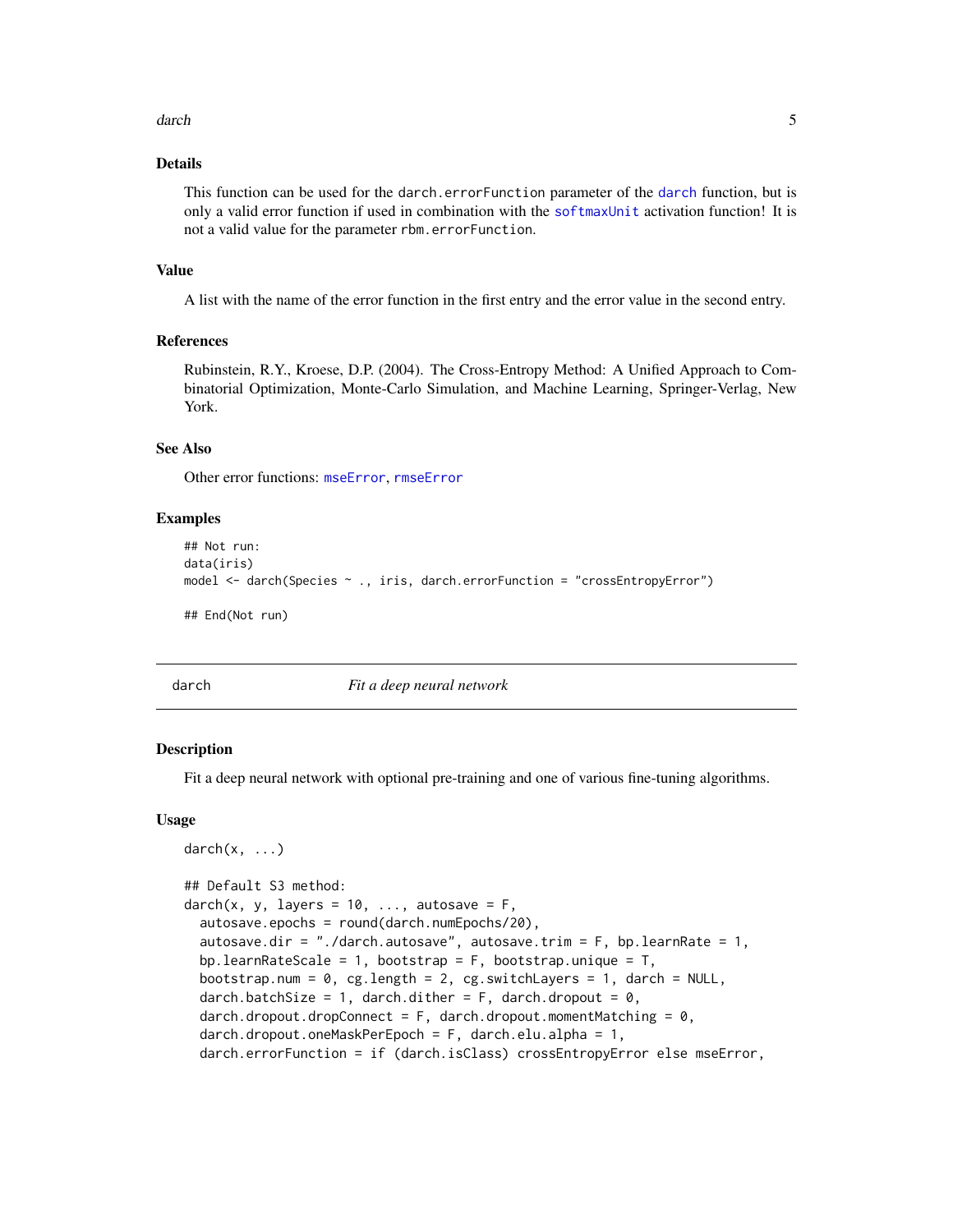```
darch.finalMomentum = 0.9, darch.fineTuneFunction = backpropagation,
 darch.initialMomentum = 0.5, darch.isClass = T,
 darch.maxout.poolSize = 2, darch.maxout.unitFunction = linearUnit,
 darch.momentumRamplength = 1, darch.nesterovMomentum = T,
 darch.numEpochs = 100, darch.returnBestModel = T,
 darch.returnBestModel.validationErrorFactor = 1 - exp(-1),
 darch.stopClassErr = -Inf, darch.stopErr = -Inf,
 darch.stopValidClassErr = -Inf, darch.stopValidErr = -Inf,
 darch.trainLayers = T, darch.unitFunction = sigmoidUnit,
 darch.weightDecay = 0,
 darch.weightUpdateFunction = weightDecayWeightUpdate, dataSet = NULL,
 dataSetValid = NULL,
 generateWeightsFunction = generateWeightsGlorotUniform, gputools = F,
 gputools.deviceId = 0, logLevel = NULL, normalizeWeights = F,
 normalizeWeights Bound = 15, paramsList = list(),preProc.factorToNumeric = F, preProc.factorToNumeric.targets = F,
 preProc.fullRank = T, preProc.fullRank.targets = F,
 preProc.orderedToFactor.targets = T, preProc.params = F,
 preProc.targets = F, rbm.allData = F, rbm.batchSize = 1,
 rbm.consecutive = T, rbm.errorFunction = mseError,
 rbm.finalMomentum = 0.9, rbm.initialMomentum = 0.5, rbm.lastLayer = 0,
 rbm. learnRate = 1, rbm. learnRateScale = 1, rbm.momentumRampleength = 1,
 rbm.numCD = 1, rbm.numEpochs = 0, rbm.unitFunction = sigmoidUnitRbm,
 rbm.updateFunction = rbmUpdate, rbm.weightDecay = 2e-04, retainData = F,
 rprop.decFact = 0.5, rprop.incFact = 1.2, rprop.initDelta = 1/80,
 rprop.maxDelta = 50, rprop.method = "iRprop+", rprop.minDelta = 1e-06,
 seed = NULL, shuffleTrainData = T, weights.max = 0.1,
 weights.mean = 0, weights.min = -0.1, weights.sd = 0.01,
 xValid = NULL, yValid = NULL)## S3 method for class 'formula'
```

```
darch(x, data, layers, ..., xValid = NULL, dataSet = NULL,dataSetValid = NULL, logLevel = NULL, paramsList = list(),darch = NULL
```

```
## S3 method for class 'DataSet'
darch(x, \ldots)
```
#### Arguments

| X         | Input data matrix or data. frame (darch. default) or formula (darch. formula)<br>or DataSet (darch. DataSet).                                                                                                                                                                                                             |
|-----------|---------------------------------------------------------------------------------------------------------------------------------------------------------------------------------------------------------------------------------------------------------------------------------------------------------------------------|
| $\ddotsc$ | Additional parameters.                                                                                                                                                                                                                                                                                                    |
| y         | Target data matrix or data. frame, if x is an input data matrix or data. frame.                                                                                                                                                                                                                                           |
| lavers    | Vector containing one integer for the number of neurons of each layer. Defaults<br>to $c(a, 10, b)$ , where a is the number of columns in the training data and b the<br>number of columns in the targets. If this has length 1, it is used as the number<br>of neurons in the hidden layer, not as the number of layers! |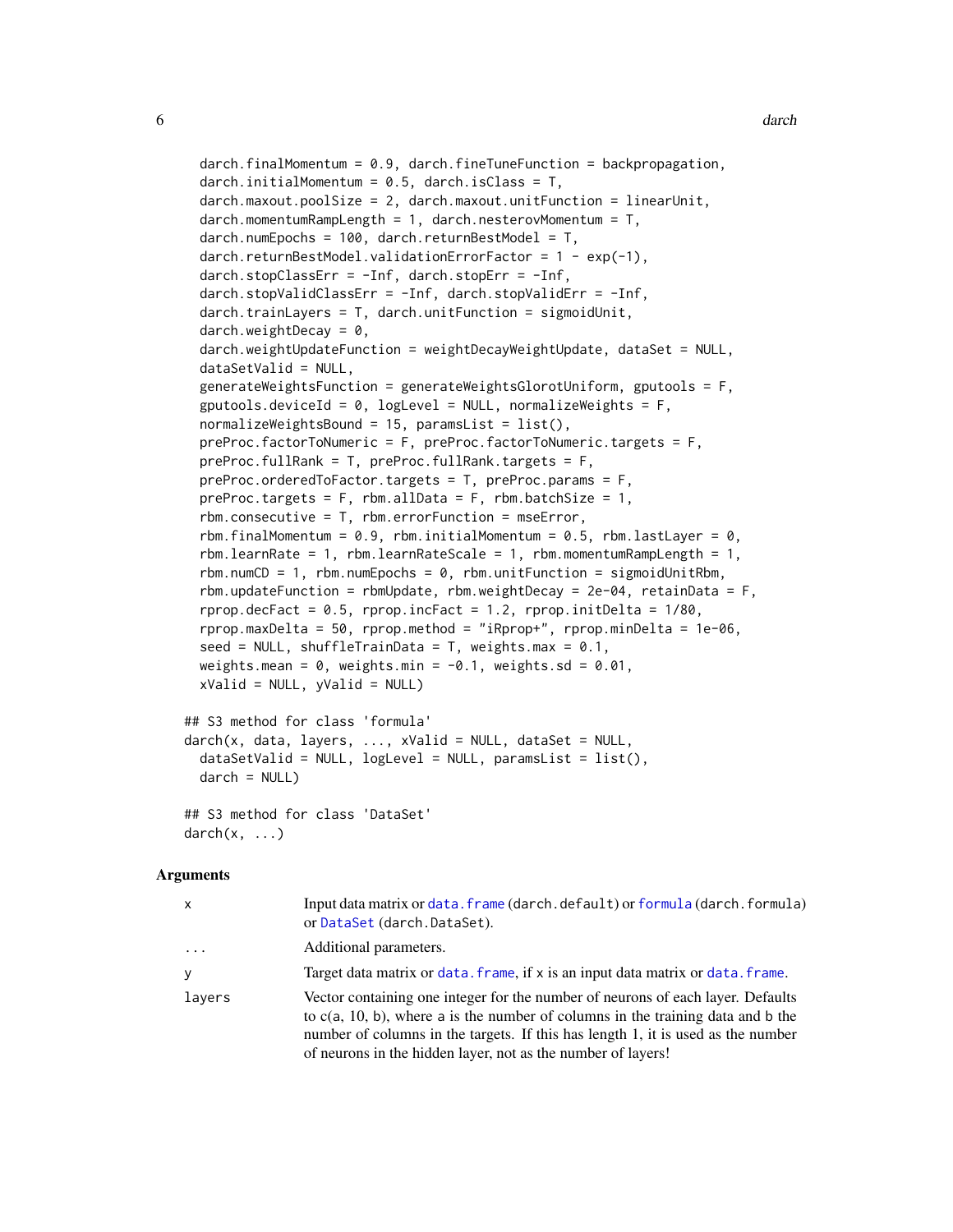#### <span id="page-6-0"></span>darch 7 ann an t-Iomraid ann an t-Iomraid ann an t-Iomraid ann an t-Iomraid ann an t-Iomraid ann an 17

| autosave                     | Logical indicating whether to activate automatically saving the DArch instance<br>to a file during fine-tuning.                                                                                                                                                                                                                                                                    |  |
|------------------------------|------------------------------------------------------------------------------------------------------------------------------------------------------------------------------------------------------------------------------------------------------------------------------------------------------------------------------------------------------------------------------------|--|
| autosave.epochs              |                                                                                                                                                                                                                                                                                                                                                                                    |  |
|                              | After how many epochs should auto-saving happen, by default after every 5 1,<br>the network will only be saved once when thee fine-tuning is done.                                                                                                                                                                                                                                 |  |
| autosave.dir                 | Directory for the autosave files, the file names will be e.g. autosave_010.net for<br>the DArch instance after 10 epochs                                                                                                                                                                                                                                                           |  |
| autosave.trim                | Whether to trim the network before saving it. This will remove the dataset and<br>the layer weights, resulting in a network that is no longer usable for predictions<br>or training. Useful when only statistics and settings need to be stored.                                                                                                                                   |  |
| bp.learnRate                 | Learning rates for backpropagation, length is either one or the same as the num-<br>ber of weight matrices when using different learning rates for each layer.                                                                                                                                                                                                                     |  |
| bp.learnRateScale            |                                                                                                                                                                                                                                                                                                                                                                                    |  |
|                              | The learn rate is multiplied by this value after each epoch.                                                                                                                                                                                                                                                                                                                       |  |
| bootstrap                    | Logical indicating whether to use bootstrapping to create a training and valida-<br>tion data set from the given training data.                                                                                                                                                                                                                                                    |  |
| bootstrap.unique             |                                                                                                                                                                                                                                                                                                                                                                                    |  |
|                              | Logical indicating whether to take only unique samples for the training (TRUE,<br>default) or take all drawn samples (FALSE), which will results in a bigger training<br>set with duplicates. Note: This is ignored if bootstrap.num is greater than 0.                                                                                                                            |  |
| bootstrap.num                | If this is greater than 0, bootstrapping will draw this number of training samples<br>without replacement.                                                                                                                                                                                                                                                                         |  |
| cg.length                    | Numbers of line search                                                                                                                                                                                                                                                                                                                                                             |  |
| cg.switchLayers              |                                                                                                                                                                                                                                                                                                                                                                                    |  |
|                              | Indicates when to train the full network instead of only the upper two layers                                                                                                                                                                                                                                                                                                      |  |
| darch                        | Existing DArch instance for which training is to be resumed. Note: When en-<br>abling pre-training, previous training results we be lost, see explanation for pa-<br>rameter rbm.numEpochs.                                                                                                                                                                                        |  |
| darch.batchSize              |                                                                                                                                                                                                                                                                                                                                                                                    |  |
|                              | Batch size, i.e. the number of training samples that are presented to the network<br>before weight updates are performed, for fine-tuning.                                                                                                                                                                                                                                         |  |
| darch.dither                 | Whether to apply dither to numeric columns in the training input data.                                                                                                                                                                                                                                                                                                             |  |
| darch.dropout                | Dropout rates. If this is a vector it will be treated as the dropout rates for each<br>individual layer. If one element is missing, the input dropout will be set to 0.<br>When enabling darch.dropout.dropConnect, this vector needs an additional<br>element (one element per weight matrix between two layers as opposed to one<br>element per layer excluding the last layer). |  |
| darch.dropout.dropConnect    |                                                                                                                                                                                                                                                                                                                                                                                    |  |
|                              | Whether to use DropConnect instead of dropout for the hidden layers. Will use<br>darch.dropout as the dropout rates.                                                                                                                                                                                                                                                               |  |
| darch.dropout.momentMatching |                                                                                                                                                                                                                                                                                                                                                                                    |  |
|                              | How many iterations to perform during moment matching for dropout inference,<br>0 to disable moment matching.                                                                                                                                                                                                                                                                      |  |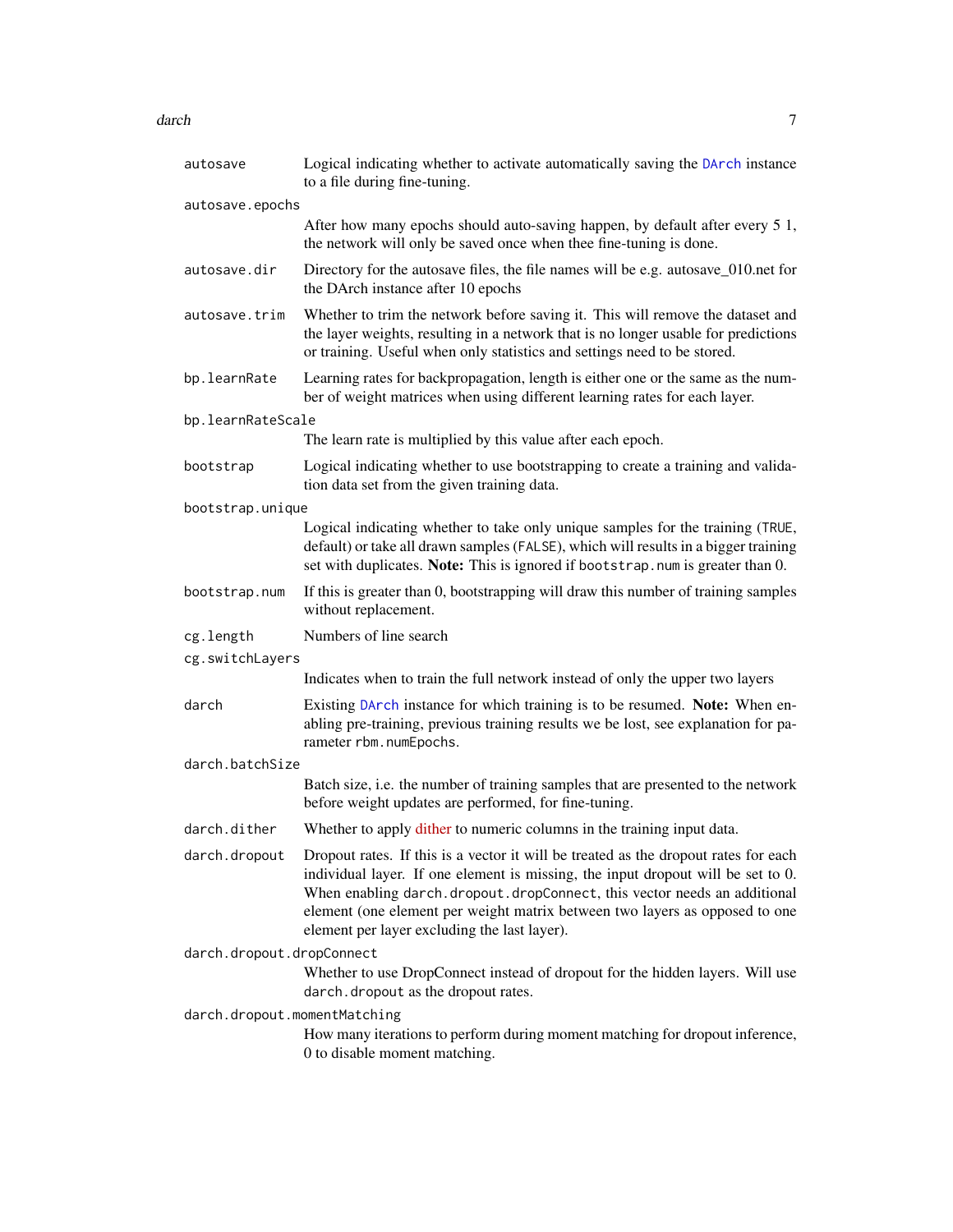<span id="page-7-0"></span>

Whether to generate a new mask for each batch (FALSE, default) or for each epoch (TRUE).

#### darch.elu.alpha

Alpha parameter for the exponential linear unit function. See [exponentialLinearUnit](#page-15-1).

#### darch.errorFunction

Error function during fine-tuning. Possible error functions include [mseError](#page-28-1),[rmseError](#page-33-1), and [crossEntropyError](#page-3-1).

darch.finalMomentum

Final momentum during fine-tuning.

#### darch.fineTuneFunction

Fine-tuning function. Possible values include [backpropagation](#page-2-1) (default), [rpropagation](#page-34-1), [minimizeClassifier](#page-26-1) and [minimizeAutoencoder](#page-25-1) (unsupervised).

#### darch.initialMomentum

Initial momentum during fine-tuning.

darch.isClass Whether output should be treated as class labels during fine-tuning and classification rates should be printed.

## darch.maxout.poolSize

Pool size for maxout units, when using the maxout acitvation function. See [maxoutUnit](#page-22-1).

#### darch.maxout.unitFunction

Inner unit function used by maxout. See darch.unitFunction for possible unit functions.

#### darch.momentumRampLength

After how many epochs, relative to the overall number of epochs trained, should the momentum reach darch.finalMomentum? A value of 1 indicates that the darch.finalMomentum should be reached in the final epoch, a value of 0.5 indicates that darch.finalMomentum should be reached after half of the training is complete. Note that this will lead to bumps in the momentum ramp if training is resumed with the same parameters for darch.initialMomentum and darch.finalMomentum. Set darch.momentumRampLength to 0 to avoid this problem when resuming training.

## darch.nesterovMomentum

Whether to use [Nesterov Accelerated Momentum.](https://cs231n.github.io/neural-networks-3/#sgd) (NAG) for gradient descent based fine-tuning algorithms.

#### darch.numEpochs

Number of epochs of fine-tuning.

## darch.returnBestModel

Logical indicating whether to return the best model at the end of training, instead of the last.

## darch.returnBestModel.validationErrorFactor

When evaluating models with validation data, how high should the validation error be valued, compared to the training error? This is a value between 0 and 1. By default, this value is  $1 - \exp(-1)$ . The training error factor and the validation error factor will always add to 1, so if you pass 1 here, the training error will be ignored, and if you pass 0 here, the validation error will be ignored.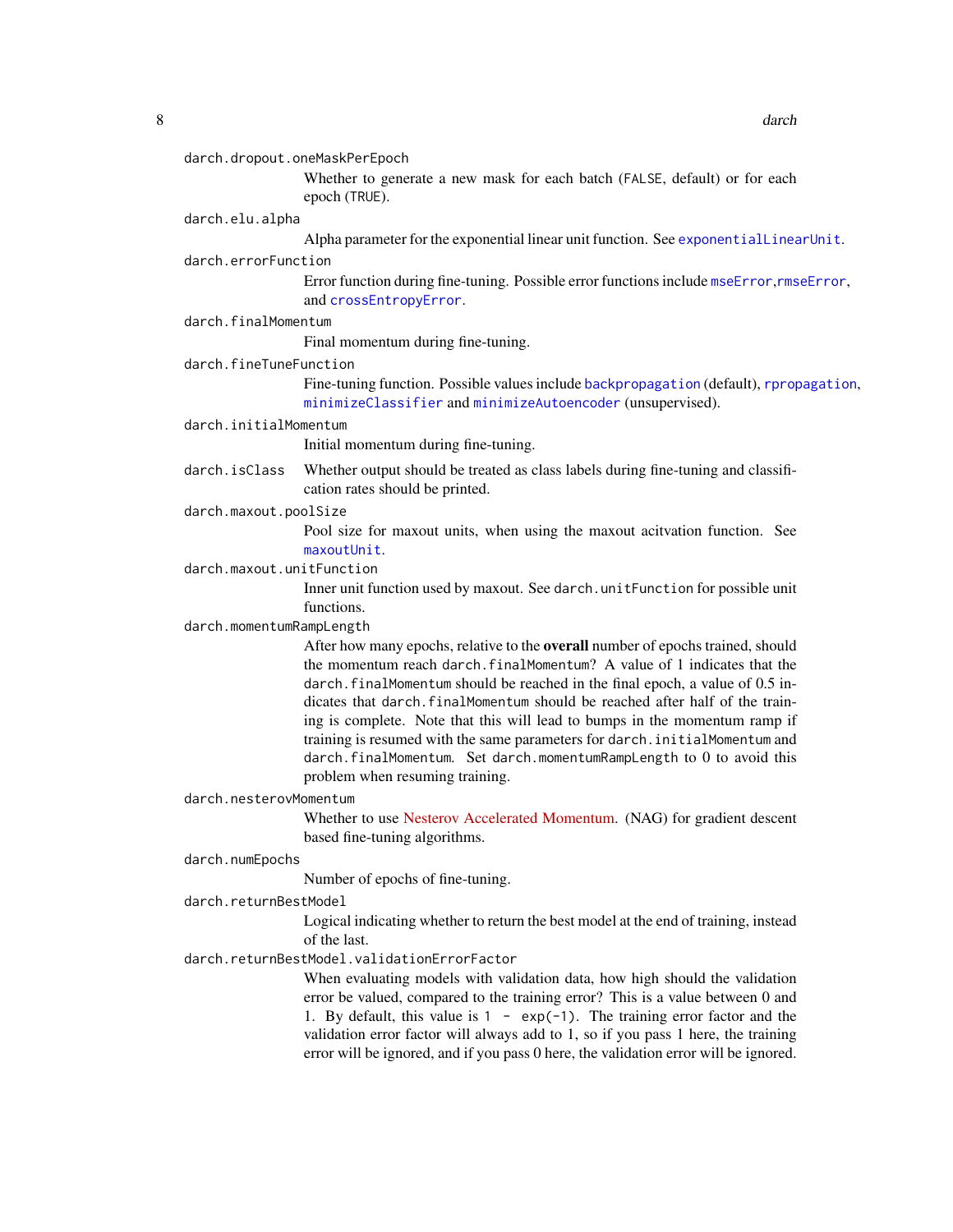#### <span id="page-8-0"></span>darch **9** and the state of the state of the state of the state of the state of the state of the state of the state of the state of the state of the state of the state of the state of the state of the state of the state of

| darch.stopClassErr         | When the classification error is lower than or equal to this value, training is<br>stopped $(0100)$ .                                                                                                                                                                                                                                                                                                   |
|----------------------------|---------------------------------------------------------------------------------------------------------------------------------------------------------------------------------------------------------------------------------------------------------------------------------------------------------------------------------------------------------------------------------------------------------|
| darch.stopErr              | When the value of the error function is lower than or equal to this value, training<br>is stopped.                                                                                                                                                                                                                                                                                                      |
| darch.stopValidClassErr    |                                                                                                                                                                                                                                                                                                                                                                                                         |
|                            | When the classification error on the validation data is lower than or equal to this<br>value, training is stopped $(0100)$ .                                                                                                                                                                                                                                                                            |
| darch.stopValidErr         |                                                                                                                                                                                                                                                                                                                                                                                                         |
|                            | When the value of the error function on the validation data is lower than or equal<br>to this value, training is stopped.                                                                                                                                                                                                                                                                               |
| darch.trainLayers          |                                                                                                                                                                                                                                                                                                                                                                                                         |
|                            | Either TRUE to train all layers or a mask containing TRUE for all layers which<br>should be trained and FALSE for all layers that should not be trained (no entry<br>for the input layer).                                                                                                                                                                                                              |
| darch.unitFunction         |                                                                                                                                                                                                                                                                                                                                                                                                         |
|                            | Layer function or vector of layer functions of length number of layers -<br>1. Note that the first entry signifies the layer function between layers 1 and<br>2, i.e. the output of layer 2. Layer 1 does not have a layer function, since<br>the input values are used directly. Possible unit functions include linearUnit,<br>sigmoidUnit, tanhUnit, rectifiedLinearUnit, softplusUnit, softmaxUnit, |
|                            | and maxoutUnit.                                                                                                                                                                                                                                                                                                                                                                                         |
| darch.weightDecay          | Weight decay factor, defaults to 0. All weights will be multiplied by (1 - darch. weight Decay)                                                                                                                                                                                                                                                                                                         |
|                            | prior to each weight update.                                                                                                                                                                                                                                                                                                                                                                            |
| darch.weightUpdateFunction |                                                                                                                                                                                                                                                                                                                                                                                                         |
|                            | Weight update function or vector of weight update functions, very similar to<br>darch.unitFunction. Possible weight update functions include weightDecayWeightUpdate<br>and maxoutWeightUpdate Note that maxoutWeightUpdate must be used on the<br>layer after the maxout activation function!                                                                                                          |
| dataSet                    | DataSet instance, passed from darch.DataSet(), may be specified manually.                                                                                                                                                                                                                                                                                                                               |
| dataSetValid               | DataSet instance containing validation data.                                                                                                                                                                                                                                                                                                                                                            |
| generateWeightsFunction    |                                                                                                                                                                                                                                                                                                                                                                                                         |
|                            | Weight generation function or vector of layer generation functions of length<br>number of layers - 1. Possible weight generation functions include generate Weights Uniform<br>(default), generateWeightsNormal, generateWeightsGlorotNormal, generateWeightsGlorotUnifo<br>generateWeightsHeNormal, and generateWeightsHeUniform.                                                                      |
| gputools                   | Logical indicating whether to use gputools for matrix multiplication, if avail-<br>able.                                                                                                                                                                                                                                                                                                                |
| gputools.deviceId          |                                                                                                                                                                                                                                                                                                                                                                                                         |
|                            | Integer specifying the device to use for GPU matrix multiplication. See chooseGpu.                                                                                                                                                                                                                                                                                                                      |
| logLevel                   | futile.logger log level. Uses the currently set log level by default, which<br>is futile.logger:: flog.info if it was not changed. Other available levels<br>include, from least to most verbose: FATAL, ERROR, WARN, DEBUG, and TRACE.                                                                                                                                                                 |
| normalizeWeights           |                                                                                                                                                                                                                                                                                                                                                                                                         |
|                            | Logical indicating whether to normalize weights (L2 norm = normalize Weights Bound).                                                                                                                                                                                                                                                                                                                    |
|                            |                                                                                                                                                                                                                                                                                                                                                                                                         |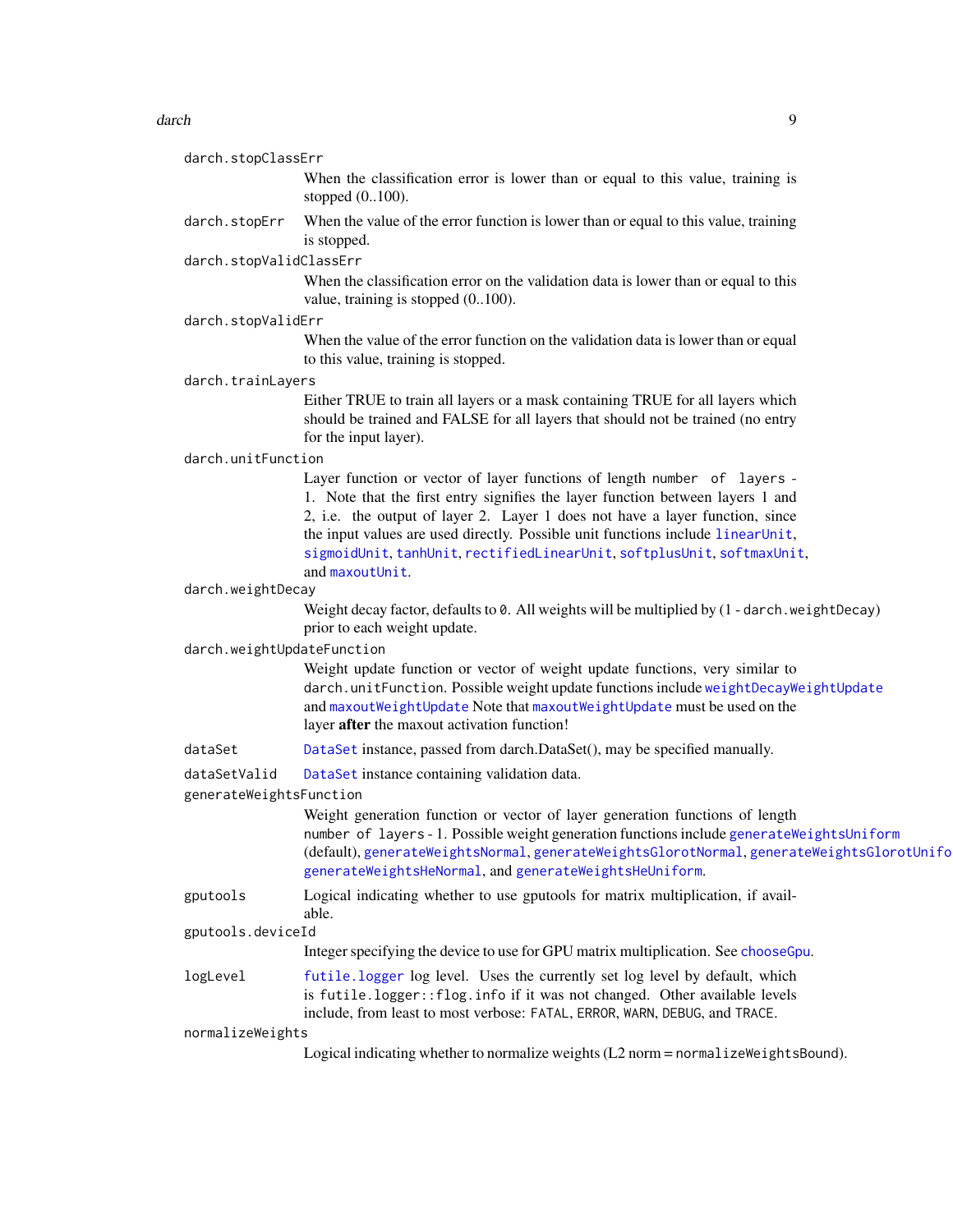<span id="page-9-0"></span>10 darch days are a set of the set of the set of the set of the set of the set of the set of the set of the set of the set of the set of the set of the set of the set of the set of the set of the set of the set of the set

| normalizeWeightsBound    |                                                                                                                                                                                                                                                                                                                                            |  |
|--------------------------|--------------------------------------------------------------------------------------------------------------------------------------------------------------------------------------------------------------------------------------------------------------------------------------------------------------------------------------------|--|
|                          | Upper bound on the L2 norm of incoming weight vectors. Used only if normalize Weights<br>is TRUE.                                                                                                                                                                                                                                          |  |
| paramsList               | List of parameters, can include and does overwrite specified parameters listed<br>above. Primary for convenience or for use in scripts.                                                                                                                                                                                                    |  |
| preProc.factorToNumeric  |                                                                                                                                                                                                                                                                                                                                            |  |
|                          | Whether all factors should be converted to numeric.                                                                                                                                                                                                                                                                                        |  |
|                          | preProc.factorToNumeric.targets                                                                                                                                                                                                                                                                                                            |  |
|                          | Whether all factors should be converted to numeric in the target data.                                                                                                                                                                                                                                                                     |  |
| preProc.fullRank         |                                                                                                                                                                                                                                                                                                                                            |  |
|                          | Whether to use full rank encoding. See preProcess for details.                                                                                                                                                                                                                                                                             |  |
| preProc.fullRank.targets |                                                                                                                                                                                                                                                                                                                                            |  |
|                          | Whether to use full rank encoding for target data. See preProcess for details.                                                                                                                                                                                                                                                             |  |
|                          | preProc.orderedToFactor.targets                                                                                                                                                                                                                                                                                                            |  |
|                          | Whether ordered factors in the target data should be converted to unordered<br>factors. Note: Ordered factors are converted to numeric by dummyVars and no<br>longer usable for classification tasks.                                                                                                                                      |  |
|                          | preProc.params List of parameters to pass to the preProcess function for the input data or FALSE<br>to disable input data pre-processing.                                                                                                                                                                                                  |  |
| preProc.targets          |                                                                                                                                                                                                                                                                                                                                            |  |
|                          | Whether target data is to be centered and scaled. Unlike preProc.params, this<br>is just a logical turning pre-processing for target data on or off, since this pre-<br>processing has to be reverted when predicting new data. Most useful for regres-<br>sion tasks. Note: This will skew the raw network error.                         |  |
| rbm.allData              | Logical indicating whether to use training and validation data for pre-training.<br>Note: This also applies when using bootstrapping.                                                                                                                                                                                                      |  |
| rbm.batchSize            | Pre-training batch size.                                                                                                                                                                                                                                                                                                                   |  |
| rbm.consecutive          |                                                                                                                                                                                                                                                                                                                                            |  |
|                          | Logical indicating whether to train the RBMs one at a time for rbm. numEpochs<br>epochs (TRUE, default) or alternatingly training each RBM for one epoch at a<br>time (FALSE).                                                                                                                                                             |  |
| rbm.errorFunction        |                                                                                                                                                                                                                                                                                                                                            |  |
|                          | Error function during pre-training. This is only used to estimate the RBM error<br>and does not affect the training itself. Possible error functions include mseError<br>and rmseError.                                                                                                                                                    |  |
| rbm.finalMomentum        |                                                                                                                                                                                                                                                                                                                                            |  |
|                          | Final momentum during pre-training.                                                                                                                                                                                                                                                                                                        |  |
| rbm.initialMomentum      |                                                                                                                                                                                                                                                                                                                                            |  |
|                          | Initial momentum during pre-training.                                                                                                                                                                                                                                                                                                      |  |
| rbm.lastLayer            | Numeric indicating at which layer to stop the pre-training. Possible values in-<br>clude 0, meaning that all layers are trained; positive integers, meaning to stop<br>training after the RBM where rbm. lastLayer forms the visible layer; negative<br>integers, meaning to stop the training at rbm. lastLayer RBMs from the top<br>RBM. |  |
| rbm.learnRate            | Learning rate during pre-training.                                                                                                                                                                                                                                                                                                         |  |
|                          |                                                                                                                                                                                                                                                                                                                                            |  |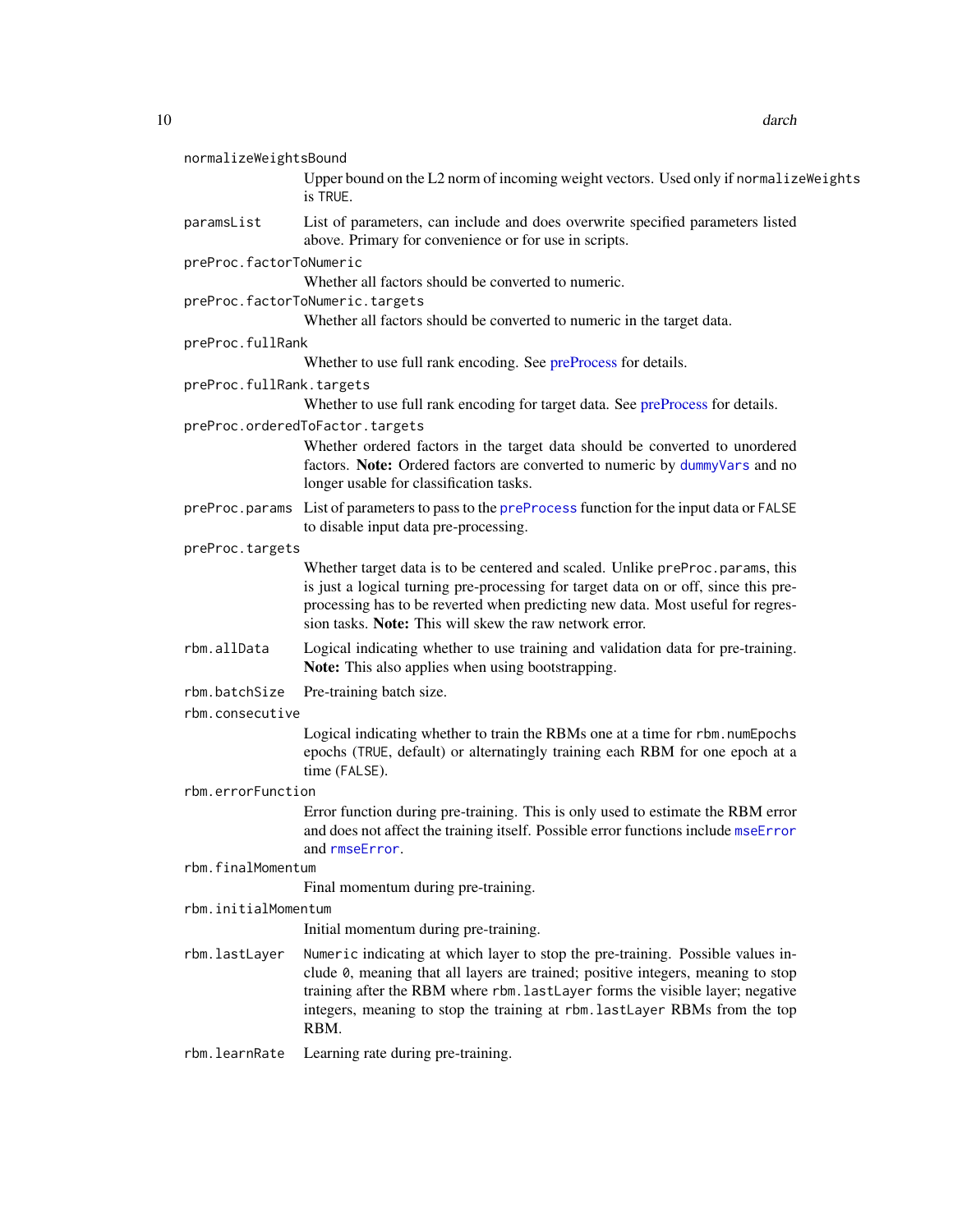#### <span id="page-10-0"></span>darch the contract of the contract of the contract of the contract of the contract of the contract of the contract of the contract of the contract of the contract of the contract of the contract of the contract of the cont

| rbm.learnRateScale     |                                                                                                                                                                                                                                                                                                                                                                       |  |
|------------------------|-----------------------------------------------------------------------------------------------------------------------------------------------------------------------------------------------------------------------------------------------------------------------------------------------------------------------------------------------------------------------|--|
|                        | The learn rates will be multiplied with this value after each epoch.                                                                                                                                                                                                                                                                                                  |  |
| rbm.momentumRampLength |                                                                                                                                                                                                                                                                                                                                                                       |  |
|                        | After how many epochs, relative to rbm.numEpochs, should the momentum<br>reach rbm. finalMomentum? A value of 1 indicates that the rbm. finalMomentum<br>should be reached in the final epoch, a value of 0.5 indicates that rbm. finalMomentum<br>should be reached after half of the training is complete.                                                          |  |
| rbm.numCD              | Number of full steps for which contrastive divergence is performed. Increasing<br>this will slow training down considerably.                                                                                                                                                                                                                                          |  |
| rbm.numEpochs          | Number of pre-training epochs. Note: When passing a value other than 0 here<br>and also passing an existing DArch instance via the darch parameter, the weights<br>of the network will be completely reset! Pre-training is essentially a form of<br>advanced weight initialization and it makes no sense to perform pre-training on<br>a previously trained network. |  |
| rbm.unitFunction       |                                                                                                                                                                                                                                                                                                                                                                       |  |
|                        | Unit function during pre-training. Possible functions include sigmoidUnitRbm<br>(default), tanhUnitRbm, and linearUnitRbm.                                                                                                                                                                                                                                            |  |
| rbm.updateFunction     |                                                                                                                                                                                                                                                                                                                                                                       |  |
|                        | Update function during pre-training. Currently, darch only provides rbmUpdate.                                                                                                                                                                                                                                                                                        |  |
| rbm.weightDecay        | Pre-training weight decay. Weights will be multiplied by (1 - rbm. weight Decay)                                                                                                                                                                                                                                                                                      |  |
|                        | prior to each weight update.                                                                                                                                                                                                                                                                                                                                          |  |
| retainData             | Logical indicating whether to store the training data in the DArch instance after<br>training or when saving it to disk.                                                                                                                                                                                                                                              |  |
| rprop.decFact          | Decreasing factor for the training. Default is 0.6.                                                                                                                                                                                                                                                                                                                   |  |
| rprop.incFact          | Increasing factor for the training Default is 1.2.                                                                                                                                                                                                                                                                                                                    |  |
| rprop.initDelta        |                                                                                                                                                                                                                                                                                                                                                                       |  |
|                        | Initialisation value for the update. Default is 0.0125.                                                                                                                                                                                                                                                                                                               |  |
|                        | rprop.maxDelta Upper bound for step size. Default is 50                                                                                                                                                                                                                                                                                                               |  |
| rprop.method           | The method for the training. Default is "iRprop+"                                                                                                                                                                                                                                                                                                                     |  |
|                        | rprop.minDelta Lower bound for step size. Default is 0.000001                                                                                                                                                                                                                                                                                                         |  |
| seed                   | Allows the specification of a seed which will be set via set. seed. Used in the<br>context of darchBench.                                                                                                                                                                                                                                                             |  |
| shuffleTrainData       |                                                                                                                                                                                                                                                                                                                                                                       |  |
|                        | Logical indicating whether to shuffle training data before each epoch.                                                                                                                                                                                                                                                                                                |  |
| weights.max            | max parameter to the runif function.                                                                                                                                                                                                                                                                                                                                  |  |
| weights.mean           | mean parameter to the rnorm function.                                                                                                                                                                                                                                                                                                                                 |  |
| weights.min            | min parameter to the runif function.                                                                                                                                                                                                                                                                                                                                  |  |
| weights.sd             | sd parameter to the rnorm function.                                                                                                                                                                                                                                                                                                                                   |  |
| xValid                 | Validation input data matrix or data. frame.                                                                                                                                                                                                                                                                                                                          |  |
| yValid                 | Validation target data matrix or data. frame, if x is a data matrix or data. frame.                                                                                                                                                                                                                                                                                   |  |
| data                   | data. frame containing the dataset, if x is a formula.                                                                                                                                                                                                                                                                                                                |  |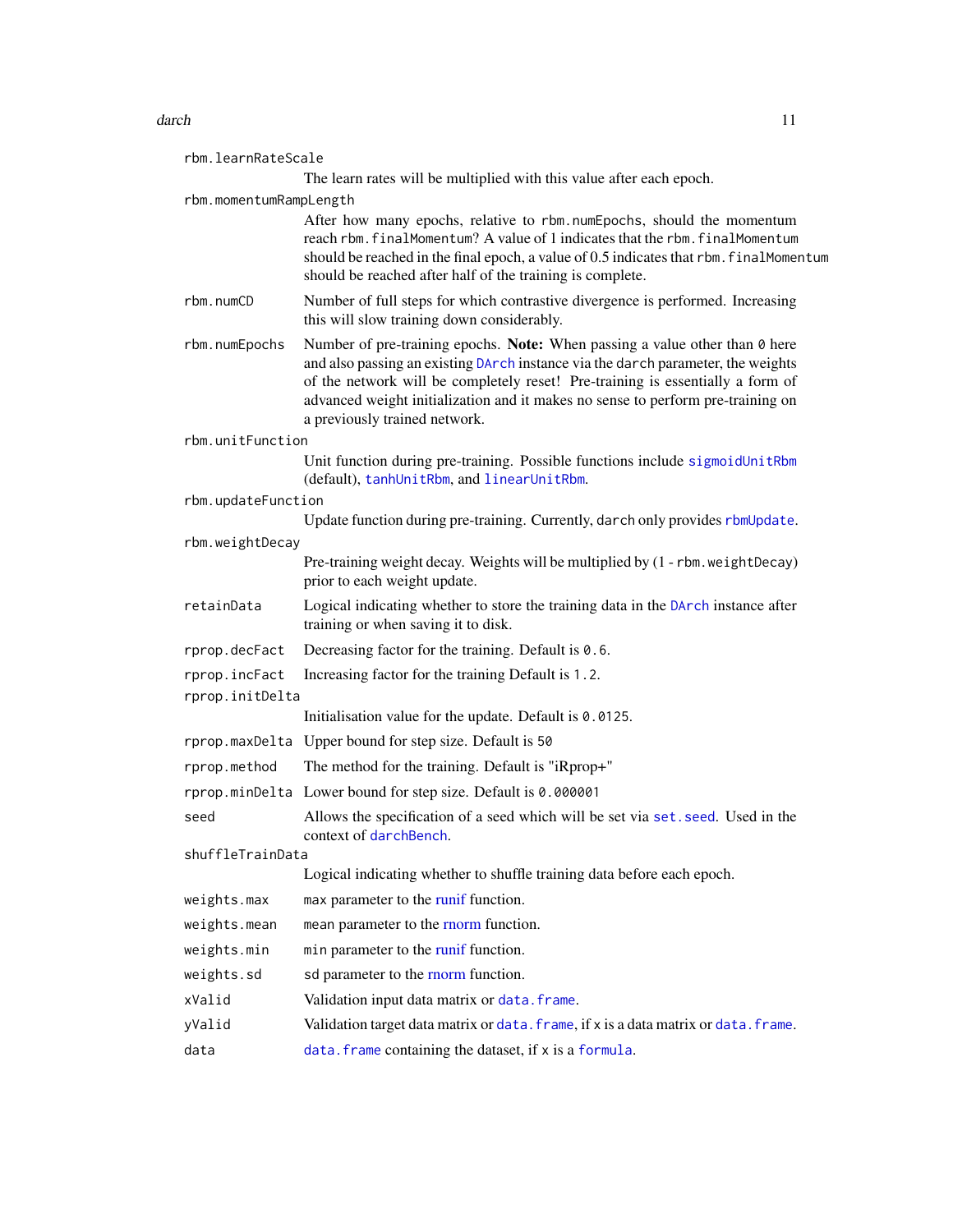## Details

The darch package implements Deep Architecture Networks and restricted Boltzmann machines.

The creation of this package is motivated by the papers from G. Hinton et. al. from 2006 (see references for details) and from the MATLAB source code developed in this context. This package provides the possibility to generate deep architecture networks (darch) like the deep belief networks from Hinton et. al.. The deep architectures can then be trained with the contrastive divergence method. After this pre-training it can be fine tuned with several learning methods like backpropagation, resilient backpropagation and conjugate gradients as well as more recent techniques like dropout and maxout.

See <https://github.com/maddin79/darch> for further information, documentation, and releases.

| Package:  | darch            |
|-----------|------------------|
| Type:     | Package          |
| Version:  | 0.10.0           |
| Date:     | $2015 - 11 - 12$ |
| License:  | GPL-2 or later   |
| LazyLoad: | yes              |

## Value

Fitted [DArch](#page-0-0) instance

#### Author(s)

Martin Drees <mdrees@stud.fh-dortmund.de> and contributors.

## References

Hinton, G. E., S. Osindero, Y. W. Teh, A fast learning algorithm for deep belief nets, Neural Computation 18(7), S. 1527-1554, DOI: 10.1162/neco.2006.18.7.1527 2006.

Hinton, G. E., R. R. Salakhutdinov, Reducing the dimensionality of data with neural networks, Science 313(5786), S. 504-507, DOI: 10.1126/science.1127647, 2006.

Hinton, Geoffrey E. et al. (2012). "Improving neural networks by preventing coadaptation of feature detectors". In: Clinical Orthopaedics and Related Research abs/1207.0580. URL : http://arxiv.org/abs/1207.0580.

Goodfellow, Ian J. et al. (2013). "Maxout Networks". In: Proceedings of the 30th International Conference on Machine Learning, ICML 2013, Atlanta, GA, USA, 16-21 June 2013, pp. 1319- 1327. URL: http://jmlr.org/proceedings/papers/v28/goodfellow13.html.

Drees, Martin (2013). "Implementierung und Analyse von tiefen Architekturen in R". German. Master's thesis. Fachhochschule Dortmund.

Rueckert, Johannes (2015). "Extending the Darch library for deep architectures". Project thesis. Fachhochschule Dortmund. URL: http://static.saviola.de/publications/rueckert\_2015.pdf.

#### See Also

Other darch interface functions: [darchBench](#page-12-1), [darchTest](#page-14-1), [plot.DArch](#page-29-1), [predict.DArch](#page-30-1), [print.DArch](#page-31-1)

<span id="page-11-0"></span>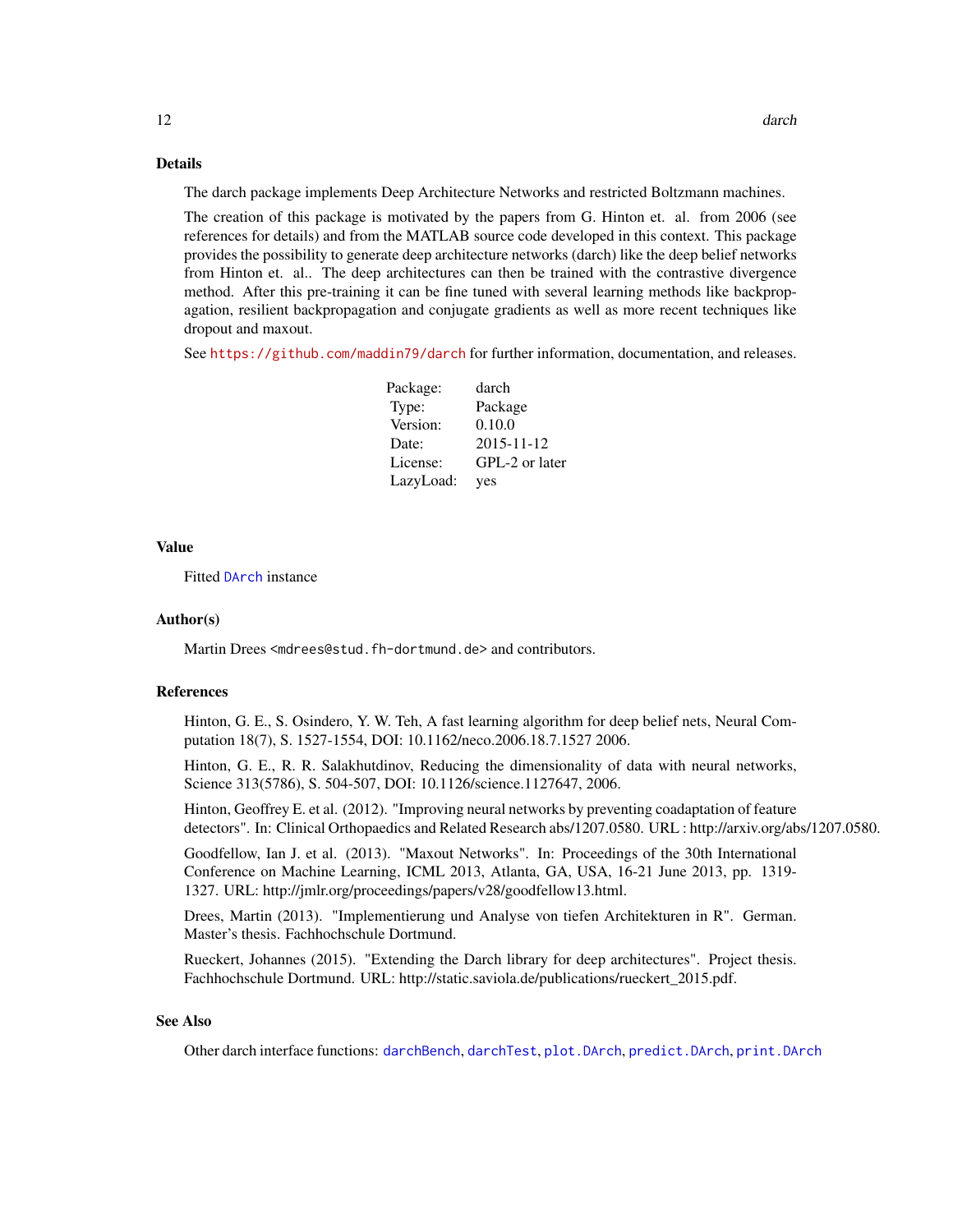#### <span id="page-12-0"></span>darchBench 13

#### Examples

```
## Not run:
data(iris)
model <- darch(Species ~ ., iris)
print(model)
predictions <- predict(model, newdata = iris, type = "class")
cat(paste("Incorrect classifications:", sum(predictions != iris[,5])))
trainData <- matrix(c(0,0,0,1,1,0,1,1), ncol = 2, byrow = TRUE)
trainTargets \leq matrix(c(0,1,1,0), nrow = 4)
model2 <- darch(trainData, trainTargets, layers = c(2, 10, 1),
  darch.numEpochs = 500, darch.stopClassErr = 0, retainData = T)
e <- darchTest(model2)
cat(paste0("Incorrect classifications on all examples: ", e[3], " (",
  e[2], "%)\n"))
plot(model2)
## End(Not run)
#
# More examples can be found at
# https://github.com/maddin79/darch/tree/v0.12.0/examples
```
<span id="page-12-1"></span>

darchBench *Benchmarking wrapper for* darch

## Description

Simple benchmarking function which wraps around the [darch](#page-4-1) function for users who can't or don't want to use the caret package for benchmarking. This function requires the foreach package to work, and will perform parallel benchmarks if an appropriate backend was registered beforehand.

#### Usage

```
darchBench(..., bench.times = 1, bench.save = F,bench.dir = "./darch.benchmark", bench.continue = T, bench.delete = F,
 bench.seeds = NULL, output.capture = bench.save, logLevel = NULL)
```
#### Arguments

| .           | Parameters to the darch function                                                                            |
|-------------|-------------------------------------------------------------------------------------------------------------|
| bench.times | How many benchmark runs to perform                                                                          |
| bench.save  | Whether to save benchmarking results to a directory                                                         |
| bench.dir   | Path (relative or absolute) including directory where benchmark results are saved<br>if bench, save is true |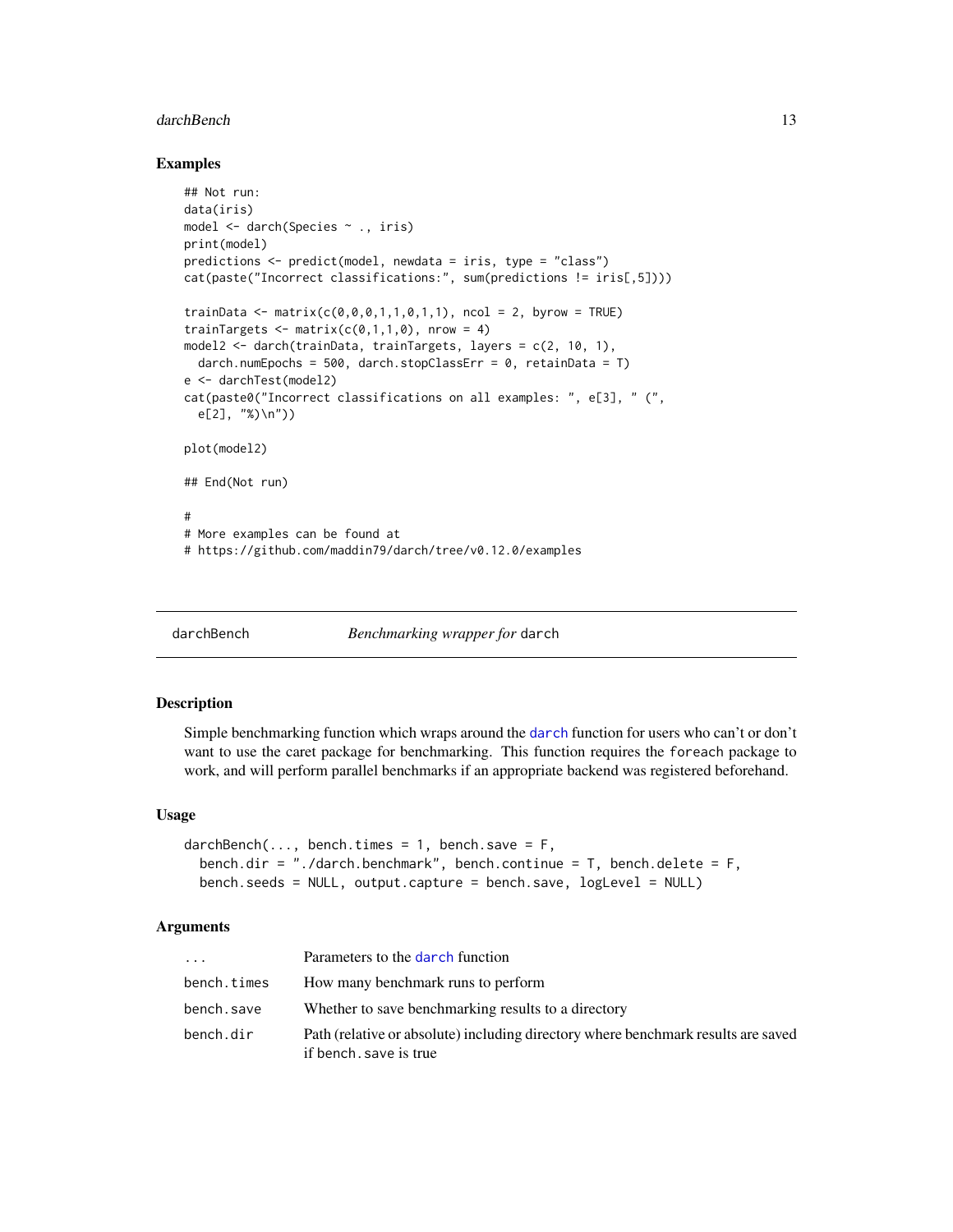<span id="page-13-0"></span>

|                | bench, continue Whether the benchmark is to be continued from an earlier run. If TRUE, existing<br>benchmark results are looked for in the directory given in bench.dir and new<br>results are appended. If both this and bench. continue are FALSE and the direc-<br>tory given in bench, dir does already exist, the training will be aborted with an<br>error. |
|----------------|-------------------------------------------------------------------------------------------------------------------------------------------------------------------------------------------------------------------------------------------------------------------------------------------------------------------------------------------------------------------|
| bench.delete   | Whether to delete the contents of bench, dir if bench, continue is FALSE. Cau-<br>tion: This will attempt to delete ALL files in the given directory, use at your own<br>risk!                                                                                                                                                                                    |
| bench.seeds    | Vector of seeds, one for each run. Will be passed to darch.                                                                                                                                                                                                                                                                                                       |
| output.capture | Whether to capture R output in . Rout files in the given directory. This is the<br>only way of gaining access to the R output since the foreach loop will not print<br>anything to the console. Will be ignored if bench, save is FALSE.                                                                                                                          |
| logLevel       | futile logger log level. Uses the currently set log level by default, which<br>is futile.logger::flog.info if it was not changed. Other available levels<br>include, from least to most verbose: FATAL, ERROR, WARN, DEBUG, and TRACE.                                                                                                                            |

## Value

List of DArch instances; the results of each call to darch.

## See Also

Other darch interface functions: [darchTest](#page-14-1), [darch](#page-4-1), [plot.DArch](#page-29-1), [predict.DArch](#page-30-1), [print.DArch](#page-31-1)

#### Examples

```
## Not run:
data(iris)
modelList <- darchBench(Species ~ ., iris, c(0, 50, 0),
 preProc.params = list(method = c("center", "scale")),
 darch.unitFunction = c("sigmoidUnit", "softmaxUnit"),
 darch.numEpochs = 30, bench.times = 10, bench.save = T)
```
## End(Not run)

darchModelInfo *Creates a custom caret model for* darch*.*

## Description

This function creates a caret model description to enable training DArch instances with the [train](#page-0-0) function. See the documentation on custom caret models for further information and examples on how to create valid params and grid values.

#### Usage

```
darchModelInfo(params = NULL, grid = NULL)
```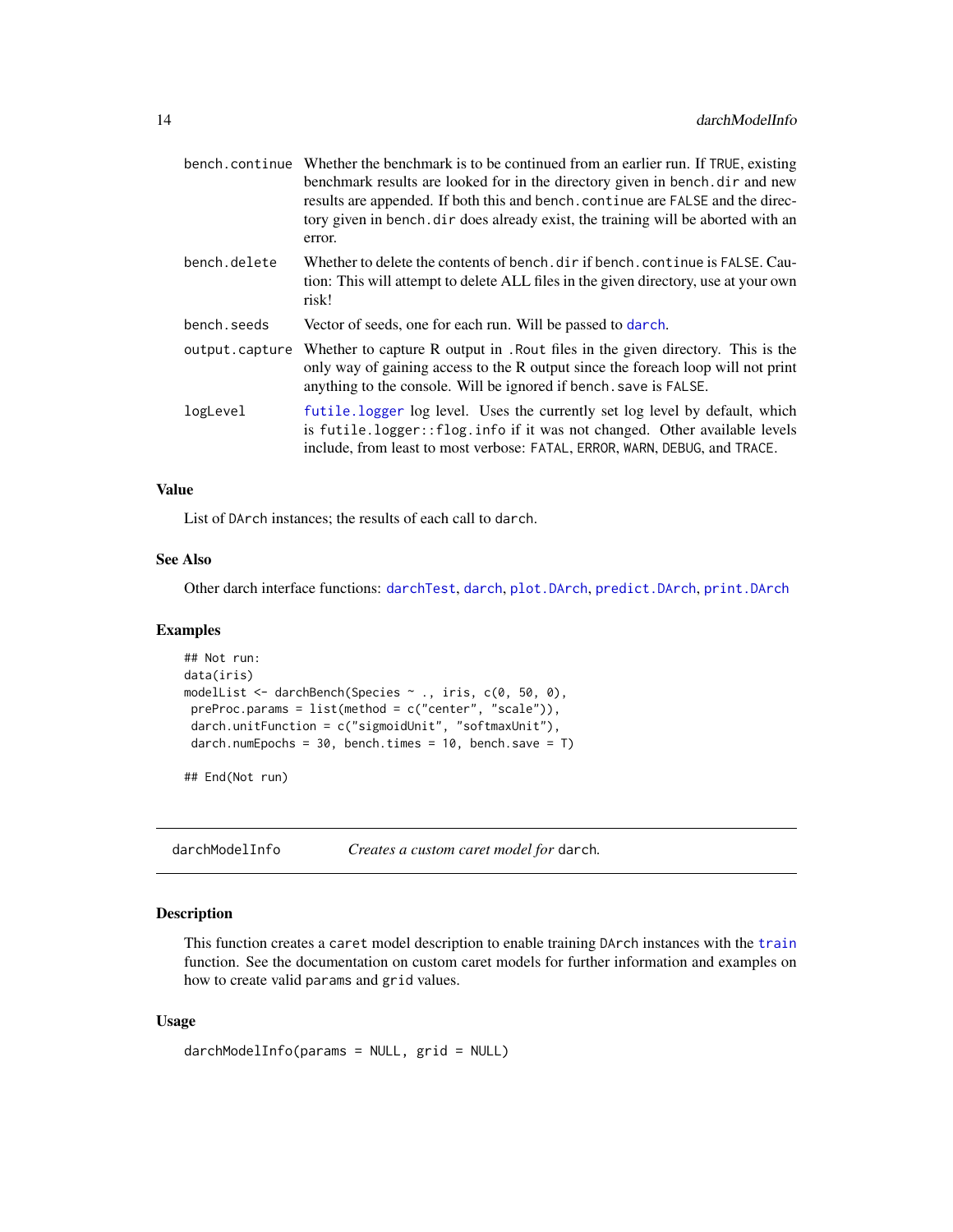#### <span id="page-14-0"></span>darchTest 15

#### Arguments

| params | data, frame of parameters or NULL to use a simple default (bp. learn Rate). |
|--------|-----------------------------------------------------------------------------|
| grid   | Function which procuces a data. frame containing a grid of parameter combi- |
|        | nations or NULL to use a simple default.                                    |

## Value

A valid caret model which can be passed to [train](#page-0-0).

## See Also

[Caret custom models](https://topepo.github.io/caret/custom_models.html)

#### Examples

```
## Not run:
data(iris)
tc \le trainControl(method = "boot", number = 5, allowParallel = F,
 verboseIter = T)
parameters <- data.frame(parameter = c("layers", "bp.learnRate", "darch.unitFunction"),
 class = c("character", "numeric", "character"),
 label = c("Network structure", "Learning rate", "unitFunction"))
grid \leq function(x, y, len = NULL, search = "grid"){
 df <- expand.grid(layers = c("c(0, 20, 0)", "c(0, 10, 10, 0)", "c(0, 10, 5, 5, 0)"),bp.learnRate = c(1, 2, 5, 10)df[["darch.unitFunction"]] <- rep(c("c(tanhUnit, softmaxUnit)",
  "c(tanhUnit, tanhUnit, softmaxUnit)",
   "c(tanhUnit, tanhUnit, tanhUnit, softmaxUnit)"), 4)
 df
}
caretModel <- train(Species ~ ., data = iris, tuneLength = 12, trControl = tc,
 method = darchModelInfo(parameters, grid), preProc = c("center", "scale"),
 darch.numEpochs = 15, darch.batchSize = 6, testing = T, ...)
## End(Not run)
```
<span id="page-14-1"></span>darchTest *Test classification network.*

#### Description

Forward-propagate given data through the deep neural network and return classification accuracy using the given labels.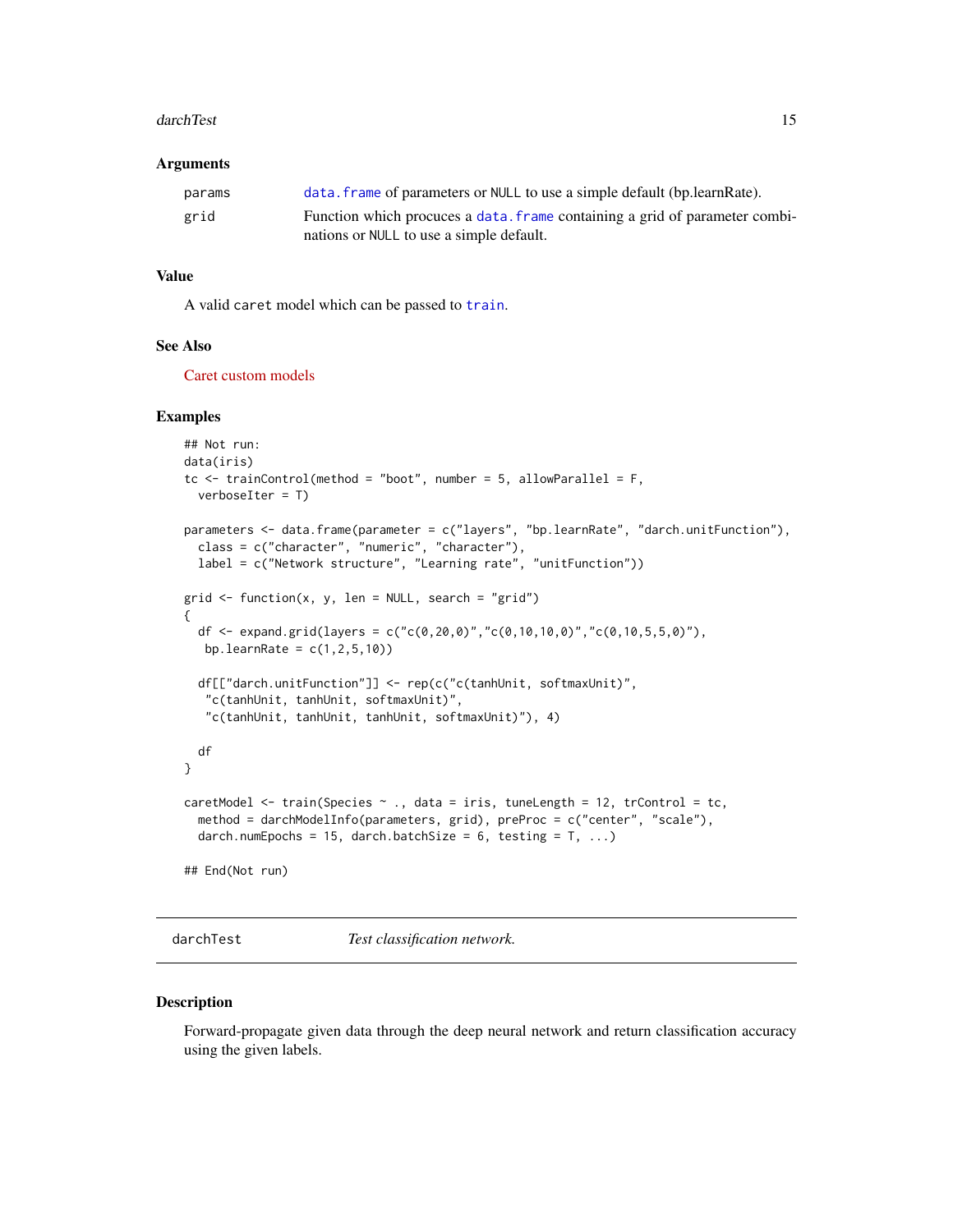#### Usage

 $darchTest(darch, newdata = NULL, targets = T)$ 

#### Arguments

| darch   | DArch instance.                                                                                |
|---------|------------------------------------------------------------------------------------------------|
| newdata | New data to use, NULL to use training data.                                                    |
| targets | Labels for the data, NULL to use training labels (only possible when data is<br>NULL as well). |

#### Details

This is primarily a convenience function similar to [predict.DArch](#page-30-1) with classification performance measurements instead of network output, and it returns a list of accuracy indicators (raw network error, percentage of incorrect classifications and absolute number of incorrect classifications).

## Value

Vector containing error function output, percentage of incorrect classifications and absolute number of incorrect classifications.

#### See Also

Other darch interface functions: [darchBench](#page-12-1), [darch](#page-4-1), [plot.DArch](#page-29-1), [predict.DArch](#page-30-1), [print.DArch](#page-31-1)

#### Examples

```
## Not run:
data(iris)
model <- darch(Species ~ ., iris, retainData = T)
classificationStats <- darchTest(model)
```
## End(Not run)

<span id="page-15-1"></span>exponentialLinearUnit *Exponential linear unit (ELU) function with unit derivatives.*

#### Description

The function calculates the activation of the units and returns a list, in which the first entry is the exponential linear activation of the units and the second entry is the derivative of the transfer function.

#### Usage

```
exponentialLinearUnit(input, alpha = getParameter(".darch.elu.alpha", 1, ...),
  ...)
```
<span id="page-15-0"></span>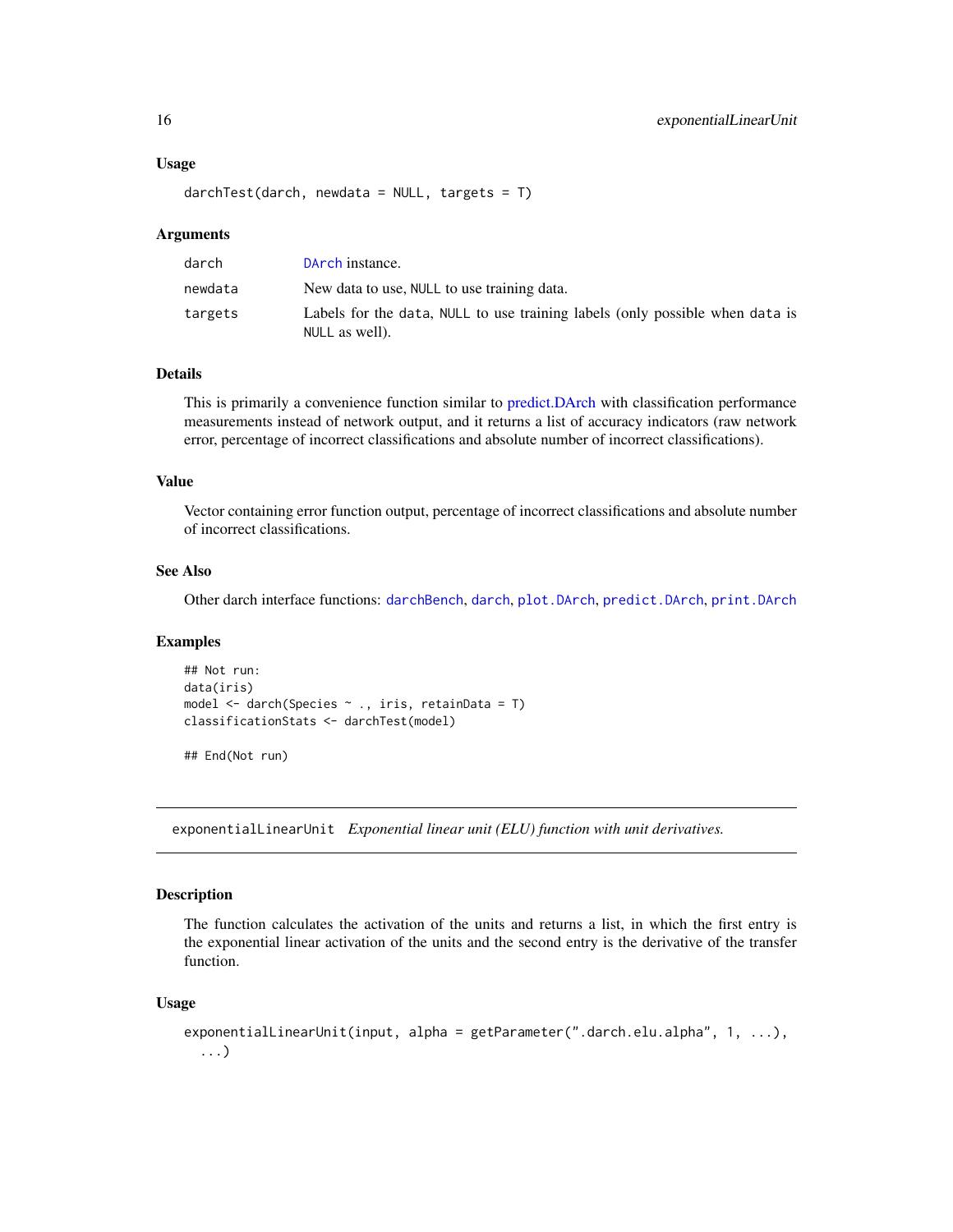#### <span id="page-16-0"></span>Arguments

| input | Input for the activation function. |
|-------|------------------------------------|
| alpha | ELU hyperparameter.                |
| .     | Additional parameters.             |

## Value

A list with the ELU activation in the first entry and the derivative of the activation in the second entry.

## References

Clevert, Djork-Arne, Thomas Unterthiner, and Sepp Hochreiter (2015). "Fast and Accurate Deep Network Learning by Exponential Linear Units (ELUs)". In: CoRR abs/1511.07289. URL : http://arxiv.org/abs/1511.07289

## See Also

Other darch unit functions: [linearUnit](#page-22-2), [maxoutUnit](#page-22-1), [rectifiedLinearUnit](#page-32-1), [sigmoidUnit](#page-36-1), [softmaxUnit](#page-37-1), [softplusUnit](#page-38-1), [tanhUnit](#page-39-1)

#### Examples

```
## Not run:
data(iris)
model <- darch(Species ~ ., iris, darch.unitFunction = "exponentialLinearUnit",
darch.elu.alpha = 2)
```
## End(Not run)

<span id="page-16-1"></span>generateWeightsGlorotNormal

*Glorot normal weight initialization*

## Description

This function is used to generate random weights and biases using Glorot normal weight initialization as described in Glorot & Bengio, AISTATS 2010.

## Usage

```
generateWeightsGlorotNormal(numUnits1, numUnits2,
 weights.mean = getParameter(".weights.mean", 0, ...), ...)
```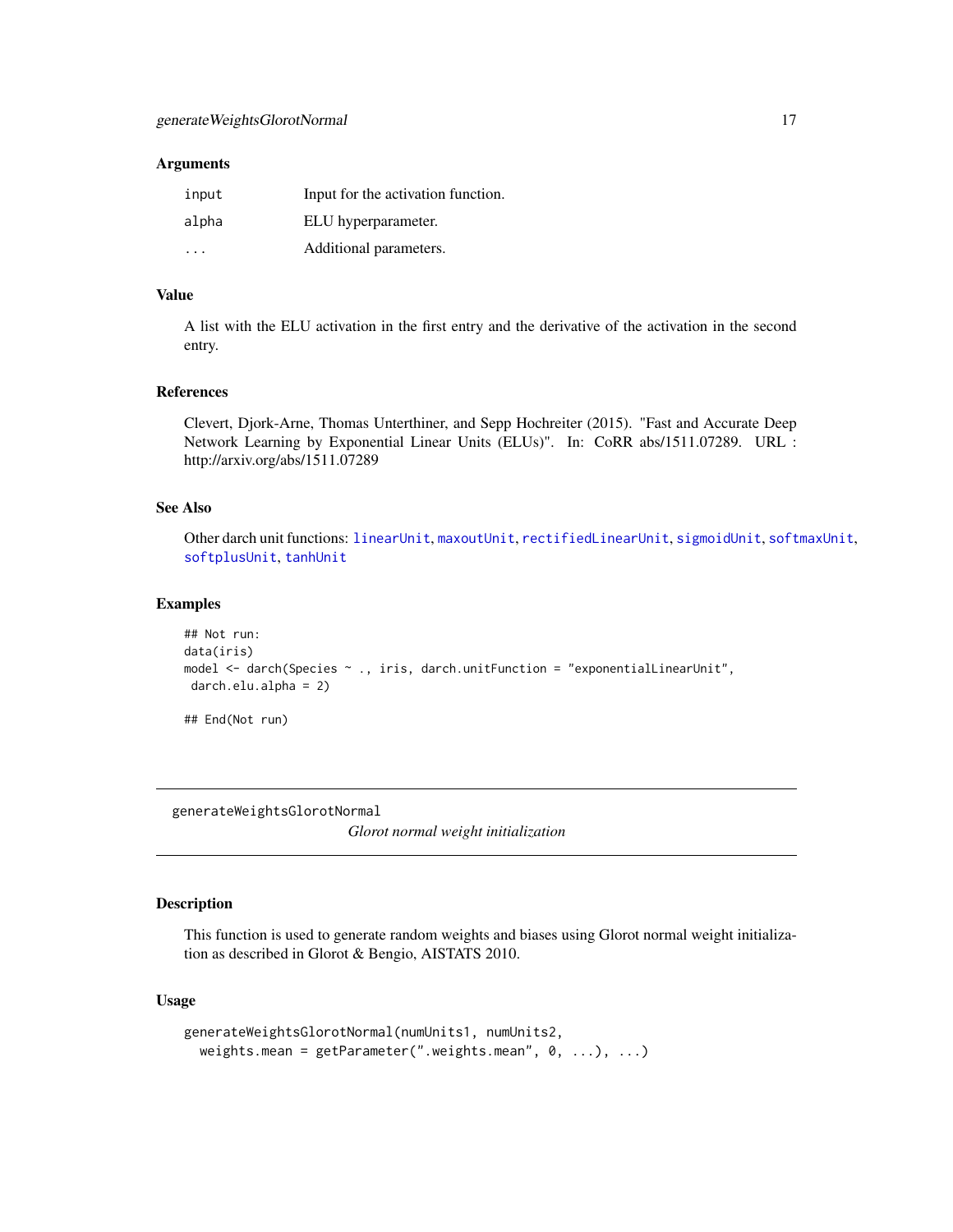### Arguments

| numUnits1    | Number of units in the lower layer.                                                         |
|--------------|---------------------------------------------------------------------------------------------|
| numUnits2    | Number of units in the upper layer.                                                         |
| weights.mean | mean parameter to the rnorm function.                                                       |
| .            | Additional parameters, used for parameter resolution and passed to generate Weights Normal. |

## Value

Weight matrix.

## References

Glorot, Xavier and Yoshua Bengio (2010). "Understanding the difficulty of training deep feedforward neural networks". In: International conference on artificial intelligence and statistics, pp. 249-256

## See Also

Other weight generation functions: [generateWeightsGlorotUniform](#page-17-1), [generateWeightsHeNormal](#page-18-1), [generateWeightsHeUniform](#page-19-1), [generateWeightsNormal](#page-20-1), [generateWeightsUniform](#page-21-1)

#### Examples

```
## Not run:
data(iris)
model <- darch(Species ~ ., iris, generateWeightsFunction = "generateWeightsGlorotNormal",
weights.mean = .1)
```
## End(Not run)

<span id="page-17-1"></span>generateWeightsGlorotUniform

*Glorot uniform weight initialization*

#### Description

This function is used to generate random weights and biases using Glorot uniform weight initialization as described in Glorot & Bengio, AISTATS 2010.

#### Usage

generateWeightsGlorotUniform(numUnits1, numUnits2, ...)

## Arguments

| numUnits1 | Number of units in the lower layer.                                                          |
|-----------|----------------------------------------------------------------------------------------------|
| numUnits2 | Number of units in the upper layer.                                                          |
| $\cdots$  | Additional parameters, used for parameter resolution and passed to generate Weights Uniform. |

<span id="page-17-0"></span>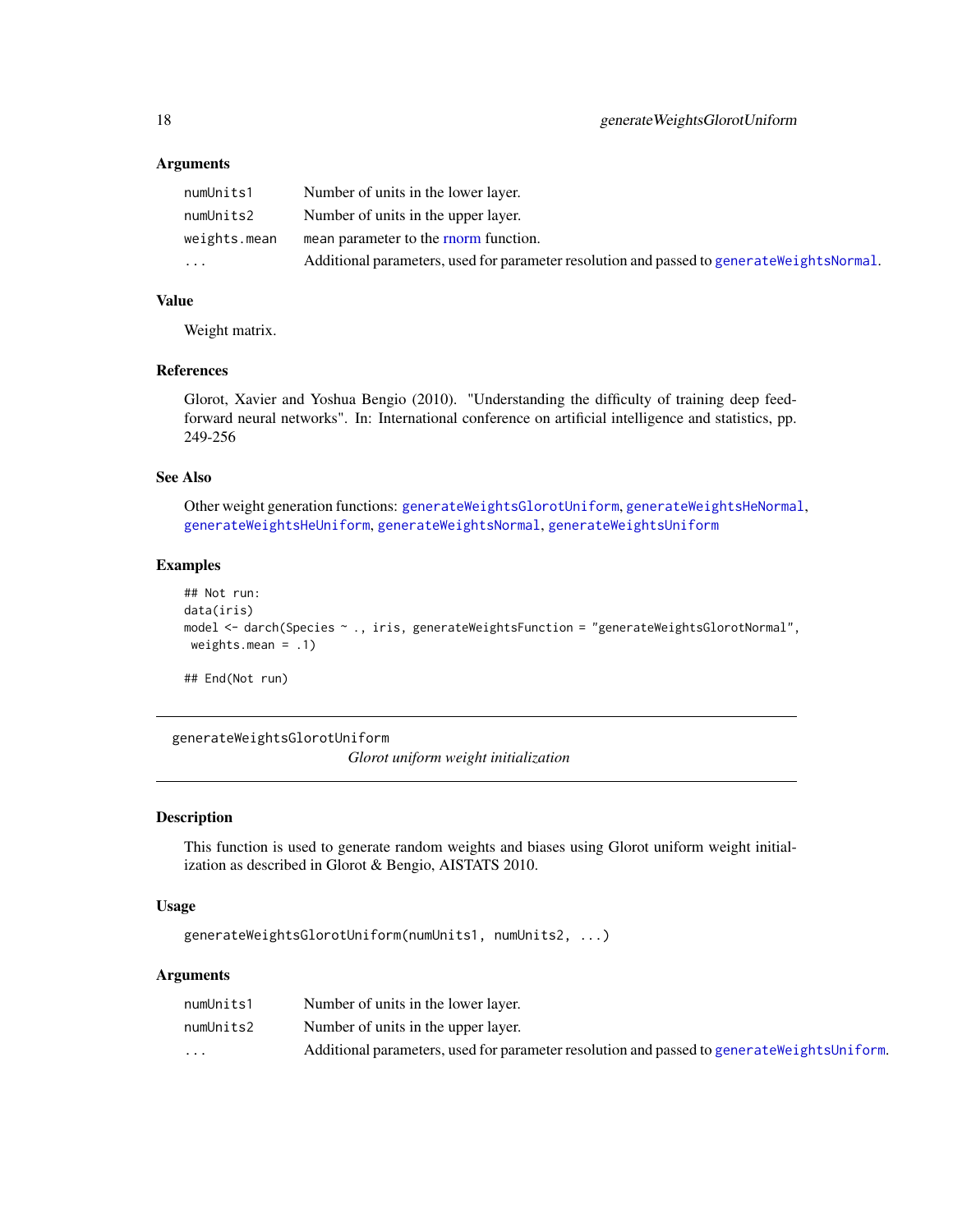## <span id="page-18-0"></span>Value

Weight matrix.

#### References

Glorot, Xavier and Yoshua Bengio (2010). "Understanding the difficulty of training deep feedforward neural networks". In: International conference on artificial intelligence and statistics, pp. 249-256

## See Also

Other weight generation functions: [generateWeightsGlorotNormal](#page-16-1), [generateWeightsHeNormal](#page-18-1), [generateWeightsHeUniform](#page-19-1), [generateWeightsNormal](#page-20-1), [generateWeightsUniform](#page-21-1)

## Examples

```
## Not run:
data(iris)
model <- darch(Species ~ ., iris, generateWeightsFunction = "generateWeightsGlorotUniform")
## End(Not run)
```

```
generateWeightsHeNormal
```
*He normal weight initialization*

#### Description

This function is used to generate random weights and biases using He normal weight initialization as described in He et al., <http://arxiv.org/abs/1502.01852>.

#### Usage

```
generateWeightsHeNormal(numUnits1, numUnits2,
 weights.mean = getParameter(".weights.mean", 0, ...), ...)
```
## Arguments

| numUnits1    | Number of units in the lower layer.                                                         |
|--------------|---------------------------------------------------------------------------------------------|
| numUnits2    | Number of units in the upper layer.                                                         |
| weights.mean | mean parameter to the rnorm function.                                                       |
| .            | Additional parameters, used for parameter resolution and passed to generate Weights Normal. |

## Value

Weight matrix.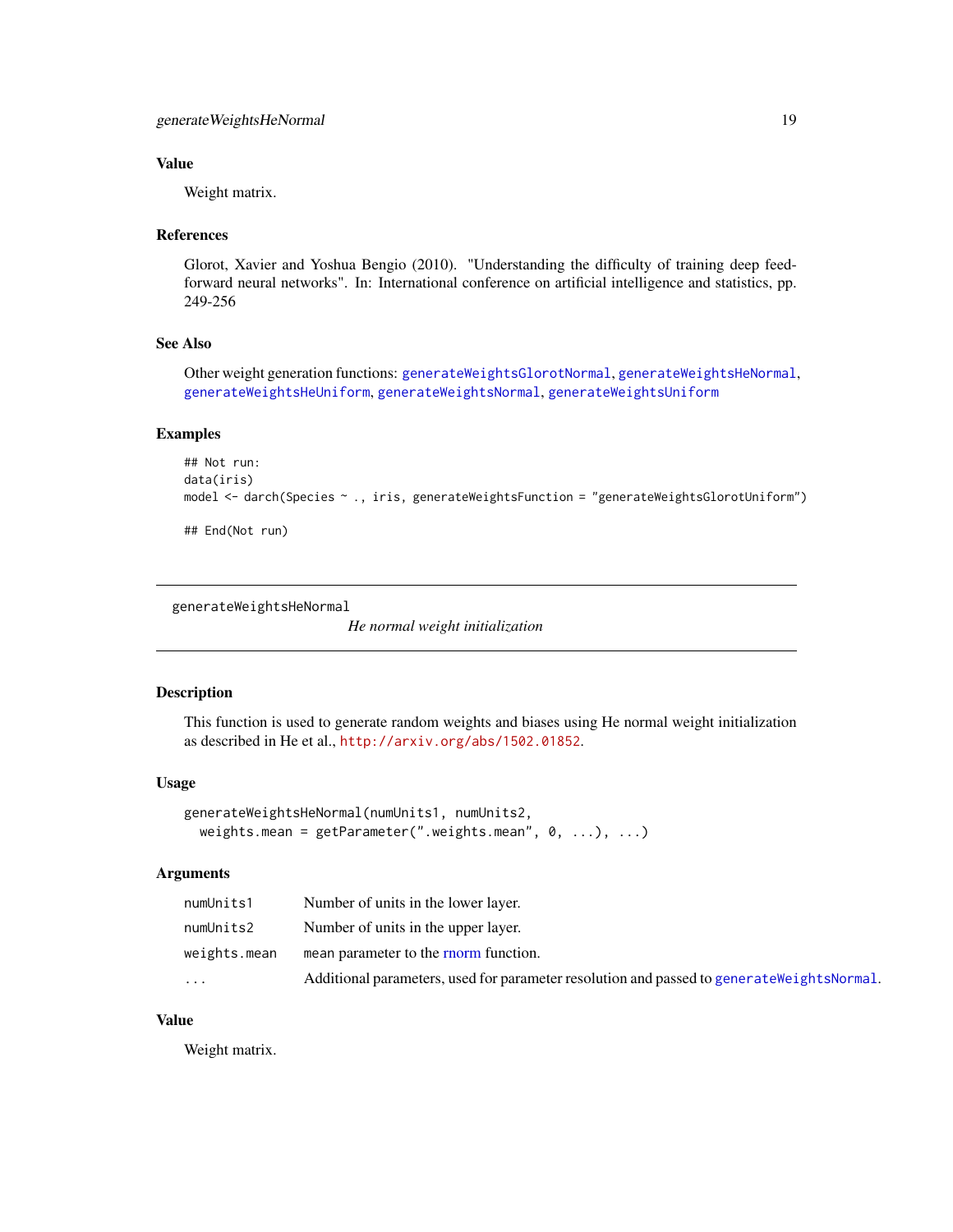#### <span id="page-19-0"></span>References

He, Kaiming, Xiangyu Zhang, Shaoqing Ren, and Jian Sun (2015). "Delving Deep into Rectifiers: Surpassing Human-Level Performance on ImageNet Classification". In: CoRR abs/1502.01852. URL: http://arxiv.org/abs/1502.01852

#### See Also

Other weight generation functions: [generateWeightsGlorotNormal](#page-16-1), [generateWeightsGlorotUniform](#page-17-1), [generateWeightsHeUniform](#page-19-1), [generateWeightsNormal](#page-20-1), [generateWeightsUniform](#page-21-1)

#### Examples

```
## Not run:
data(iris)
model <- darch(Species ~ ., iris, generateWeightsFunction = "generateWeightsHeNormal",
weights.mean = .1)
## End(Not run)
```
<span id="page-19-1"></span>generateWeightsHeUniform

*He uniform weight initialization*

## Description

This function is used to generate random weights and biases using He uniform weight initialization as described in He et al., <http://arxiv.org/abs/1502.01852>.

#### Usage

```
generateWeightsHeUniform(numUnits1, numUnits2, ...)
```
## Arguments

| numUnits1 | Number of units in the lower layer.                                                          |
|-----------|----------------------------------------------------------------------------------------------|
| numUnits2 | Number of units in the upper layer.                                                          |
| $\cdots$  | Additional parameters, used for parameter resolution and passed to generate Weights Uniform. |

#### Value

Weight matrix.

## References

He, Kaiming, Xiangyu Zhang, Shaoqing Ren, and Jian Sun (2015). "Delving Deep into Rectifiers: Surpassing Human-Level Performance on ImageNet Classification". In: CoRR abs/1502.01852. URL: http://arxiv.org/abs/1502.01852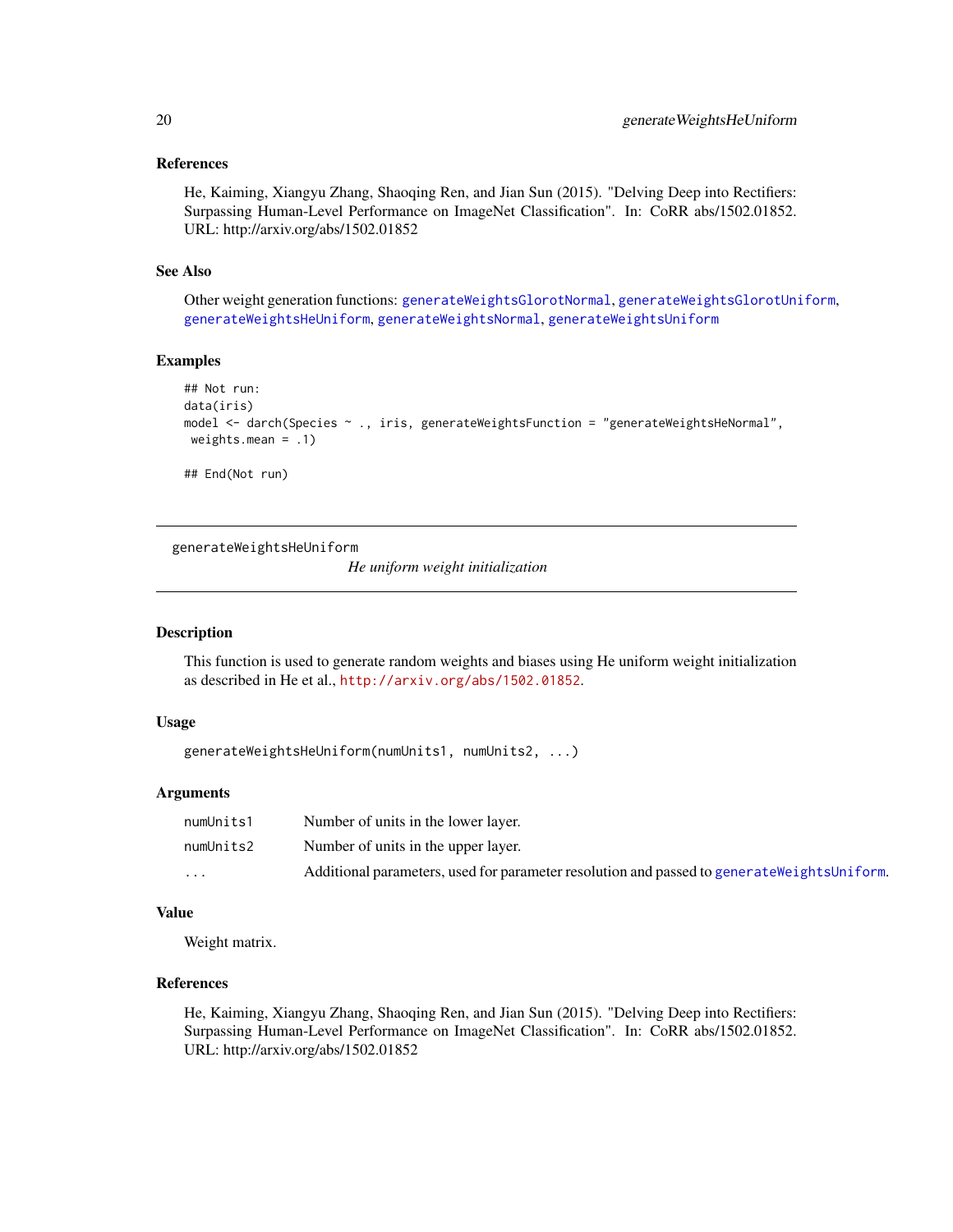## <span id="page-20-0"></span>generateWeightsNormal 21

## See Also

Other weight generation functions: [generateWeightsGlorotNormal](#page-16-1), [generateWeightsGlorotUniform](#page-17-1), [generateWeightsHeNormal](#page-18-1), [generateWeightsNormal](#page-20-1), [generateWeightsUniform](#page-21-1)

#### Examples

```
## Not run:
data(iris)
model <- darch(Species ~ ., iris, generateWeightsFunction = "generateWeightsHeUniform")
## End(Not run)
```
<span id="page-20-1"></span>generateWeightsNormal *Generates a weight matrix using [rnorm.](#page-0-0)*

#### Description

This function is the standard method for generating weights for instances of [Net](#page-0-0). It uses [rnorm](#page-0-0) to do so.

#### Usage

```
generateWeightsNormal(numUnits1, numUnits2,
 weights.mean = getParameter(".weights.mean", 0, ...),
 weights.sd = getParameter(".weights.sd", 0.01, ...), ...)
```
## Arguments

| numUnits1    | Number of units in the lower layer.                   |
|--------------|-------------------------------------------------------|
| numUnits2    | Number of units in the upper layer.                   |
| weights.mean | mean parameter to the rnorm function.                 |
| weights.sd   | sd parameter to the rnorm function.                   |
|              | Additional parameters, used for parameter resolution. |

## Value

Weight matrix.

## See Also

Other weight generation functions: [generateWeightsGlorotNormal](#page-16-1), [generateWeightsGlorotUniform](#page-17-1), [generateWeightsHeNormal](#page-18-1), [generateWeightsHeUniform](#page-19-1), [generateWeightsUniform](#page-21-1)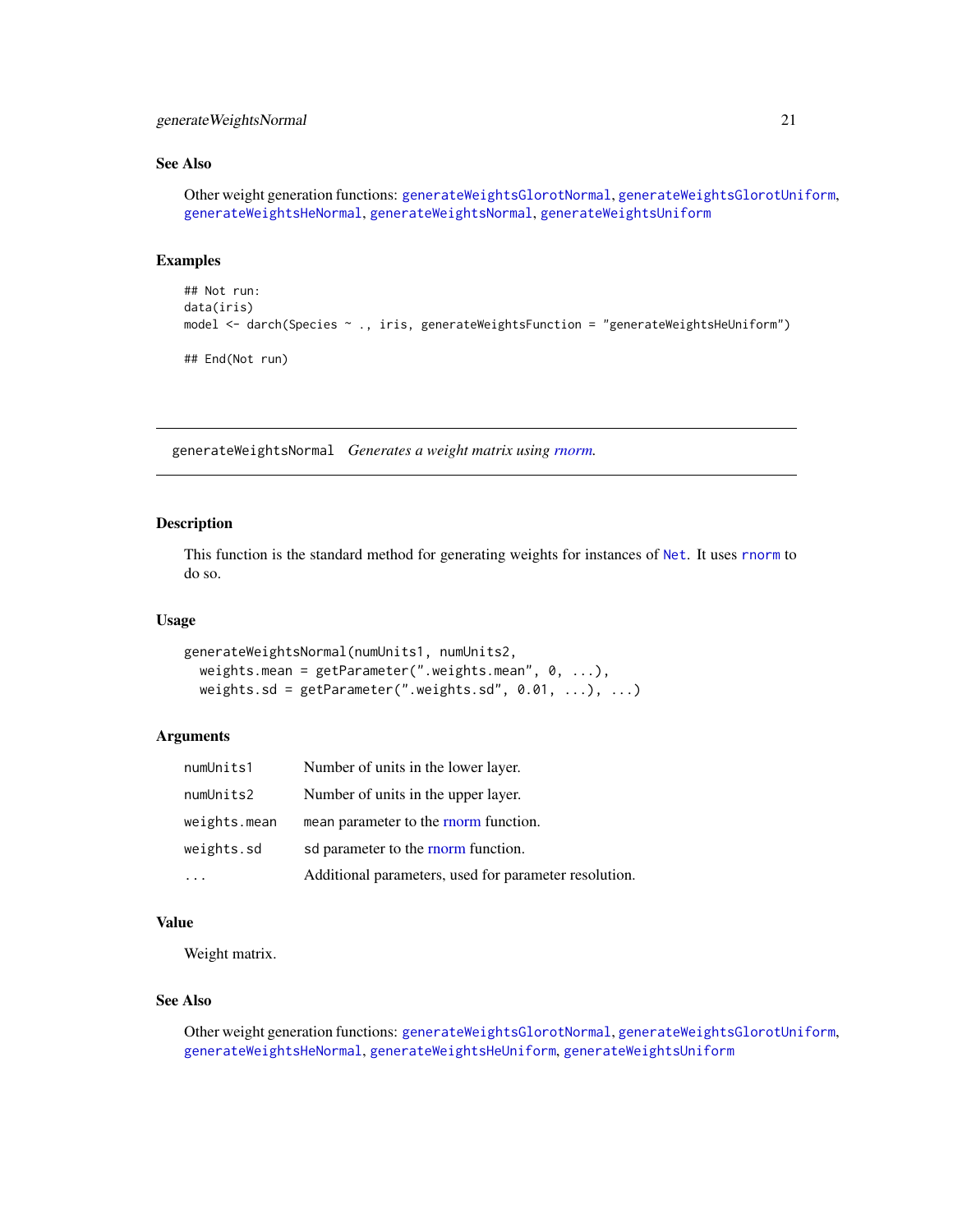#### Examples

```
## Not run:
data(iris)
model <- darch(Species ~ ., iris, generateWeightsFunction = "generateWeightsNormal",
weights.mean = .1, weights.sd = .05)
## End(Not run)
```
<span id="page-21-1"></span>generateWeightsUniform

*Generates a weight matrix using [runif](#page-0-0)*

#### Description

This function is used to generate random weights and biases using [runif.](#page-0-0)

#### Usage

```
generateWeightsUniform(numUnits1, numUnits2,
 weights.min = getParameter(".weights.min", -0.1, ...),
 weights.max = getParameter(".weights.max", 0.1, ...), ...)
```
## Arguments

| numUnits1   | Number of units in the lower layer.                   |
|-------------|-------------------------------------------------------|
| numUnits2   | Number of units in the upper layer.                   |
| weights.min | min parameter to the runif function.                  |
| weights.max | max parameter to the runif function.                  |
|             | Additional parameters, used for parameter resolution. |

#### Value

Weight matrix.

## See Also

Other weight generation functions: [generateWeightsGlorotNormal](#page-16-1), [generateWeightsGlorotUniform](#page-17-1), [generateWeightsHeNormal](#page-18-1), [generateWeightsHeUniform](#page-19-1), [generateWeightsNormal](#page-20-1)

## Examples

```
## Not run:
data(iris)
model <- darch(Species ~ ., iris, generateWeightsFunction = "generateWeightsUniform",
weights.min = -.1, weights.max = .5)
```
## End(Not run)

<span id="page-21-0"></span>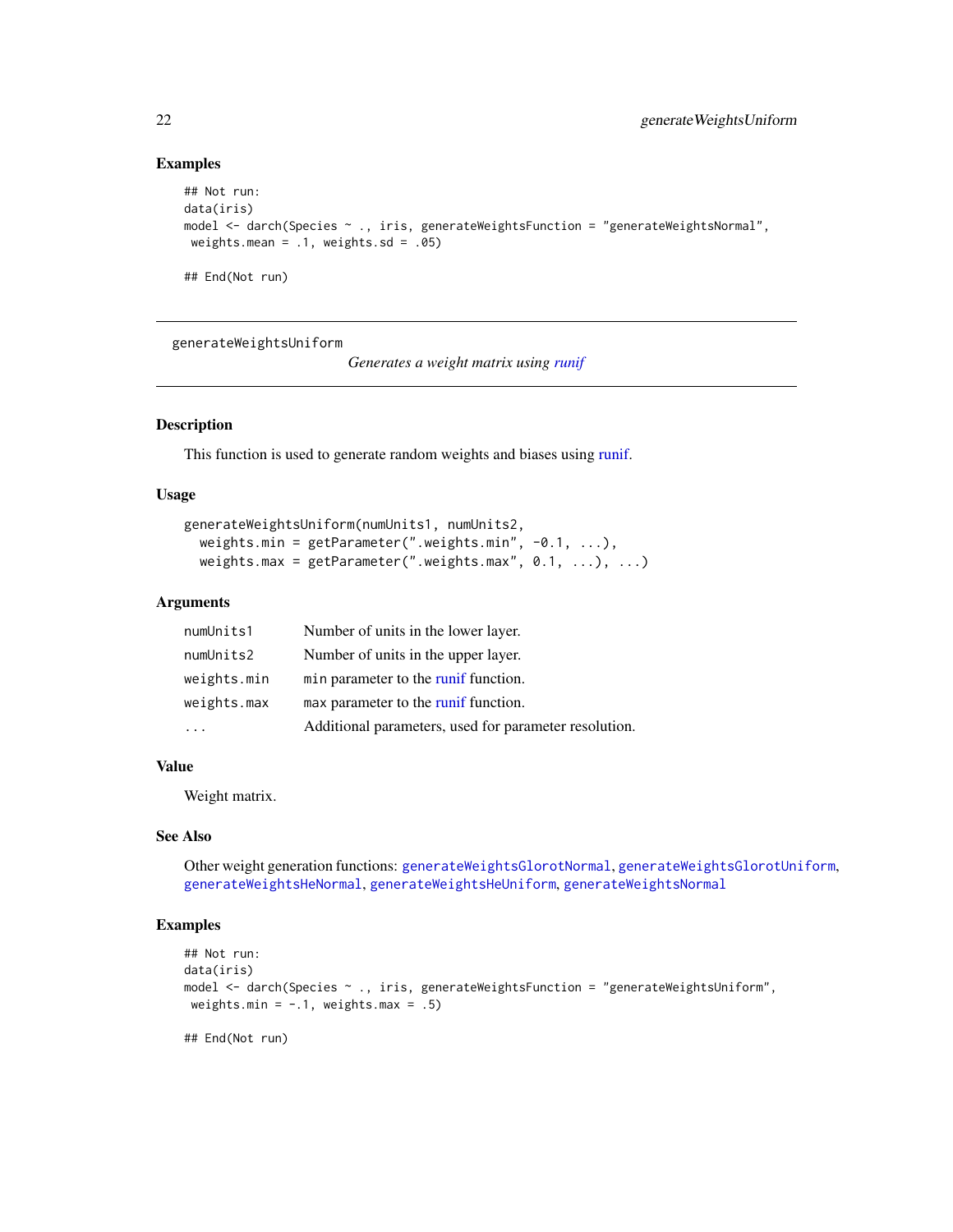<span id="page-22-2"></span><span id="page-22-0"></span>

The function calculates the activation of the units and returns a list, in which the first entry is the linear activation of the units and the second entry is the derivative of the transfer function.

#### Usage

```
linearUnit(input, ...)
```
## Arguments

| input | Input for the activation function. |
|-------|------------------------------------|
| .     | Additional parameters, not used.   |

#### Value

A list with the linear activation in the first entry and the derivative of the activation in the second entry.

#### See Also

Other darch unit functions: [exponentialLinearUnit](#page-15-1), [maxoutUnit](#page-22-1), [rectifiedLinearUnit](#page-32-1), [sigmoidUnit](#page-36-1), [softmaxUnit](#page-37-1), [softplusUnit](#page-38-1), [tanhUnit](#page-39-1)

## Examples

```
## Not run:
data(iris)
model <- darch(Species ~ ., iris, darch.unitFunction = "linearUnit")
## End(Not run)
```
<span id="page-22-1"></span>maxoutUnit *Maxout / LWTA unit function*

## Description

The function calculates the activation of the units and returns a list, in which the first entry is the result through the maxout transfer function and the second entry is the derivative of the transfer function.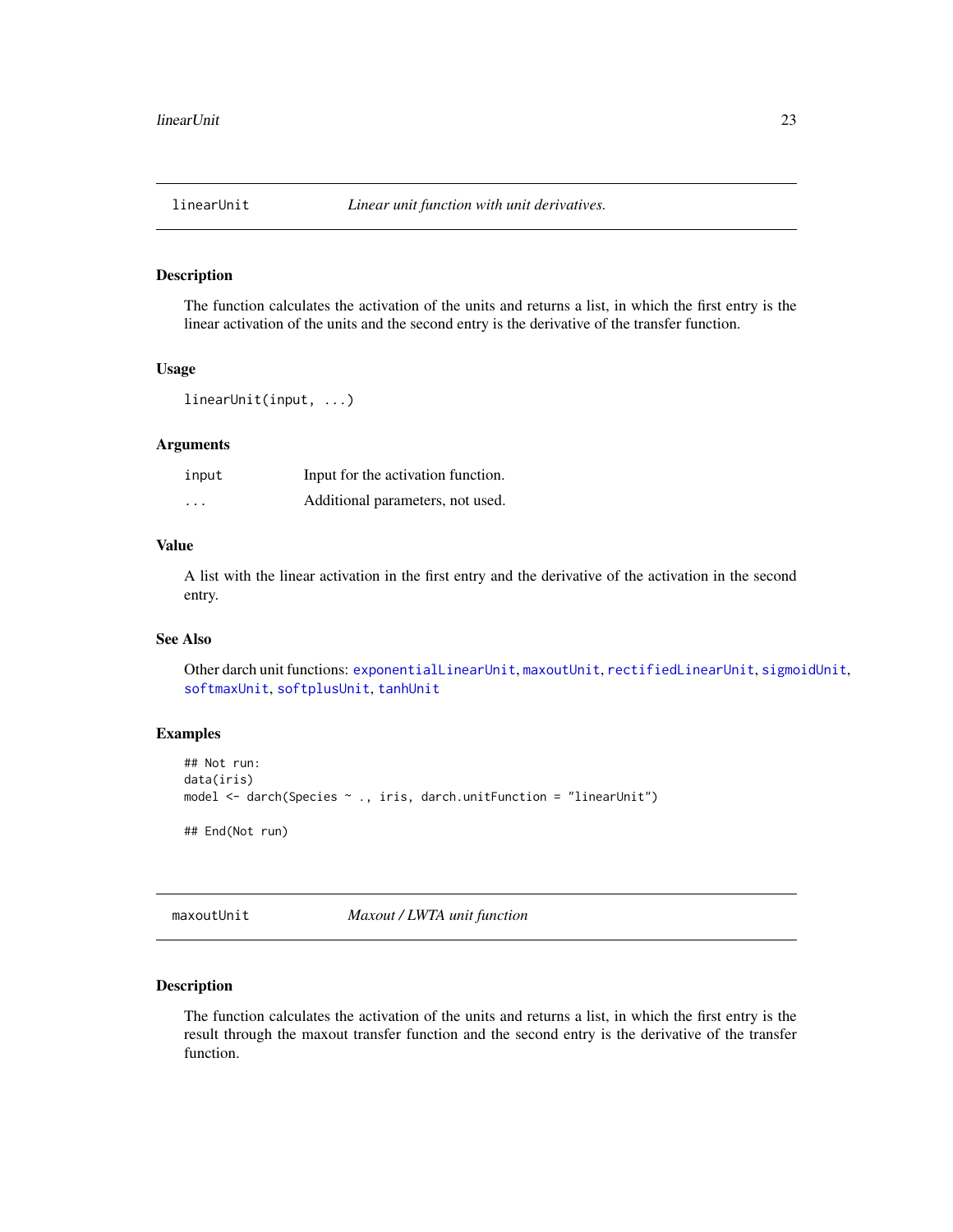#### <span id="page-23-0"></span>Usage

```
maxoutUnit(input, ..., poolSize = getParameter(".darch.maxout.poolSize", 2,
  ...), unitFunc = getParameter(".darch.maxout.unitFunction", linearUnit,
  \ldots), dropoutMask = vector())
```
#### Arguments

| input                   | Input for the activation function.                       |
|-------------------------|----------------------------------------------------------|
| $\cdot$ $\cdot$ $\cdot$ | Additional parameters, passed on to inner unit function. |
| poolSize                | The size of each maxout pool.                            |
| unitFunc                | Inner unit function for maxout.                          |
| dropoutMask             | Vector containing the dropout mask.                      |

## Details

Maxout sets the activations of all neurons but the one with the highest activation within a pool to 0. If this is used without [maxoutWeightUpdate,](#page-24-1) it becomes the local-winner-takes-all algorithm, as the only difference between the two is that outgoing weights are shared for maxout.

#### Value

A list with the maxout activation in the first entry and the derivative of the transfer function in the second entry.

## References

Srivastava, Rupesh Kumar, Jonathan Masci, Sohrob Kazerounian, Faustino Gomez, and Juergen Schmidhuber (2013). "Compete to Compute". In: Advances in Neural Information Processing Systems 26. Ed. by C.J.C. Burges, L. Bottou, M. Welling, Z. Ghahramani, and K.Q. Weinberger. Curran Associates, Inc., pp. 2310-2318. URL: http://papers.nips.cc/paper/5059-competeto-compute.pdf

Goodfellow, Ian J., David Warde-Farley, Mehdi Mirza, Aaron C. Courville, and Yoshua Bengio (2013). "Maxout Networks". In: Proceedings of the 30th International Conference on Machine Learning, ICML 2013, Atlanta, GA, USA, 16-21 June 2013, pp. 1319-1327. URL: http://jmlr.org/proceedings/papers/v28/go

#### See Also

Other darch unit functions: [exponentialLinearUnit](#page-15-1), [linearUnit](#page-22-2), [rectifiedLinearUnit](#page-32-1), [sigmoidUnit](#page-36-1), [softmaxUnit](#page-37-1), [softplusUnit](#page-38-1), [tanhUnit](#page-39-1)

#### Examples

```
## Not run:
data(iris)
# LWTA:
model <- darch(Species ~ ., iris, c(0, 50, 0),
darch.unitFunction = c("maxoutUnit", "softmaxUnit"),
 darch.maxout.poolSize = 5, darch.maxout.unitFunction = "sigmoidUnit")
```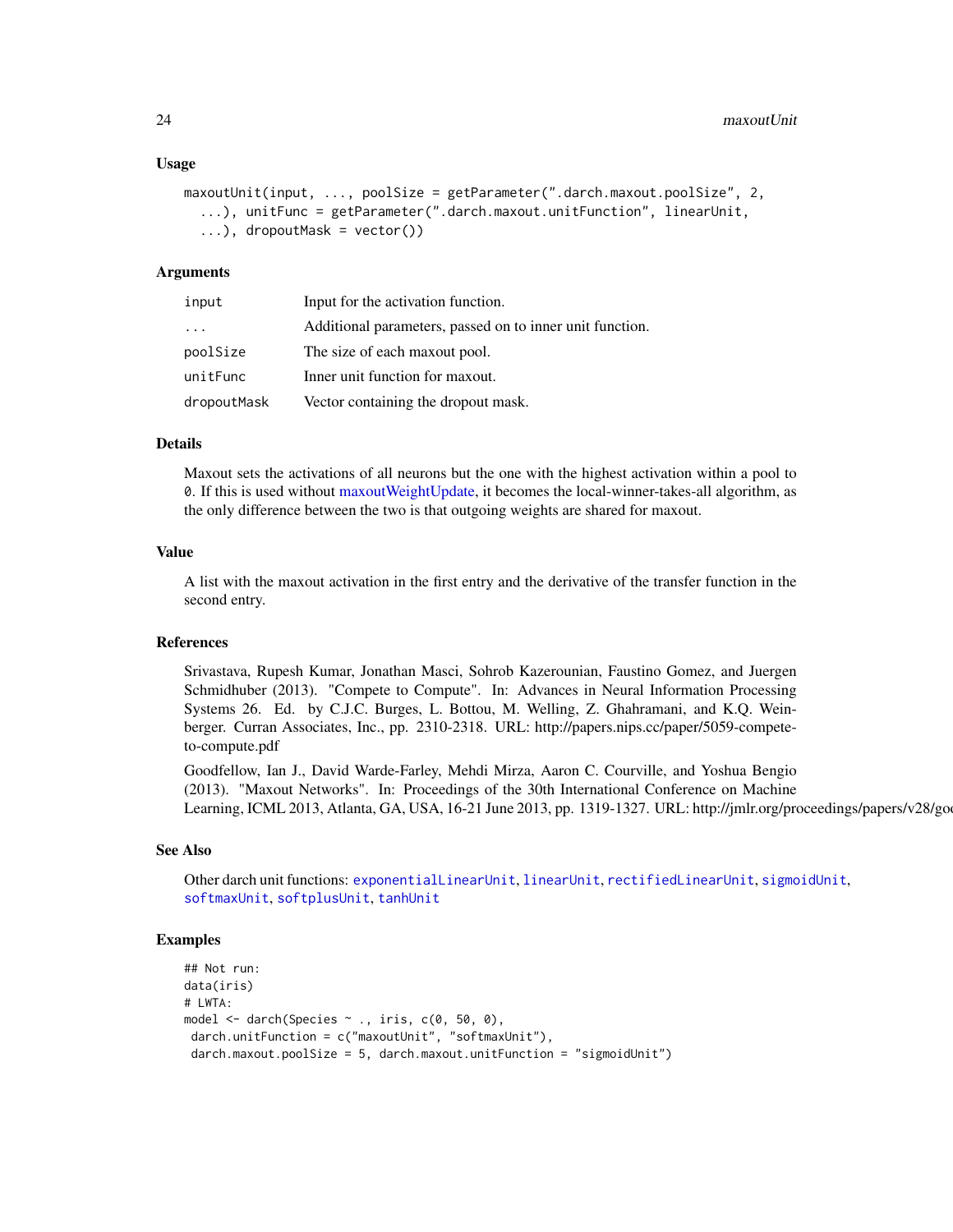## <span id="page-24-0"></span>maxoutWeightUpdate 25

```
# Maxout:
model <- darch(Species ~ ., iris, c(0, 50, 0),
darch.unitFunction = c("maxoutUnit", "softmaxUnit"),
darch.maxout.poolSize = 5, darch.maxout.unitFunction = "sigmoidUnit",
darch.weightUpdateFunction = c("weightDecayWeightUpdate", "maxoutWeightUpdate"))
## End(Not run)
```
<span id="page-24-1"></span>maxoutWeightUpdate *Updates the weight on maxout layers*

#### Description

On maxout layers, only the weights of active units are altered, additionally all weights within a pool must be the same.

#### Usage

```
maxoutWeightUpdate(darch, layerIndex, weightsInc, biasesInc, ...,
 weightDecay = getParameter(".darch.weightDecay", 0, darch),
 poolSize = getParameter(".darch.maxout.poolSize", 2, darch))
```
#### Arguments

| darch                   | DArch instance.                                                                                                                           |
|-------------------------|-------------------------------------------------------------------------------------------------------------------------------------------|
| laverIndex              | Layer index within the network.                                                                                                           |
| weightsInc              | Matrix containing scheduled weight updates from the fine-tuning algorithm.                                                                |
| biasesInc               | Bias weight updates.                                                                                                                      |
| $\cdot$ $\cdot$ $\cdot$ | Additional parameters, not used.                                                                                                          |
| weightDecay             | Weights are multiplied by $(1 - weightDecay)$ before each update. Corresponds<br>to the darch, we ight Decay parameter of darch, default. |
| poolSize                | Size of maxout pools, see parameter darch.maxout.poolSize of darch.                                                                       |

#### Value

The updated weights.

#### References

Goodfellow, Ian J., David Warde-Farley, Mehdi Mirza, Aaron C. Courville, and Yoshua Bengio (2013). "Maxout Networks". In: Proceedings of the 30th International Conference on Machine Learning, ICML 2013, Atlanta, GA, USA, 16-21 June 2013, pp. 1319-1327. URL: http://jmlr.org/proceedings/papers/v28/go

## See Also

Other weight update functions: [weightDecayWeightUpdate](#page-39-2)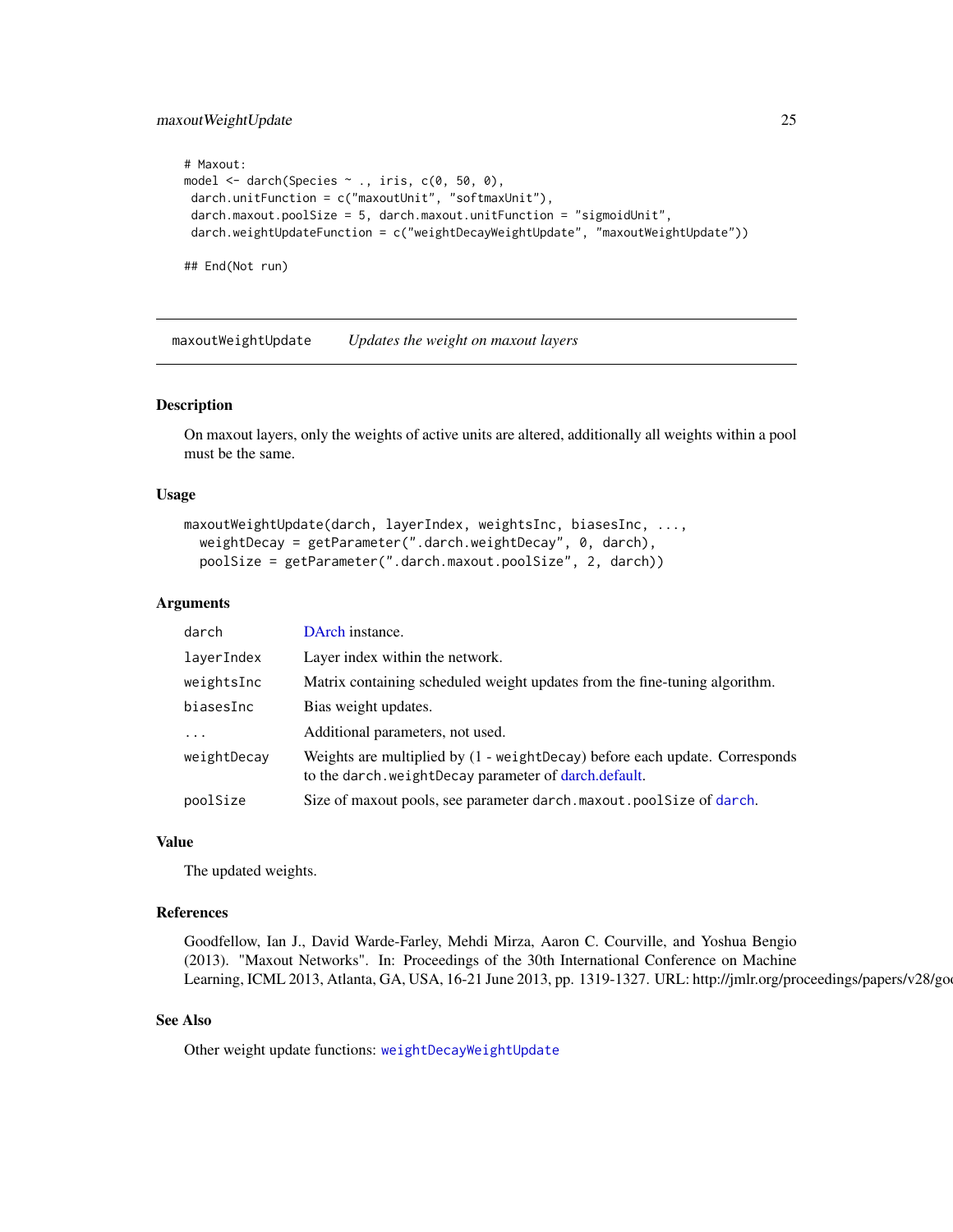## Examples

```
## Not run:
data(iris)
model \leq darch(Species \sim ., iris, c(0, 50, 0),
 darch.unitFunction = c("maxoutUnit", "softmaxUnit"),
 darch.maxout.poolSize = 5, darch.maxout.unitFunction = "sigmoidUnit",
 darch.weightUpdateFunction = c("weightDecayWeightUpdate", "maxoutWeightUpdate"))
```
## End(Not run)

<span id="page-25-1"></span>minimizeAutoencoder *Conjugate gradient for a autoencoder network*

## Description

This function trains a [DArch](#page-0-0) autoencoder network with the conjugate gradient method.

## Usage

```
minimizeAutoencoder(darch, trainData, targetData,
 cg.length = getParameter(".cg.length"),
  dropout = getParameter(".darch.dropout"),
  dropConnect = getParameter(".darch.dropout.dropConnect"),
 matMult = getParameter(".matMult"), debugMode = getParameter(".debug"),
  ...)
```
#### Arguments

| darch       | A instance of the class DArch.                      |
|-------------|-----------------------------------------------------|
| trainData   | The training data matrix.                           |
| targetData  | The labels for the training data.                   |
| cg.length   | Numbers of line search                              |
| dropout     | See darch. dropout parameter of darch.              |
| dropConnect | See darch.dropout.dropConnect parameter of darch.   |
| matMult     | Matrix multiplication function, internal parameter. |
| debugMode   | Whether debug mode is enabled, internal parameter.  |
| $\cdots$    | Further parameters.                                 |

#### Details

This function is built on the basis of the code from G. Hinton et. al. (http://www.cs.toronto.edu/~hinton/MatlabForSciencePap - last visit 2016-04-30) for the fine tuning of deep belief nets. The original code is located in the files 'backpropclassify.m', 'CG\_MNIST.m' and 'CG\_CLASSIFY\_INIT.m'. It implements the fine tuning for a classification net with backpropagation using a direct translation of the [minimize](#page-0-0) function from C. Rassmussen (available at http://www.gatsby.ucl.ac.uk/~edward/code/minimize/ - last visit 2016-04-30) to R.

<span id="page-25-0"></span>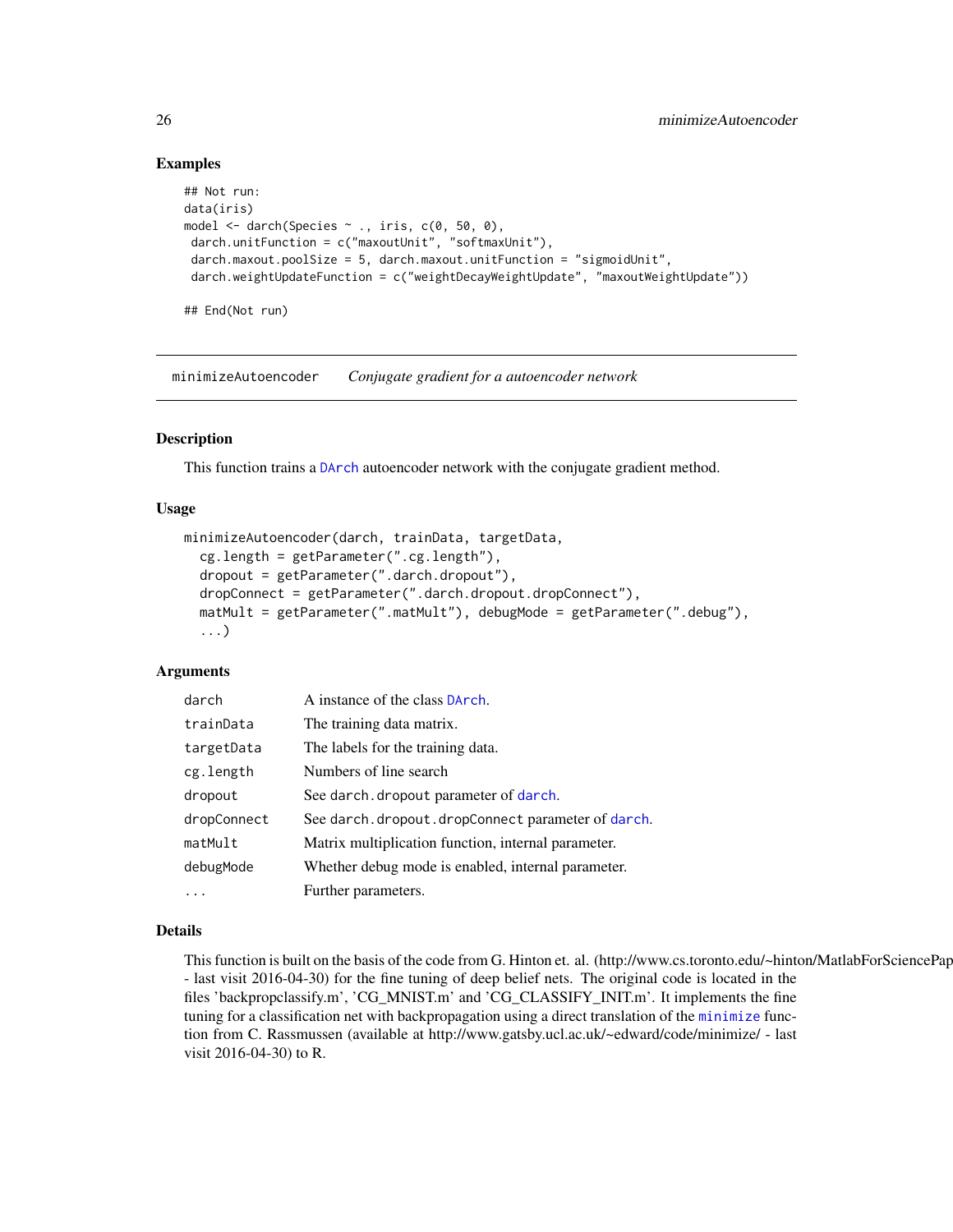## <span id="page-26-0"></span>minimizeClassifier 27

minimizeAutoencoder supports dropout but does not use the weight update function as defined via the darch.weightUpdateFunction parameter of [darch](#page-4-1), so that weight decay, momentum etc. are not supported.

#### Value

The trained [DArch](#page-0-0) object.

#### See Also

[darch](#page-4-1), [fineTuneDArch](#page-0-0)

Other fine-tuning functions: [backpropagation](#page-2-1), [minimizeClassifier](#page-26-1), [rpropagation](#page-34-1)

## Examples

```
## Not run:
data(iris)
model \leq darch(Species \sim ., iris, c(6,10,2,10,6), darch.isClass = F,
preProc.params = list(method=c("center", "scale")),
darch.numEpochs = 20, darch.batchSize = 6, darch.unitFunction = tanhUnit
darch.fineTuneFunction = "minimizeAutoencoder")
```
## End(Not run)

<span id="page-26-1"></span>minimizeClassifier *Conjugate gradient for a classification network*

#### **Description**

This function trains a [DArch](#page-0-0) classifier network with the conjugate gradient method.

#### Usage

```
minimizeClassifier(darch, trainData, targetData,
  cg.length = getParameter(".cg.length"),
  cg.switchLayers = getParameter(".cg.length"),
  dropout = getParameter(".darch.dropout"),
  dropConnect = getParameter(".darch.dropout.dropConnect"),
 matMult = getParameter(".matMult"), debugMode = getParameter(".debug"),
  ...)
```
## Arguments

| darch      | A instance of the class DArch.    |
|------------|-----------------------------------|
| trainData  | The training data matrix.         |
| targetData | The labels for the training data. |
| cg.length  | Numbers of line search            |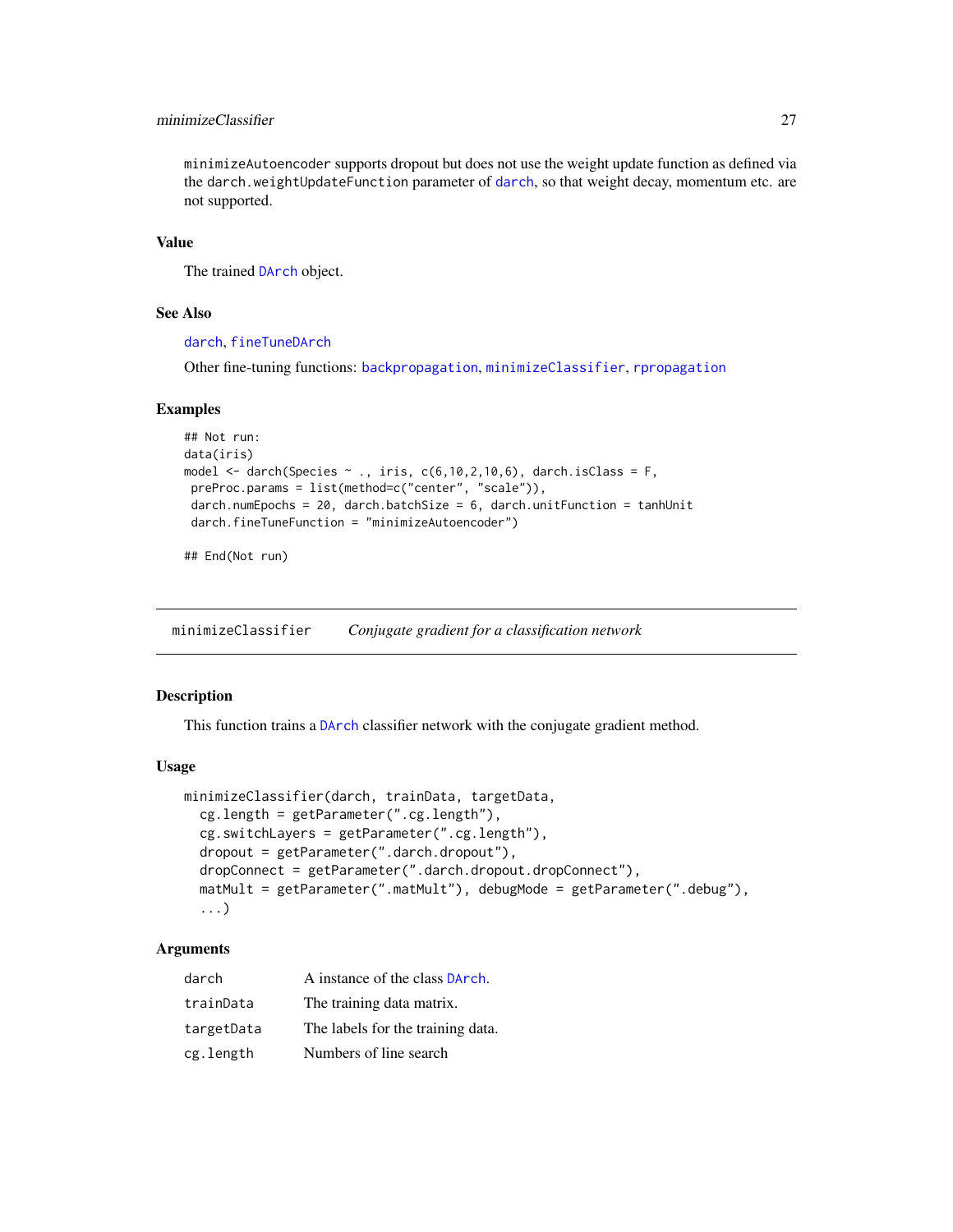<span id="page-27-0"></span>

| cg.switchLayers |                                                                               |  |
|-----------------|-------------------------------------------------------------------------------|--|
|                 | Indicates when to train the full network instead of only the upper two layers |  |
| dropout         | See darch, dropout parameter of darch.                                        |  |
| dropConnect     | See darch, dropout, dropConnect parameter of darch.                           |  |
| matMult         | Matrix multiplication function, internal parameter.                           |  |
| debugMode       | Whether debug mode is enabled, internal parameter.                            |  |
| $\ddotsc$       | Further parameters.                                                           |  |

#### Details

This function is build on the basis of the code from G. Hinton et. al. (http://www.cs.toronto.edu/~hinton/MatlabForSciencePap - last visit 2016-04-30) for the fine tuning of deep belief nets. The original code is located in the files 'backpropclassify.m', 'CG\_MNIST.m' and 'CG\_CLASSIFY\_INIT.m'. It implements the fine tuning for a classification net with backpropagation using a direct translation of the [minimize](#page-0-0) function from C. Rassmussen (available at http://www.gatsby.ucl.ac.uk/~edward/code/minimize/ - last visit 2016-04-30) to R. The parameter cg.switchLayers is for the switch between two training type. Like in the original code, the top two layers can be trained alone until epoch is equal to epochSwitch. Afterwards the entire network will be trained.

minimizeClassifier supports dropout but does not use the weight update function as defined via the darch.weightUpdateFunction parameter of [darch](#page-4-1), so that weight decay, momentum etc. are not supported.

#### Value

The trained [DArch](#page-0-0) object.

## See Also

#### [darch](#page-4-1), [fineTuneDArch](#page-0-0)

Other fine-tuning functions: [backpropagation](#page-2-1), [minimizeAutoencoder](#page-25-1), [rpropagation](#page-34-1)

#### Examples

```
## Not run:
data(iris)
model <- darch(Species ~ ., iris,
preProc.params = list(method = c("center", "scale")),
darch.unitFunction = c("sigmoidUnit", "softmaxUnit"),
darch.fineTuneFunction = "minimizeClassifier",
cg.length = 3, cg.sub = 5)
```
## End(Not run)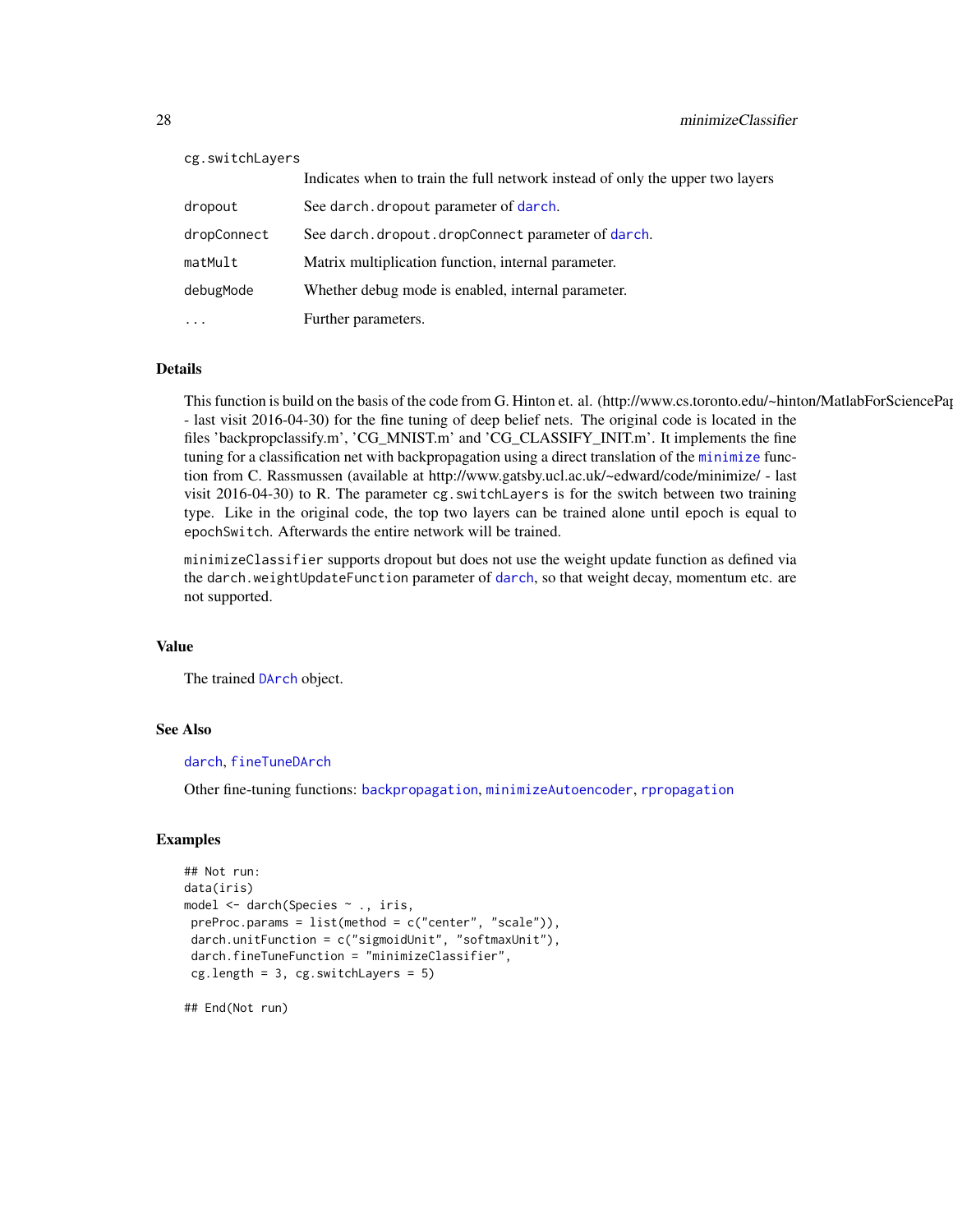<span id="page-28-1"></span><span id="page-28-0"></span>

The function calculates the mean squared error (MSE) from the original and estimate parameters.

## Usage

mseError(original, estimate)

## Arguments

| original | The original data matrix.   |
|----------|-----------------------------|
| estimate | The calculated data matrix. |

#### Details

This function is a valid value for both [darch](#page-4-1) parameters rbm.errorFunction and darch.errorFunction.

#### Value

A list with the name of the error function in the first entry and the error value in the second entry.

## See Also

Other error functions: [crossEntropyError](#page-3-1), [rmseError](#page-33-1)

## Examples

```
## Not run:
data(iris)
model <- darch(Species ~ ., iris, rbm.errorFunction = "mseError",
darch.errorFunction = "mseError")
## End(Not run)
```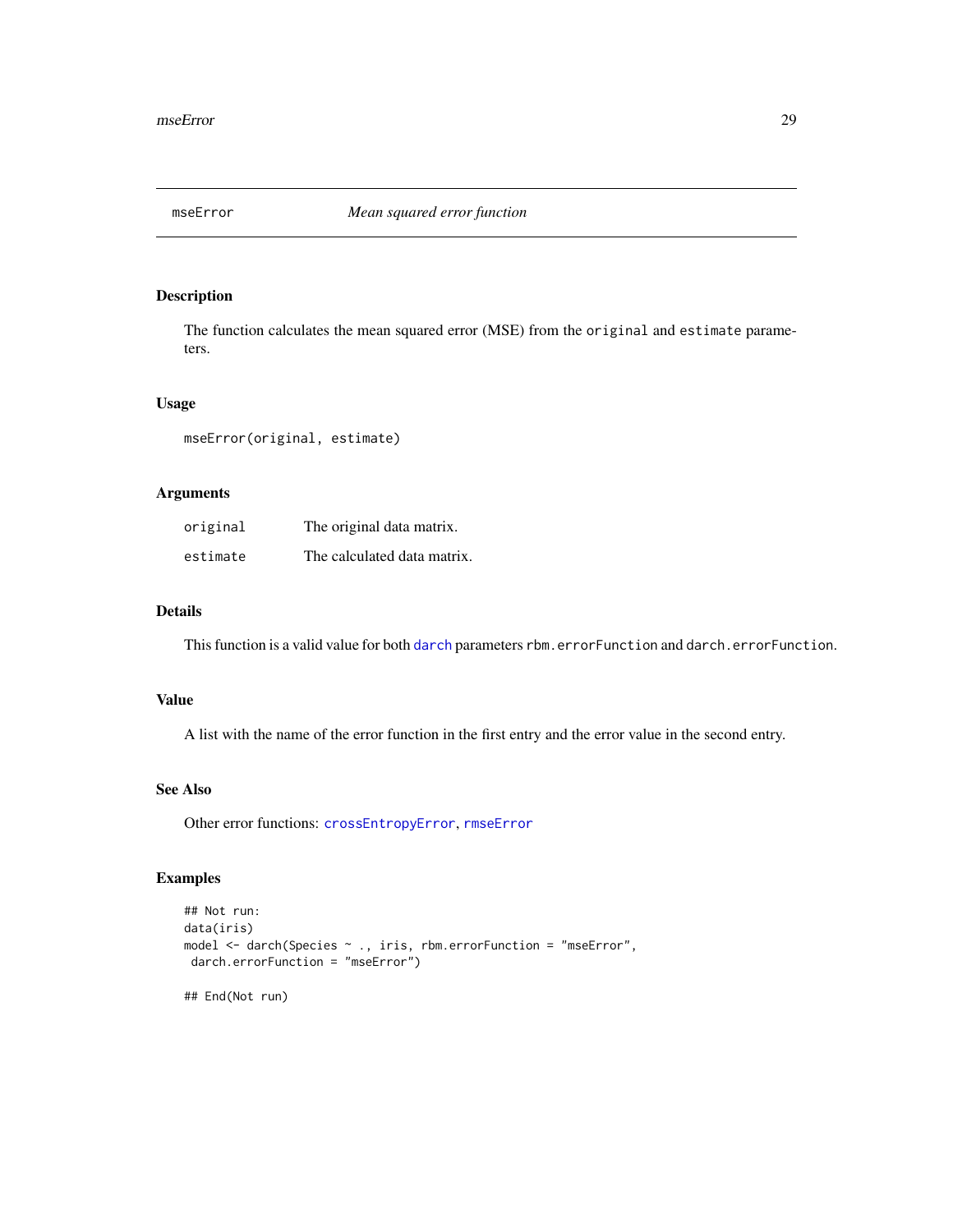<span id="page-29-1"></span><span id="page-29-0"></span>

This function provides different plots depending on the type parameter:

#### Usage

## S3 method for class 'DArch'  $plot(x, y = "raw", ..., type = y)$ 

#### Arguments

| x        | DArch instance.                                                           |
|----------|---------------------------------------------------------------------------|
| v        | See type.                                                                 |
| $\cdots$ | Additional parameters, passed to plotting functions.                      |
| type     | Which type of plot to create, one of raw, class, time, momentum, and net. |

## Details

- raw. Plots the raw network error (e.g. MSE), this is the default
- class. Plots the classification error
- time. Plots the times needed for each epoch
- momentum. Plots the momentum ramp
- net. Calls [plotnet](#page-0-0) to plot the network

## Value

The plotted graph.

## See Also

Other darch interface functions: [darchBench](#page-12-1), [darchTest](#page-14-1), [darch](#page-4-1), [predict.DArch](#page-30-1), [print.DArch](#page-31-1)

## Examples

```
## Not run:
data(iris)
model <- darch(Species ~ ., iris)
plot(model)
plot(model, "class")
plot(model, "time")
plot(model, "momentum")
plot(model, "net")
```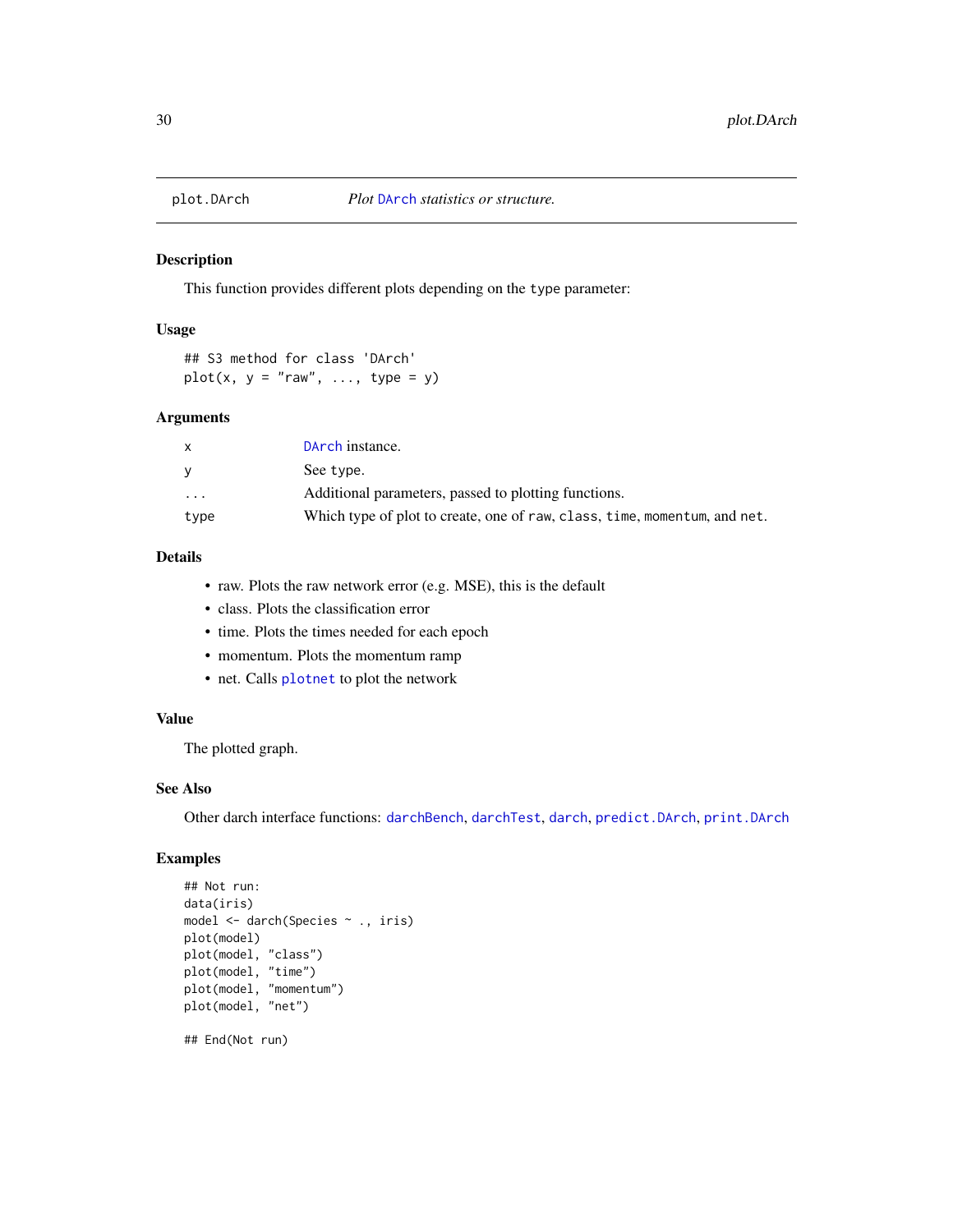<span id="page-30-1"></span><span id="page-30-0"></span>

Forward-propagate given data through the deep neural network.

#### Usage

```
## S3 method for class 'DArch'
predict(object, ..., newdata = NULL, type = "raw",
  inputLayer = 1, outputLayer = 0)
```
## Arguments

| object      | DArch instance                                                                                                                                                                                                                                                                                                                                                                                        |
|-------------|-------------------------------------------------------------------------------------------------------------------------------------------------------------------------------------------------------------------------------------------------------------------------------------------------------------------------------------------------------------------------------------------------------|
| $\ddots$    | Further parameters, if newdata is NULL, the first unnamed parameter will be used<br>for newdata instead.                                                                                                                                                                                                                                                                                              |
| newdata     | New data to predict, NULL to return latest network output                                                                                                                                                                                                                                                                                                                                             |
| type        | Output type, one of: raw, bin, class, or character. raw returns the layer<br>output, bin returns 1 for every layer output > 0.5, 0 otherwise, and class returns<br>1 for the output unit with the highest activation, otherwise 0. Additionally, when<br>using class, class labels are returned when available. character is the same as<br>class, except using character vectors instead of factors. |
| inputLayer  | Layer number $(> 0)$ . The data given in newdata will be fed into this layer. Note<br>that absolute numbers count from the input layer, i.e. for a network with three<br>layers, 1 would indicate the input layer.                                                                                                                                                                                    |
| outputLayer | Layer number (if $> 0$ ) or offset (if $\leq 0$ ) relative to the last layer. The output<br>of the given layer is returned. Note that absolute numbers count from the input<br>layer, i.e. for a network with three layers, 1 would indicate the input layer.                                                                                                                                         |

## Value

Vector or matrix of networks outputs, output type depending on the type parameter.

## See Also

Other darch interface functions: [darchBench](#page-12-1), [darchTest](#page-14-1), [darch](#page-4-1), [plot.DArch](#page-29-1), [print.DArch](#page-31-1)

#### Examples

```
## Not run:
data(iris)
model <- darch(Species ~ ., iris, retainData = T)
predict(model)
```
## End(Not run)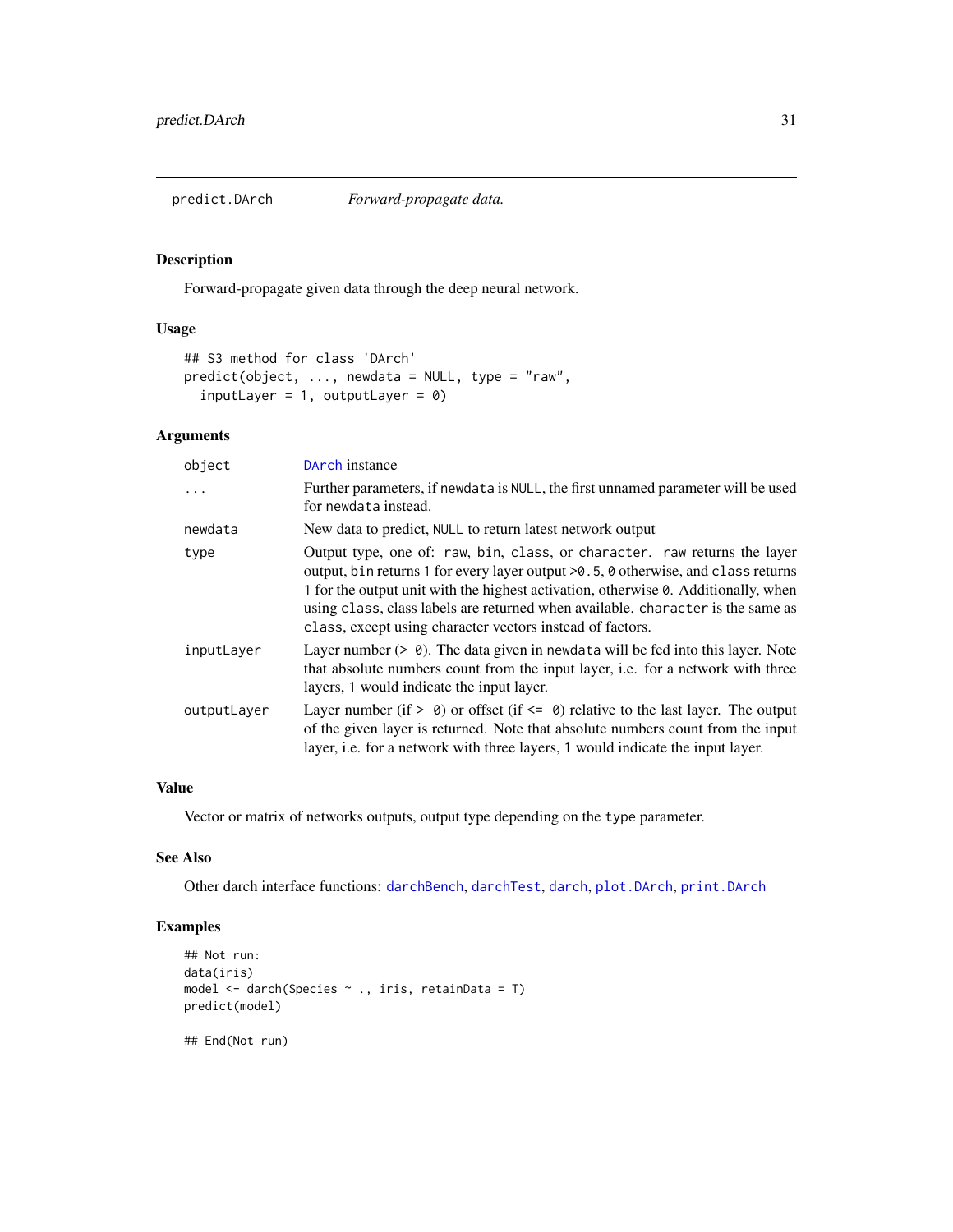<span id="page-31-1"></span><span id="page-31-0"></span>

Print verbose information about a [DArch](#page-0-0) instance.

#### Usage

## S3 method for class 'DArch'  $print(x, \ldots)$ 

## Arguments

| x | DArch instance                |
|---|-------------------------------|
| . | Further parameters, not used. |

## Details

Information printed include [darch](#page-4-1) parameters and a summary of training statistics.

## See Also

Other darch interface functions: [darchBench](#page-12-1), [darchTest](#page-14-1), [darch](#page-4-1), [plot.DArch](#page-29-1), [predict.DArch](#page-30-1)

## Examples

```
## Not run:
data(iris)
model <- darch(Species ~ ., iris)
print(model)
```
## End(Not run)

provideMNIST *Provides MNIST data set in the given folder.*

#### Description

This function will, if necessary and allowed, download the compressed MNIST data set and save it to .RData files using [readMNIST](#page-0-0). If the compressed MNIST archives are available, it will convert them into RData files loadable from within R. If the RData files are already available, nothing will be done.

#### Usage

```
provideMNIST(folder = "data/", download = F)
```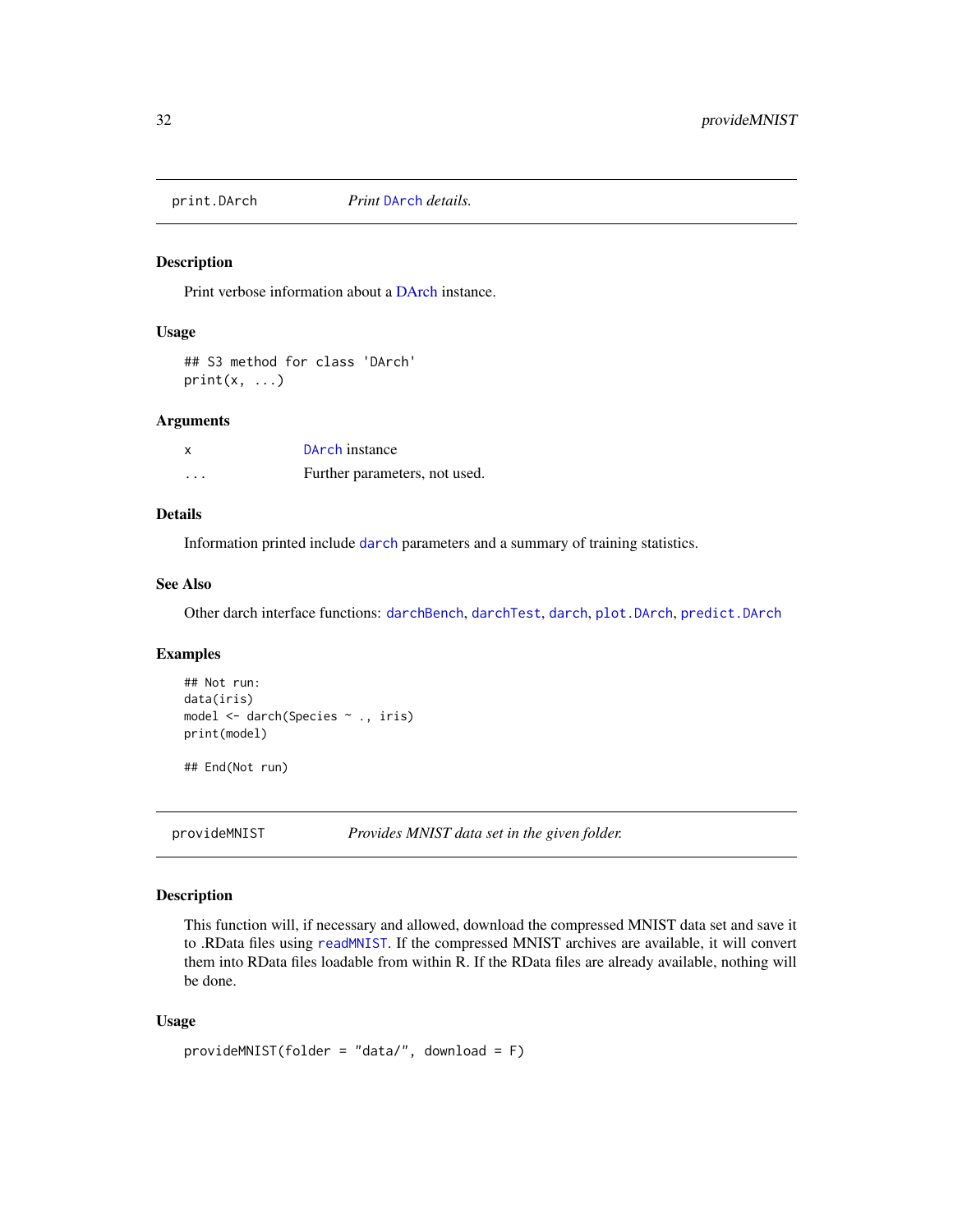#### <span id="page-32-0"></span>Arguments

| folder   | Folder name, including a trailing slash.        |
|----------|-------------------------------------------------|
| download | Logical indicating whether download is allowed. |

#### Value

Boolean value indicating success or failure.

## Examples

```
## Not run:
provideMNIST("mnist/", download = T)
## End(Not run)
```
<span id="page-32-1"></span>rectifiedLinearUnit *Rectified linear unit function with unit derivatives.*

#### Description

The function calculates the activation of the units and returns a list, in which the first entry is the rectified linear activation of the units and the second entry is the derivative of the transfer function.

#### Usage

```
rectifiedLinearUnit(input, ...)
```
#### Arguments

| input    | Input for the activation function. |
|----------|------------------------------------|
| $\cdots$ | Additional parameters, not used.   |

#### Value

A list with the rectified linear activation in the first entry and the derivative of the activation in the second entry.

#### References

Glorot, Xavier, Antoine Bordes, and Yoshua Bengio (2011). "Deep Sparse Rectifier Neural Networks". In: Proceedings of the Fourteenth International Conference on Artificial Intelligence and Statistics (AISTATS-11). Ed. by Geoffrey J. Gordon and David B. Dunson. Vol. 15. Journal of Machine Learning Research - Workshop and Conference Proceedings, pp. 315-323. URL : http://www.jmlr.org/proceedings/papers/v15/glorot11a/glorot11a.pdf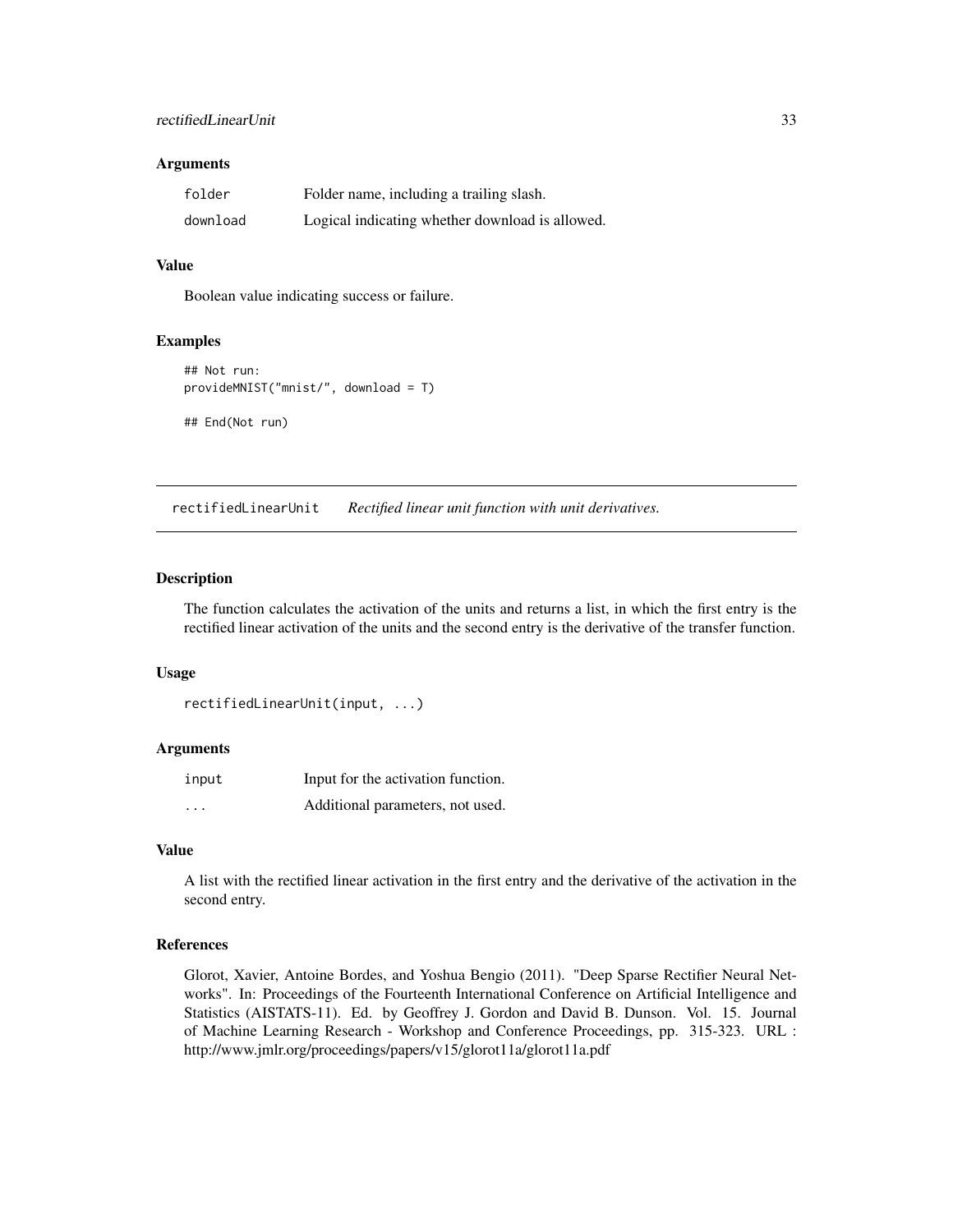## See Also

Other darch unit functions: [exponentialLinearUnit](#page-15-1), [linearUnit](#page-22-2), [maxoutUnit](#page-22-1), [sigmoidUnit](#page-36-1), [softmaxUnit](#page-37-1), [softplusUnit](#page-38-1), [tanhUnit](#page-39-1)

## Examples

```
## Not run:
data(iris)
model <- darch(Species ~ ., iris, darch.unitFunction = "rectifiedLinearUnit")
## End(Not run)
```
<span id="page-33-1"></span>rmseError *Root-mean-square error function*

## Description

The function calculates the root-mean-square error (RMSE) from the original and estimate parameters.

## Usage

```
rmseError(original, estimate)
```
#### Arguments

| original | The original data matrix.   |
|----------|-----------------------------|
| estimate | The calculated data matrix. |

## Details

This function is a valid value for both [darch](#page-4-1) parameters rbm.errorFunction and darch.errorFunction.

## Value

A list with the name of the error function in the first entry and the error value in the second entry.

## See Also

Other error functions: [crossEntropyError](#page-3-1), [mseError](#page-28-1)

#### Examples

```
## Not run:
data(iris)
model <- darch(Species ~ ., iris, rbm.errorFunction = "rmseError",
darch.errorFunction = "rmseError")
```
## End(Not run)

<span id="page-33-0"></span>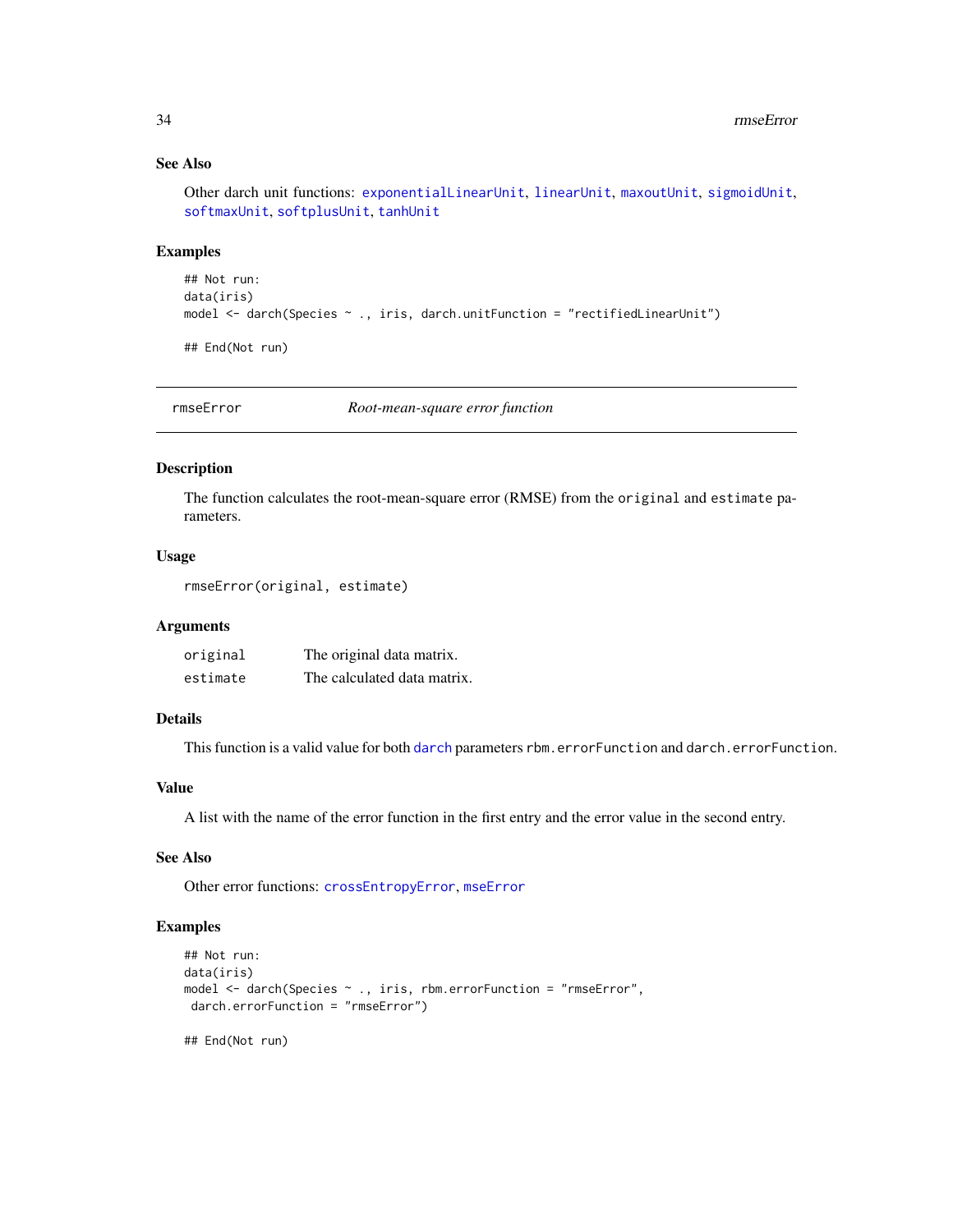<span id="page-34-1"></span><span id="page-34-0"></span>

The function trains a deep architecture with the resilient backpropagation algorithm. It is able to use four different types of training (see details). For details of the resilient backpropagation algorithm see the references.

## Usage

```
rpropagation(darch, trainData, targetData,
  rprop.method = getParameter(".rprop.method"),
  rprop.decFact = getParameter(".rprop.decFact"),
  rprop.incFact = getParameter(".rprop.incFact"),
  rprop.initDelta = getParameter(".rprop.initDelta"),
  rprop.minDelta = getParameter(".rprop.minDelta"),
  rprop.maxDelta = getParameter(".rprop.maxDelta"),
  nesterovMomentum = getParameter(".darch.nesterovMomentum"),
  dropout = getParameter(".darch.dropout"),
  dropConnect = getParameter(".darch.dropout.dropConnect"),
 errorFunction = getParameter(".darch.errorFunction"),
 matMult = getParameter(".matMult"), debugMode = getParameter(".debug", F,
 darch), ...)
```
## Arguments

| darch            | The deep architecture to train                                |  |
|------------------|---------------------------------------------------------------|--|
| trainData        | The training data                                             |  |
| targetData       | The expected output for the training data                     |  |
| rprop.method     | The method for the training. Default is "iRprop+"             |  |
| rprop.decFact    | Decreasing factor for the training. Default is 0.6.           |  |
| rprop.incFact    | Increasing factor for the training Default is 1.2.            |  |
| rprop.initDelta  |                                                               |  |
|                  | Initialisation value for the update. Default is 0.0125.       |  |
|                  | rprop.minDelta Lower bound for step size. Default is 0.000001 |  |
|                  |                                                               |  |
| nesterovMomentum | rprop.maxDelta Upper bound for step size. Default is 50       |  |
|                  | See darch.nesterovMomentum parameter of darch.                |  |
| dropout          | See darch. dropout parameter of darch.                        |  |
| dropConnect      | See darch. dropout. dropConnect parameter of darch.           |  |
| errorFunction    | See darch.errorFunction parameter of darch.                   |  |
| matMult          | Matrix multiplication function, internal parameter.           |  |
| debugMode        | Whether debug mode is enabled, internal parameter.            |  |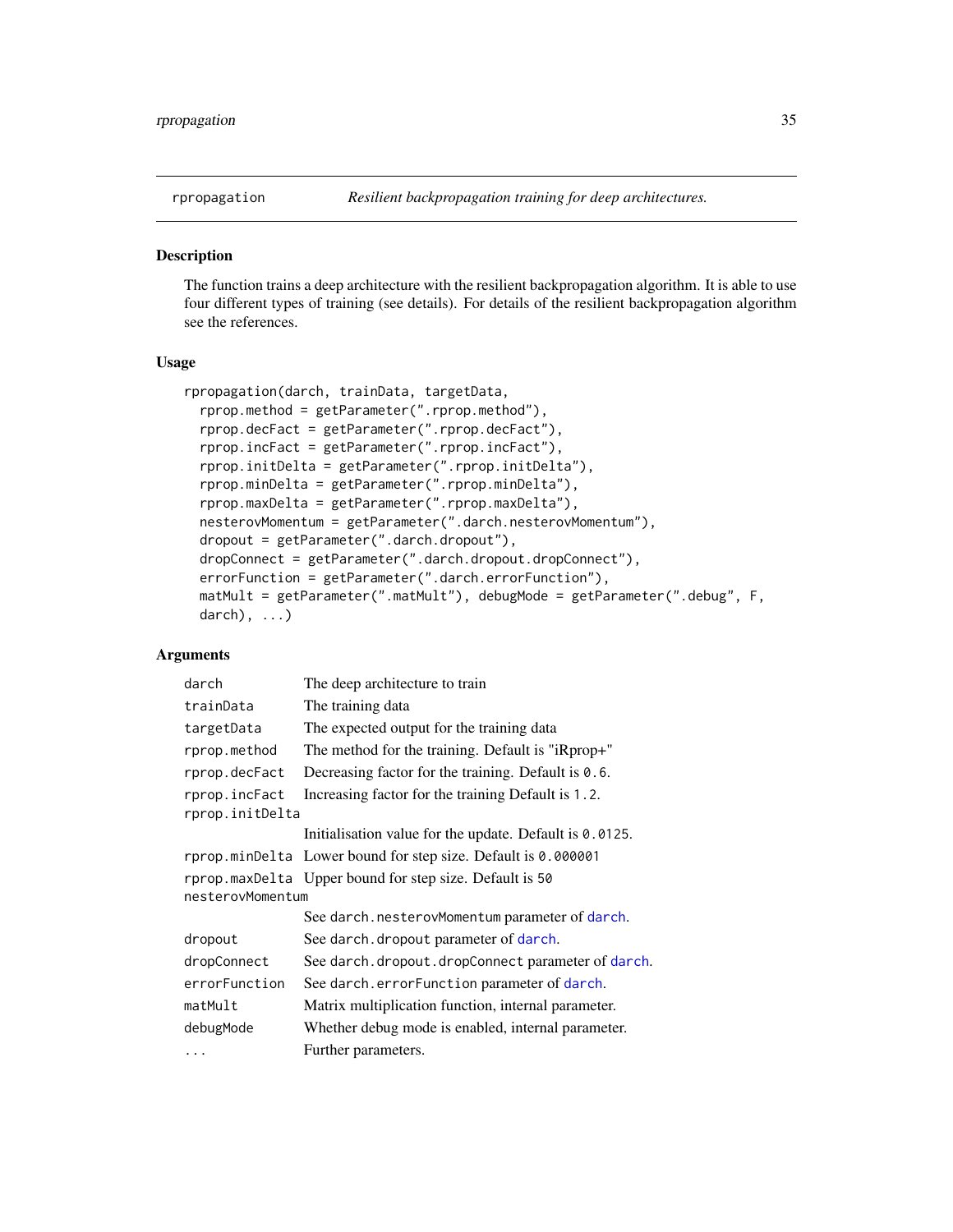#### <span id="page-35-0"></span>Details

RPROP supports dropout and uses the weight update function as defined via the darch.weightUpdateFunction parameter of [darch](#page-4-1).

The code for the calculation of the weight change is a translation from the MATLAB code from the Rprop Optimization Toolbox implemented by R. Calandra (see References).

Copyright (c) 2011, Roberto Calandra. All rights reserved. Redistribution and use in source and binary forms, with or without modification, are permitted provided that the following conditions are met: 1. Redistributions of source code must retain the above copyright notice, this list of conditions and the following disclaimer. 2. Redistributions in binary form must reproduce the above copyright notice, this list of conditions and the following disclaimer in the documentation and/or other materials provided with the distribution. 3. The names of its contributors may be used to endorse or promote products derived from this software without specific prior written permission. 4. If used in any scientific publications, the publication has to refer specifically to the work published on this webpage.

This software is provided by us "as is" and any express or implied warranties, including, but not limited to, the implied warranties of merchantability and fitness for particular purpose are disclaimed. In no event shall the copyright holders or any contributor be liable for any direct, indirect, incidental, special, exemplary, or consequential damages however caused and on any theory of liability whether in contract, strict liability or tort arising in any way out of the use of this software, even

The possible training methods (parameter rprop.method) are the following (see References for details):

| Rprop+:     | Rprop with Weight-Backtracking             |
|-------------|--------------------------------------------|
| $Rprop$ :   | Rprop without Weight-Backtracking          |
| $iR$ prop+: | Improved Rprop with Weight-Backtracking    |
| $i$ Rprop-: | Improved Rprop without Weight-Backtracking |

#### Value

[DArch](#page-0-0) - The trained deep architecture

## References

M. Riedmiller, H. Braun. A direct adaptive method for faster backpropagation learning: The RPROP algorithm. In Proceedings of the IEEE International Conference on Neural Networks, pp 586-591. IEEE Press, 1993.

C. Igel , M. Huesken. Improving the Rprop Learning Algorithm, Proceedings of the Second International Symposium on Neural Computation, NC 2000, ICSC Academic Press, Canada/Switzerland, pp. 115-121., 2000.

Kohavi, R., A Study of Cross-Validation and Bootstrap for Accuracy Estimation and Model Selection, Proceedings of the 14th Int. Joint Conference on Artificial Intelligence 2, S. 1137-1143, Morgan Kaufmann, Morgan Kaufmann Publishers Inc., San Francisco, CA, USA, 1995.

#### See Also

[darch](#page-4-1)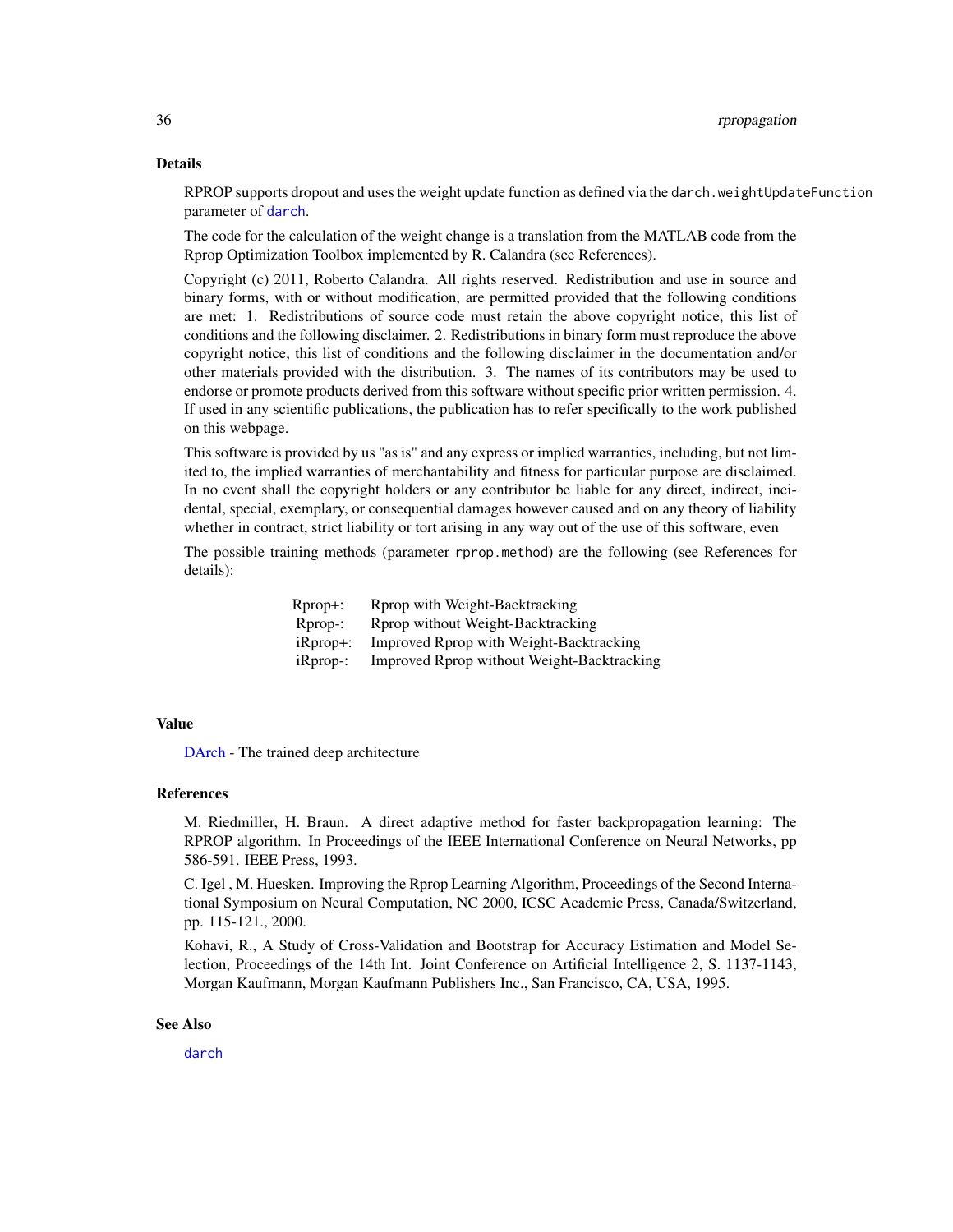## <span id="page-36-0"></span>sigmoidUnit 37

Other fine-tuning functions: [backpropagation](#page-2-1), [minimizeAutoencoder](#page-25-1), [minimizeClassifier](#page-26-1)

#### Examples

```
## Not run:
data(iris)
model <- darch(Species ~ ., iris, darch.fineTuneFunction = "rpropagation",
preProc.params = list(method = c("center", "scale")),
darch.unitFunction = c("softplusUnit", "softmaxUnit"),
rprop.method = "iRprop+", rprop.decFact = .5, rprop.incFact = 1.2,
rprop.initDelta = 1/100, rprop.minDelta = 1/1000000, rprop.maxDelta = 50)
```
## End(Not run)

<span id="page-36-1"></span>sigmoidUnit *Sigmoid unit function with unit derivatives.*

## Description

The function calculates the activation and returns a list which the first entry is the result through the sigmoid transfer function and the second entry is the derivative of the transfer function.

## Usage

```
sigmoidUnit(input, ...)
```
#### Arguments

| input   | Input for the activation function. |  |
|---------|------------------------------------|--|
| $\cdot$ | Additional parameters, not used.   |  |

## Value

A list with the activation in the first entry and the derivative of the transfer function in the second entry.

## See Also

Other darch unit functions: [exponentialLinearUnit](#page-15-1), [linearUnit](#page-22-2), [maxoutUnit](#page-22-1), [rectifiedLinearUnit](#page-32-1), [softmaxUnit](#page-37-1), [softplusUnit](#page-38-1), [tanhUnit](#page-39-1)

## **Examples**

```
## Not run:
data(iris)
model <- darch(Species ~ ., iris, darch.unitFunction = "sigmoidUnit")
```
## End(Not run)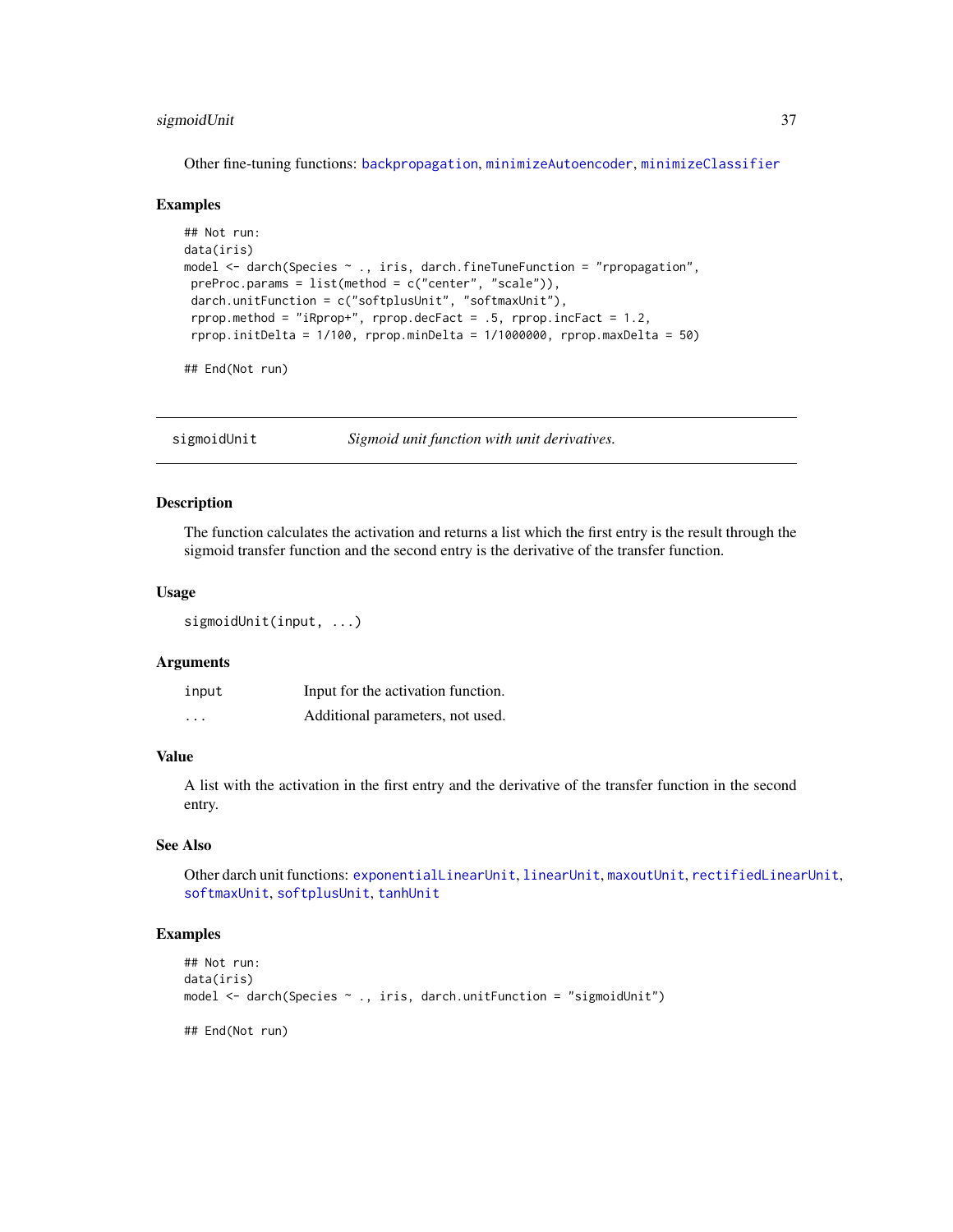<span id="page-37-1"></span><span id="page-37-0"></span>

The function calculates the activation of the units and returns a list, in which the first entry is the result through the softmax transfer function and the second entry is the derivative of the transfer function.

## Usage

```
softmaxUnit(input, ...)
```
## Arguments

| input                   | Input for the activation function. |
|-------------------------|------------------------------------|
| $\cdot$ $\cdot$ $\cdot$ | Additional parameters, not used.   |

## Value

A list with the softmax activation in the first entry and the derivative of the transfer function in the second entry.

## References

http://www.faqs.org/faqs/ai-faq/neural-nets/part2/section-12.html

## See Also

Other darch unit functions: [exponentialLinearUnit](#page-15-1), [linearUnit](#page-22-2), [maxoutUnit](#page-22-1), [rectifiedLinearUnit](#page-32-1), [sigmoidUnit](#page-36-1), [softplusUnit](#page-38-1), [tanhUnit](#page-39-1)

## Examples

```
## Not run:
data(iris)
model <- darch(Species ~ ., iris,
darch.unitFunction = c("sigmoidUnit", "softmaxUnit"))
```
## End(Not run)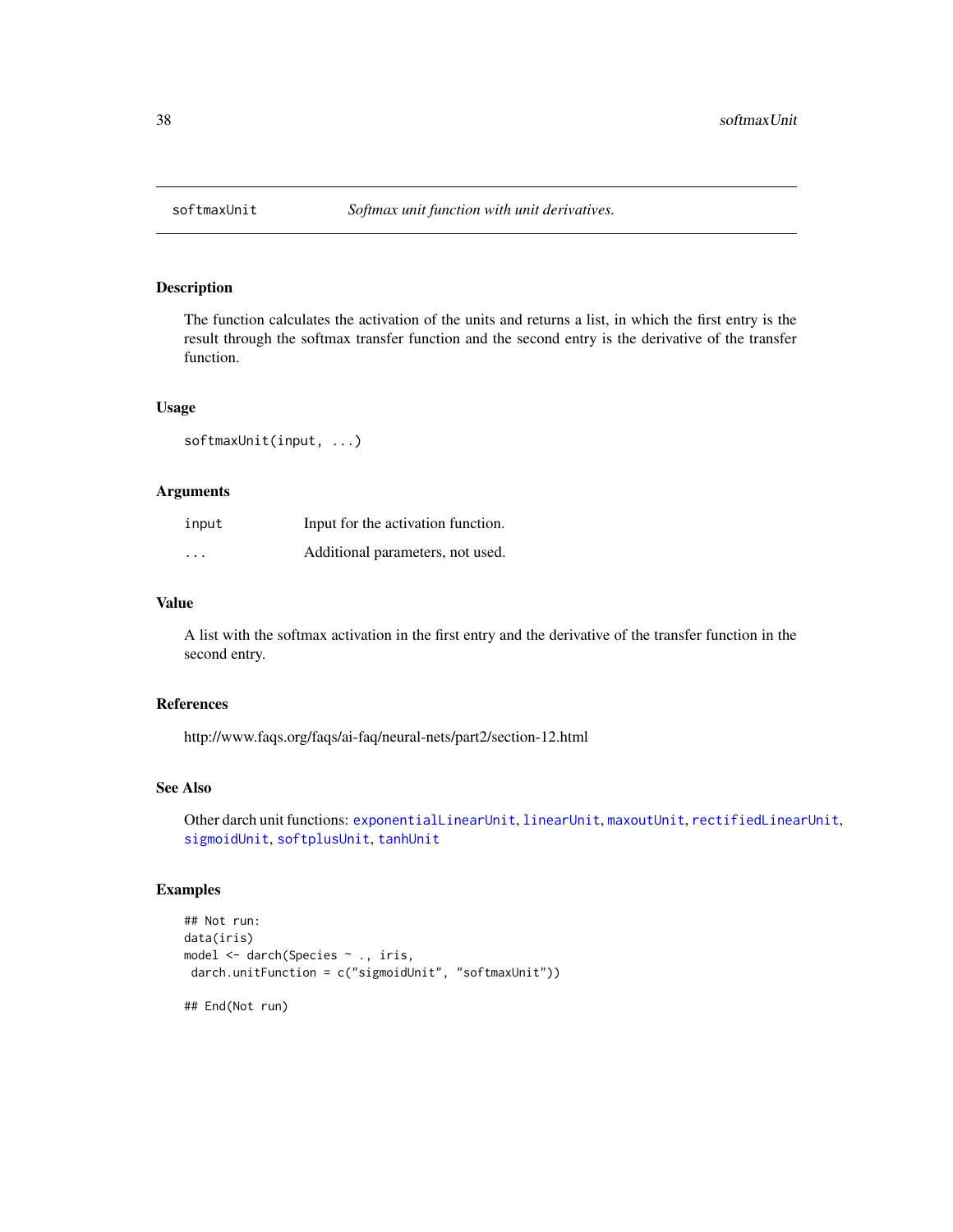<span id="page-38-1"></span><span id="page-38-0"></span>

The function calculates the activation of the units and returns a list, in which the first entry is the softmax activation of the units and the second entry is the derivative of the transfer function. Softplus is a smoothed version of the rectified linear activation function.

## Usage

softplusUnit(input, ...)

#### Arguments

| input             | Input for the activation function. |
|-------------------|------------------------------------|
| $\cdot\cdot\cdot$ | Additional parameters, not used.   |

## Value

A list with the softplus activation in the first entry and the derivative of the activation in the second entry.

## References

Dugas, Charles, Yoshua Bengio, Francois Belisle, Claude Nadeau, and Rene Garcia (2001). "Incorporating Second-Order Functional Knowledge for Better Option Pricing". In: Advances in Neural Information Processing Systems, pp. 472-478.

#### See Also

Other darch unit functions: [exponentialLinearUnit](#page-15-1), [linearUnit](#page-22-2), [maxoutUnit](#page-22-1), [rectifiedLinearUnit](#page-32-1), [sigmoidUnit](#page-36-1), [softmaxUnit](#page-37-1), [tanhUnit](#page-39-1)

## Examples

```
## Not run:
data(iris)
model <- darch(Species ~ ., iris, darch.unitFunction = "softplusUnit")
## End(Not run)
```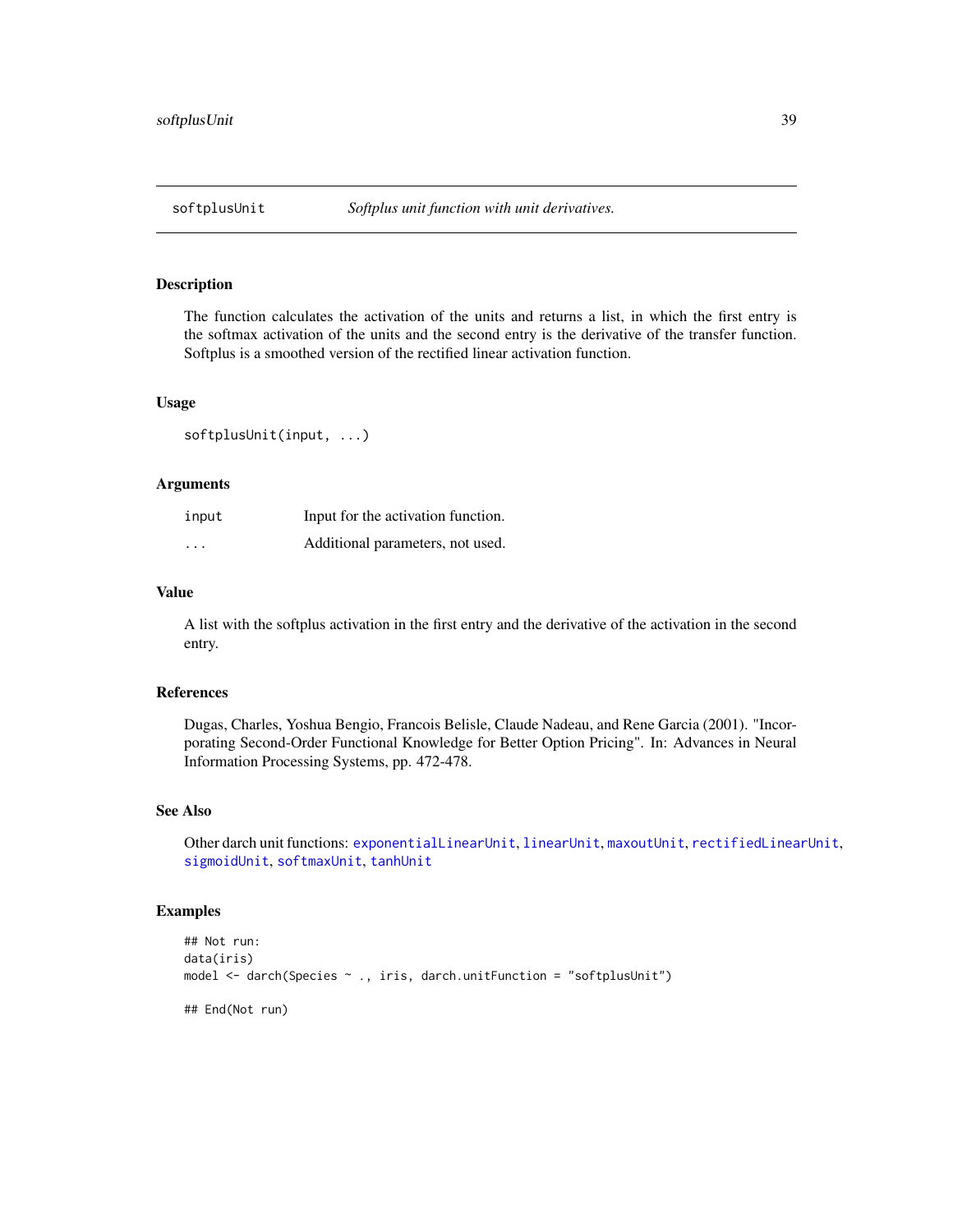<span id="page-39-1"></span><span id="page-39-0"></span>

Calculates the unit activations and returns them in a list.

#### Usage

```
tanhUnit(input, ...)
```
#### Arguments

| input    | Input for the activation function. |
|----------|------------------------------------|
| $\cdots$ | Additional parameters, not used.   |

## Value

A list with the activation in the first entry and the derivative of the transfer function in the second entry.

#### See Also

Other darch unit functions: [exponentialLinearUnit](#page-15-1), [linearUnit](#page-22-2), [maxoutUnit](#page-22-1), [rectifiedLinearUnit](#page-32-1), [sigmoidUnit](#page-36-1), [softmaxUnit](#page-37-1), [softplusUnit](#page-38-1)

## Examples

```
## Not run:
data(iris)
model <- darch(Species ~ ., iris, darch.unitFunction = "tanhUnit")
```
## End(Not run)

<span id="page-39-2"></span>weightDecayWeightUpdate

*Updates the weight using weight decay.*

## Description

Multiplies the weights by (1 - weightDecay) before applying the scheduled weight changes.

#### Usage

```
weightDecayWeightUpdate(darch, layerIndex, weightsInc, biasesInc, ...,
  weightDecay = getParameter(".darch.weightDecay", 0, darch),
  debug = getParameter(".debug", F, darch))
```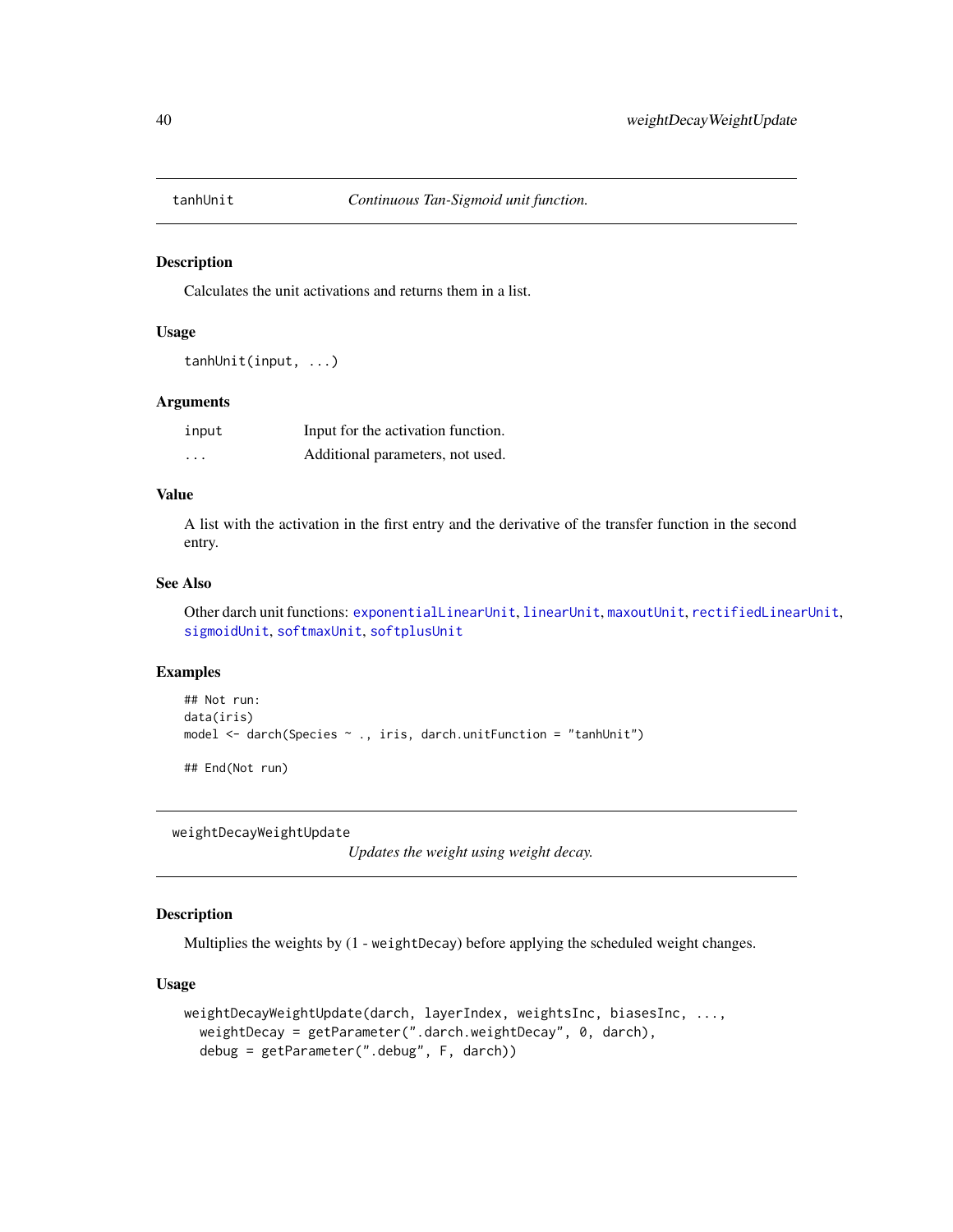## <span id="page-40-0"></span>Arguments

| darch       | DArch instance.                                                                                                                           |
|-------------|-------------------------------------------------------------------------------------------------------------------------------------------|
| layerIndex  | Layer index within the network.                                                                                                           |
| weightsInc  | Matrix containing scheduled weight updates from the fine-tuning algorithm.                                                                |
| biasesInc   | Bias weight updates.                                                                                                                      |
| $\cdots$    | Additional parameters, not used.                                                                                                          |
| weightDecay | Weights are multiplied by $(1 - weightDecay)$ before each update. Corresponds<br>to the darch, we ight Decay parameter of darch, default. |
| debug       | Internal debugging flag.                                                                                                                  |

## Value

updated weights

## See Also

Other weight update functions: [maxoutWeightUpdate](#page-24-1)

## Examples

```
## Not run:
model <- darch(Species ~ ., iris, c(0, 50, 0),
darch.weightUpdateFunction = "weightDecayWeightUpdate")
```
## End(Not run)